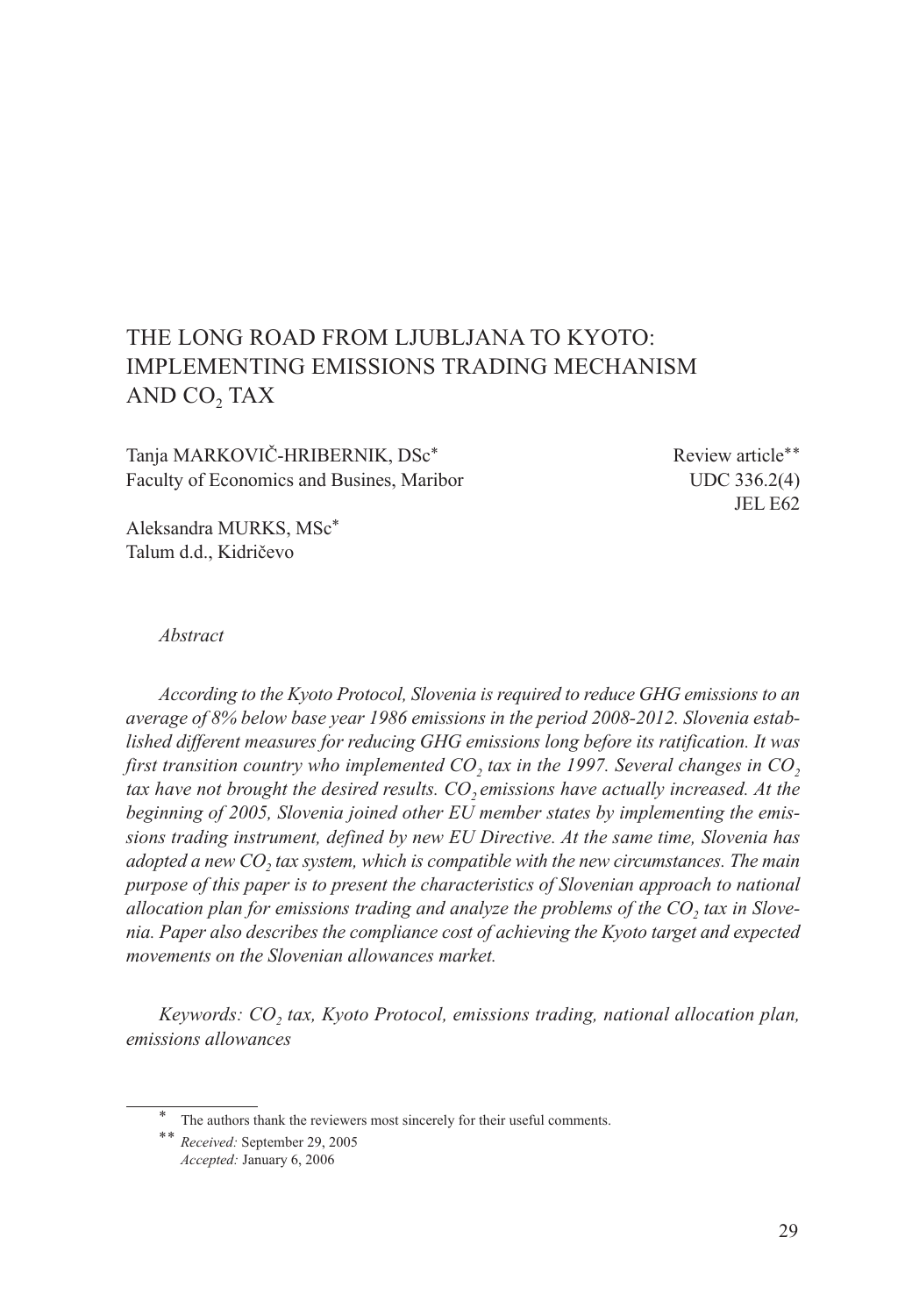# **1 Introduction**

The Kyoto Protocol was established with the main aim of preventing further increases in greenhouse gas (GHG) emissions and global warming. Overall GHG emissions should be reduced to at least 5.2% below the 1990 level in the commitment period 2008 to 2012. Slovenia ratified the Kyoto Protocol on June 21, 2002 and agreed to reduce GHG emissions to an average of 8% below base year 1986 in the period 2008-2012.

The Kyoto Protocol includes economic instruments, called flexible mechanisms, which are International Emissions Trading, Joint Implementation (JI) and the Clean Development Mechanism (CDM). The emissions trading mechanism in the EU is defined by the Directive establishing a scheme for GHG emission allowance trading, adopted on October 13, 2003 (Directive 2003/87/EC). The Clean Development Mechanism and Joint Implementation are defined by the so-called Linking Directive, which was adopted by the EU Parliament on April 21, 2004 and by the Council of Ministers on September 13, 2004 (Geres, 2004).

The emissions trading is divided into two phases in the EU. The first phase, in the period 2005-2007, includes only emissions trading of carbon dioxide  $(CO<sub>2</sub>)$ . The EU emissions trading scheme includes energy activities, production and processing of ferrous metals, cement, lime, glass, ceramic and kiln production, and pulp and paper production. Energy activities include combustion installations with a rated thermal input exceeding 20 MW (Directive 2003/87/EC, Annex I). Emission trading is built on the allocation of allowances. Total allocation means the upper limit of the GHG emissions, which is defined by the agency responsible for a given period of time. Companies with lower emissions reduction costs may sell the surplus of their allowances to companies with higher emissions reduction costs that cannot reduce their emissions efficiently.

The main purpose of emissions trading in Slovenia is to supplement domestic measures in order to reach the required reductions in GHG emissions. The most important domestic measures are the existing CO<sub>2</sub> tax, increasing energy efficiency, encouraging the consumption of renewable energy (biomass, solar energy and wind energy), switching to fuels with a lower carbon content (e.g. from coal to gas), environmentally sound waste management, encouraging public transport, stimulating combined heat and electrical energy production, energy labeling of household devices, improving energy efficiency of buildings (MOPE, 2003).

In this paper we will analyze only the  $CO<sub>2</sub>$  tax and the emissions trading mechanism for GHG. Our main purpose is to present the establishment of the national allocation plan in Slovenia, the expected compliance costs for achieving the Kyoto target, and expected movements on the emissions allowances market in Slovenia. We will also present the main characteristics and efficiency of the  $CO<sub>2</sub>$  tax in Slovenia.

# **2 The distance from the Kyoto Protocol target in the EU member states**

The EU was enlarged on May 1, 2004, when ten new member states, including Slovenia, joined the existing members. According to current data, Slovenia is the only new member state that is not fulfilling the Kyoto commitment. Among old member states,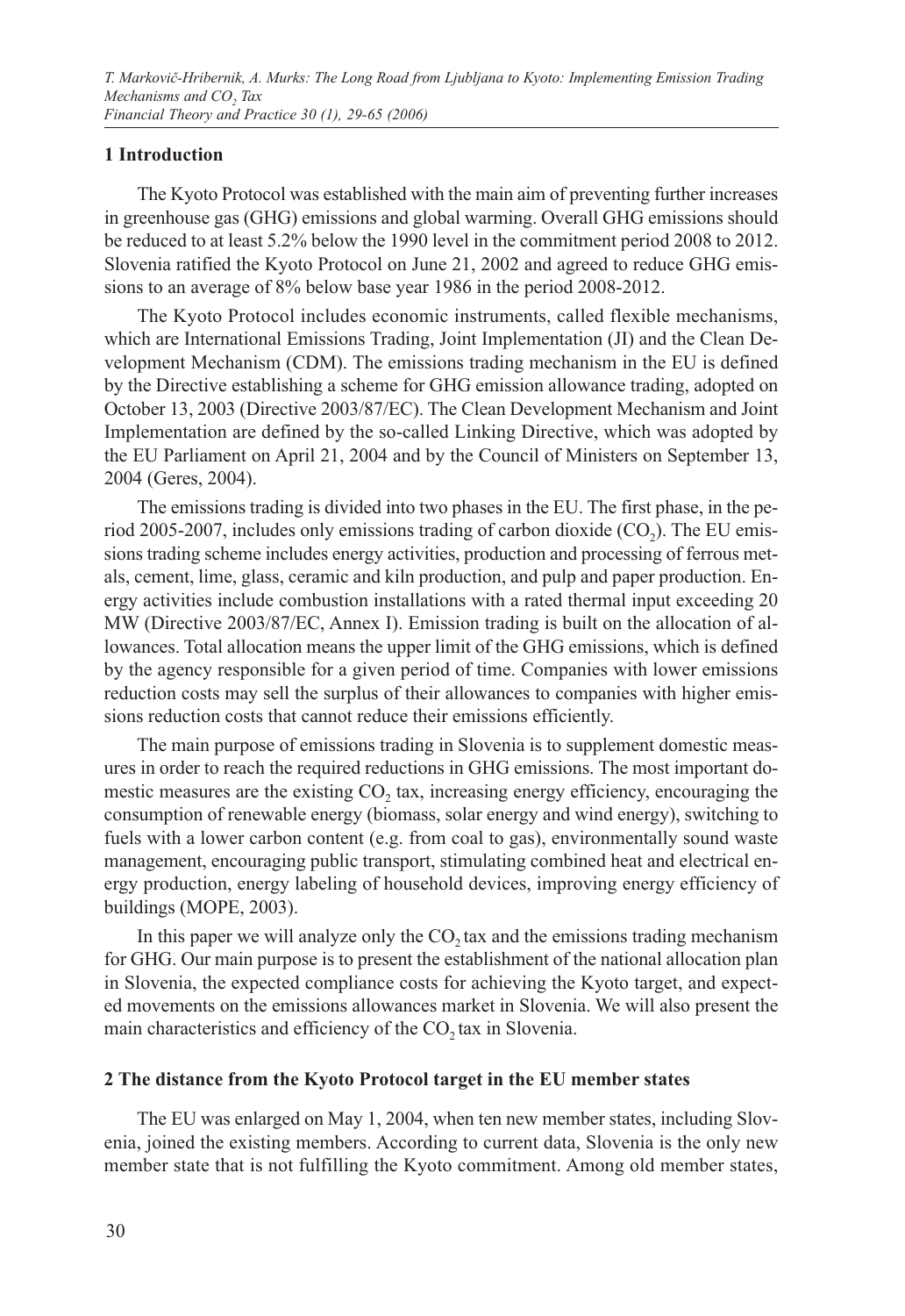the situation is worse: only France, Greece, Sweden, and the United Kingdom fulfill the Kyoto target, while only Germany is on the right path. The distance of the old member states (EU-15) from the Kyoto protocol targets is shown in Figure 1.





*Data source: EEA (2005), CDR (2005) and own calculations.*

Figure 2 illustrates the distance from the Kyoto target of the new member states (EU-10) and of Romania and Bulgaria. Among the new EU member states, Slovenia is the only one, which does not fulfill the Kyoto target. GHG emissions in the year 2002 were 20.2 million tons  $CO<sub>2</sub>$ , which is only  $1.9\%$  lower than in the year 1986. In the year 2003 the emissions have been reduced for 3.4% according to the base year 1986 and were 19.9 million tons  $CO<sub>2</sub>$ . The Kyoto requirement for Slovenia is  $8\%$  lower GHG emissions in 2008-2012 than in the base year 1986. This means that Slovenia is still 4.6% away from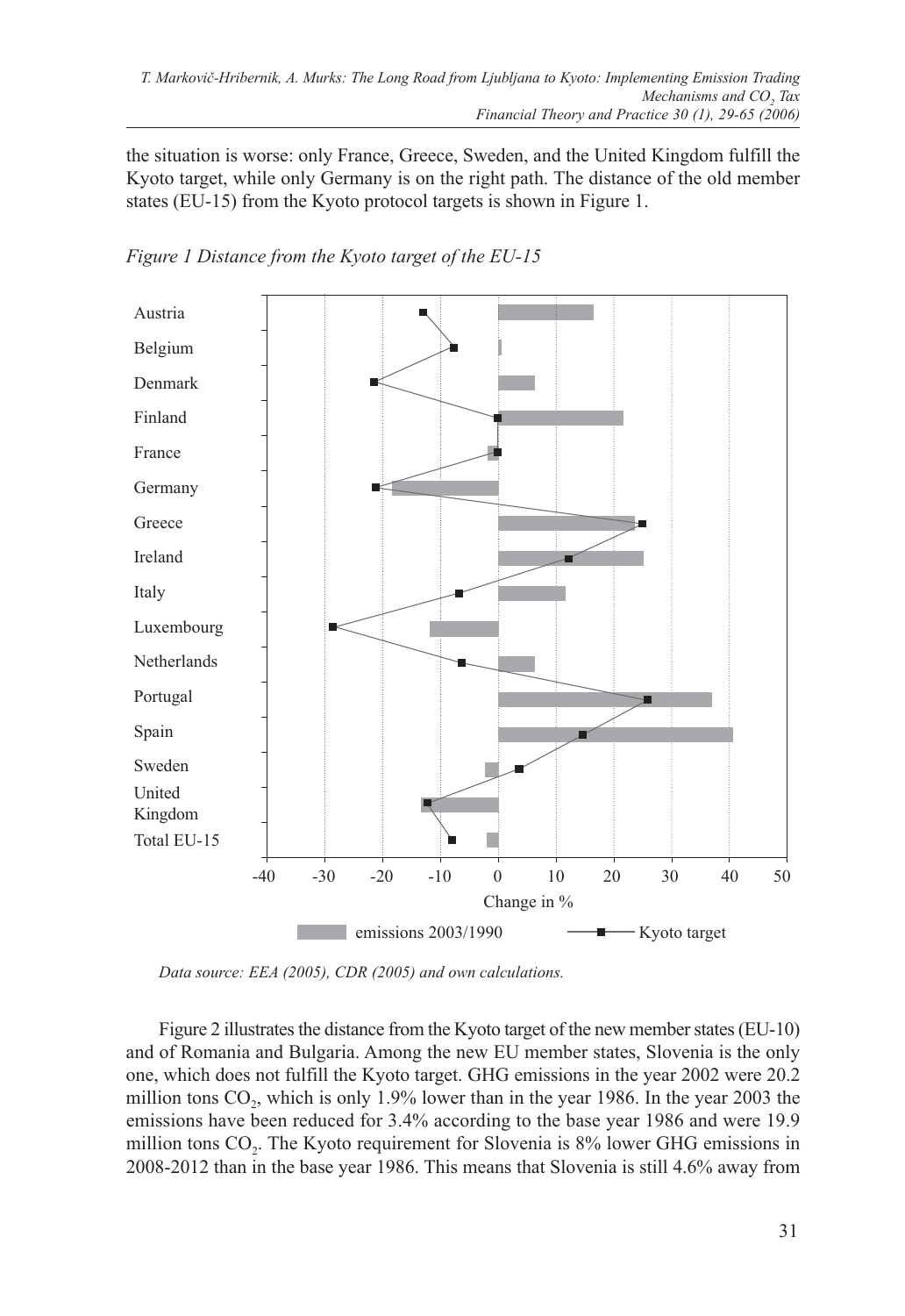the Kyoto target in the year 2003. Thus Slovenia will be a net buyer of allowances. According to some authors, the main reasons why some transition countries are in a better position than Slovenia in reducing the required emissions levels, include the following: higher efficiency in decreasing fuel consumption in industry and electricity and heat production, more successful reductions of energy inefficiency in heavy industry and an efficient overall restructuring of the economy in the late 1980s and early 1990s, which was followed by the closing down of some energy intensive companies (EEA, 2004b). Emissions intensity data for the period 1997-2002 (Table 5), which we will address later, show that other transitional countries have managed to reduce their emissions intensity more than Slovenia, although the emissions intensity was at a higher level in these countries through the whole period.





*Source: Kolar (2004), EEA (2005), CDR (2005) and own calculations.*

The biggest potential net seller of allowances is Poland, with around 55 million tons of  $CO<sub>2</sub>$  per year (the current allocation is 246.7 million tons  $CO<sub>2</sub>$  in 2005, 240.1 million tons  $CO_2$  in 2006 and 226.4 million tons  $CO_2$  in 2007<sub>;</sub> Poland's  $CO_2$  emissions were calculated at 219.7 million tons of  $CO<sub>2</sub>$  in 2004 for total ETS<sup>1</sup> sectors) (Carbon Market Eu-

<sup>&</sup>lt;sup>1</sup> Emissions trading scheme.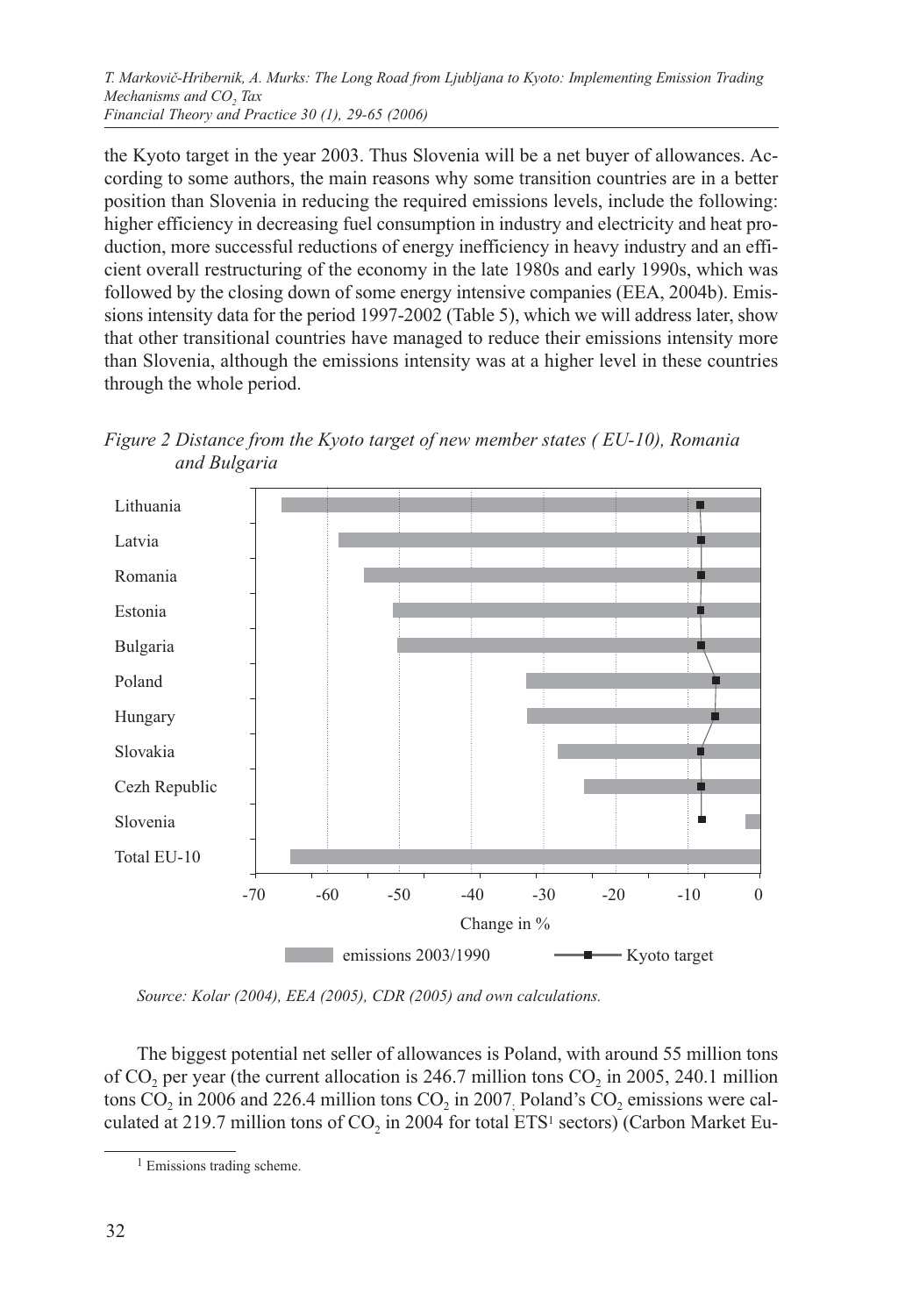rope, May 27, 2005). However, results of recent research have shown that Polish installation operators would rather produce more electrical energy than sell the allowance surpluses (Atkins, 2005). Analysis shows that all EU member states will produce around 84 million tons of CO<sub>2</sub> surpluses per year in the period 2005-2007. Poland is followed by the Czech Republic (with more than 10 million tons of  $CO<sub>2</sub>$  per year), Lithuania (around  $7$  million tons of CO<sub>2</sub> per year), Estonia (with more than  $5$  million tons of CO<sub>2</sub> per year), Slovakia (around 5 million tons of  $CO<sub>2</sub>$  per year) and Latvia (around 2 million tons of  $CO<sub>2</sub>$ per year) (Carbon Market Monitor, March 18, 2005).

Slovenia followed the GHG emissions reduction target before the ratification of the Kyoto Protocol – that is, before June 21, 2002. In the beginning of 1997, Slovenia was the first of the transition countries to introduce a  $CO$ , tax. European countries that implemented a CO<sub>2</sub> tax before Slovenia are: Finland (1990), Norway and Sweden (1991), Denmark (1992), and the Netherlands (1996) with ecological tax reform; the tax was applied since 1980 in different forms in Germany and Italy (1999) and in the United Kingdom (2001) (Gee, 1996; EEA, 2004a). In the following chapter the main characteristics of the CO<sub>2</sub> tax in Slovenia are presented.

### **3 Slovenia and the CO<sub>2</sub> tax**

When the  $CO<sub>2</sub>$  tax was implemented in Slovenian tax legislation, it was 1 SIT/kg  $CO<sub>2</sub>$ (UL RS 68/96). In the year 1998, the tax was increased to 3 SIT/kg  $CO_2^2$  (UL RS 24/98). An additional change in the  $CO$ , tax was introduced on January 1, 2003 (UL RS 91/02). Since then the tax has remained unchanged until 2005, when it was supplemented due to the emissions trading mechanism.

In the year 1997, when the  $CO<sub>2</sub>$  tax was implemented, it was not originally intended to reduce  $CO<sub>2</sub>$  emissions. It was implemented because of the additional demands of the national budget, due to the decline of some other budget revenues (at that time, the country had reduced social insurance contributions, which were paid by employers and in such a way it was hoped to unburden the labor factor). Beside this, the biggest  $CO<sub>2</sub>$ emissions producers were exempted from paying the  $CO<sub>2</sub>$  tax (in the year 1997, thermal power stations, heating stations and boiler houses for heating produced more than 50% of total  $CO<sub>2</sub>$  emissions). As we have already mentioned, the tax in the year 1997 was set at a very low level (1 SIT/kg  $CO<sub>2</sub>$ ). Considering such a low  $CO<sub>2</sub>$  tax level and the many exemptions for its payment, nobody expected that the  $CO<sub>2</sub>$  tax could significantly influence emissions reductions.

In the year 1998, the tax level was increased to 3  $\text{SIT/kg CO}_2$ , but other big changes were not made to the tax. The detailed reasons behind this threefold increase in the tax level are not known, but we can assume that the main reason was: higher budget revenues and the realization that the tax level was insufficient to achieve the required or needed effects. In December 1997, the Kyoto Protocol was signed and the estimation that prevailed at that time was that the costs of  $CO<sub>2</sub>$  emissions reduction to the required level should be between 10 and 20 EUR/t  $CO<sub>2</sub>$ . The suggested tax level of 3 SIT/kg

<sup>2</sup> See more about this tax in Markovič-Hribernik and Schlegelmilch, 1999; Schlegelmilch and Markovič-Hribernik, 2002.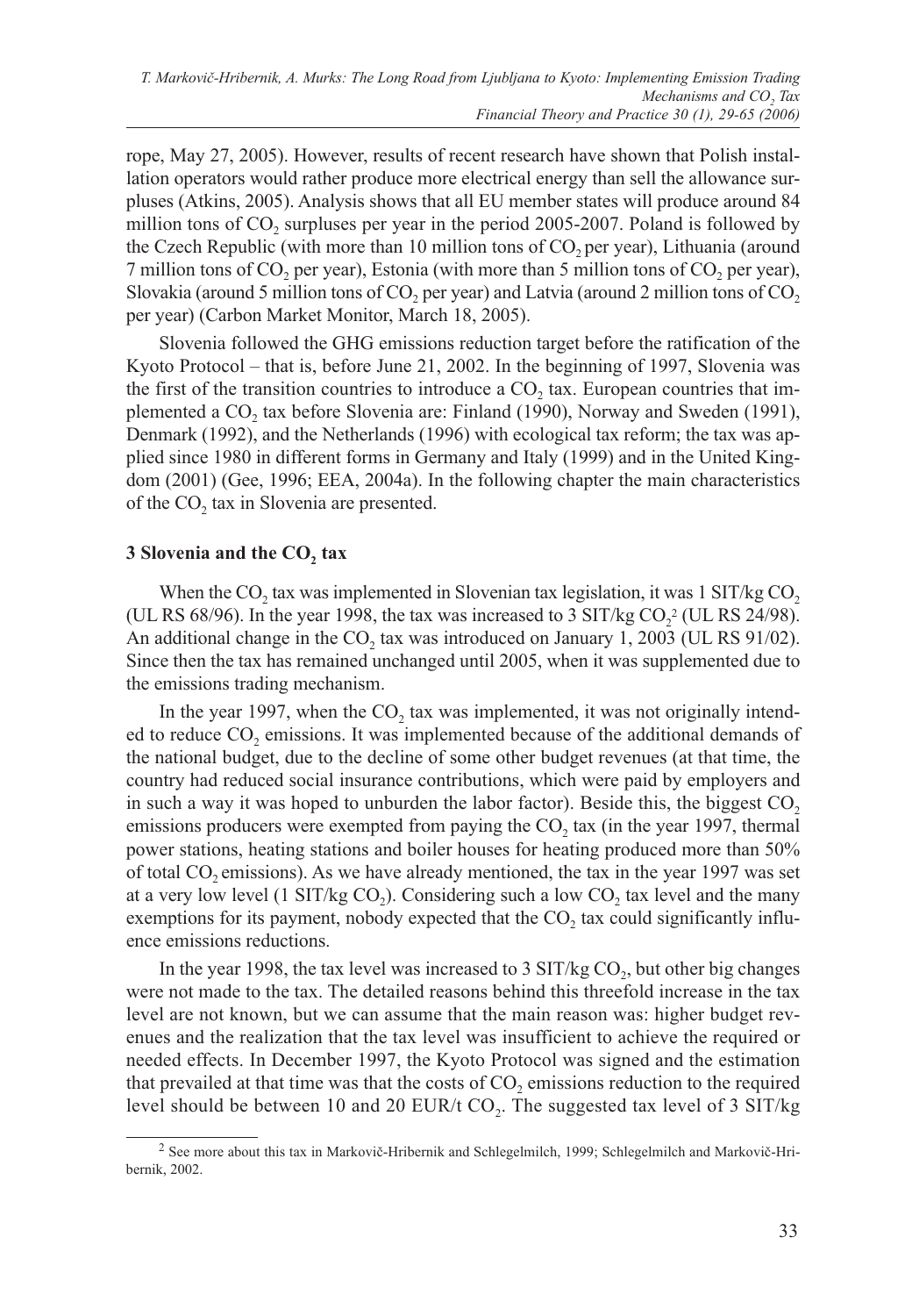$CO<sub>2</sub>$  (16.1 EUR/t  $CO<sub>2</sub>$ ) was within the expected costs range. In the year 1998, the biggest CO<sub>2</sub> producers still did not have to pay the tax, which was supported by the political background, because these biggest CO<sub>2</sub> producers were (and still are) state owned. The country also protected domestic coal producers, especially to maintain social peace in regions where the population is very dependent on the existence of coalmines. The threefold increase in the  $CO<sub>2</sub>$  tax level had a negative influence on the industry producers with a high share of fuel costs in the total value added (pulp and paper, industry of building materials and basic chemistry), which led to a worse competitive position for these producers.

The CO<sub>2</sub> tax was once again changed in the year 2000. Changes have included the possibility for delaying repayments of already paid CO<sub>2</sub> tax until 2009. The percentage of the repayment is smaller every year, with 2009 being the last year in which repayment can be required. The repayment can be claimed on the basis of the permit with the tax-free use of fuels, issued by the Ministry of the Environment and Spatial Planning. Due to this change, revenues generated from the CO<sub>2</sub> tax have since been reduced. The data presented in Table 1 show the revenues generated from the  $CO<sub>2</sub>$  tax and  $CO<sub>2</sub>$  emissions.

|                                                 | 2000 | 2001 | 2002 | 2003 <sup>a</sup> | $2004^a$         |
|-------------------------------------------------|------|------|------|-------------------|------------------|
| CO, tax revenues (in billions of SIT)           | 7.6  | 7.5  | 6.5  | 9.2               | 9.6              |
| CO <sub>2</sub> emissions (in millions of tons) | 15.2 | 16.3 | 16.4 | 16.1              |                  |
| $CO2$ tax                                       |      |      |      |                   | 3000 SIT/t $CO2$ |

Table 1 Revenues generated from CO<sub>2</sub> tax and CO<sub>2</sub> emissions in Slovenia *for the period 2000-2004*

*a In the years 2003 and 2004 repayments on the basis of permits with the tax-free use of fuels were paid out (7.1 billion SIT). Repayments are included in Table 1.*

*Source: Ministry of finance (internal data) and Ministry of Environment and Spatial planning (internal data); Agencija Republike Slovenije za okolje (2005).*

From Table 1 we can see that  $CO_2$  emissions have increased since 2000, while in 2003 a reduction can be noticed. With a more detailed analysis (Table 2) we discover that the biggest CO<sub>2</sub> emissions reduction is located in the item "other sectors" within the energy sector. The item "other sectors" includes the commercial sectors, households and agriculture and forestry.

From Table 2 we can also see that the electricity and heat producers also reduced CO<sub>2</sub>. emissions in the year 2003, relative to the year 2002. We could say that the main reason for this  $3\%$  reduction of  $CO<sub>2</sub>$  emissions was smaller electricity production in thermal-power stations in the year 2003 compared to 2002. It was actually smaller by 206 GWh, which means a 2% reduction in electricity production. Smaller electricity production in thermalpower stations is directly connected with the reduced use of lignite (from 4.3 million tons in the year 2002 to 4.1 million tons in the year 2003). Also, the import of electricity was increased (by 2,191 GWh) in the year 2003 relative to the year 2002, while the export of electricity was increased by only 897 GWh.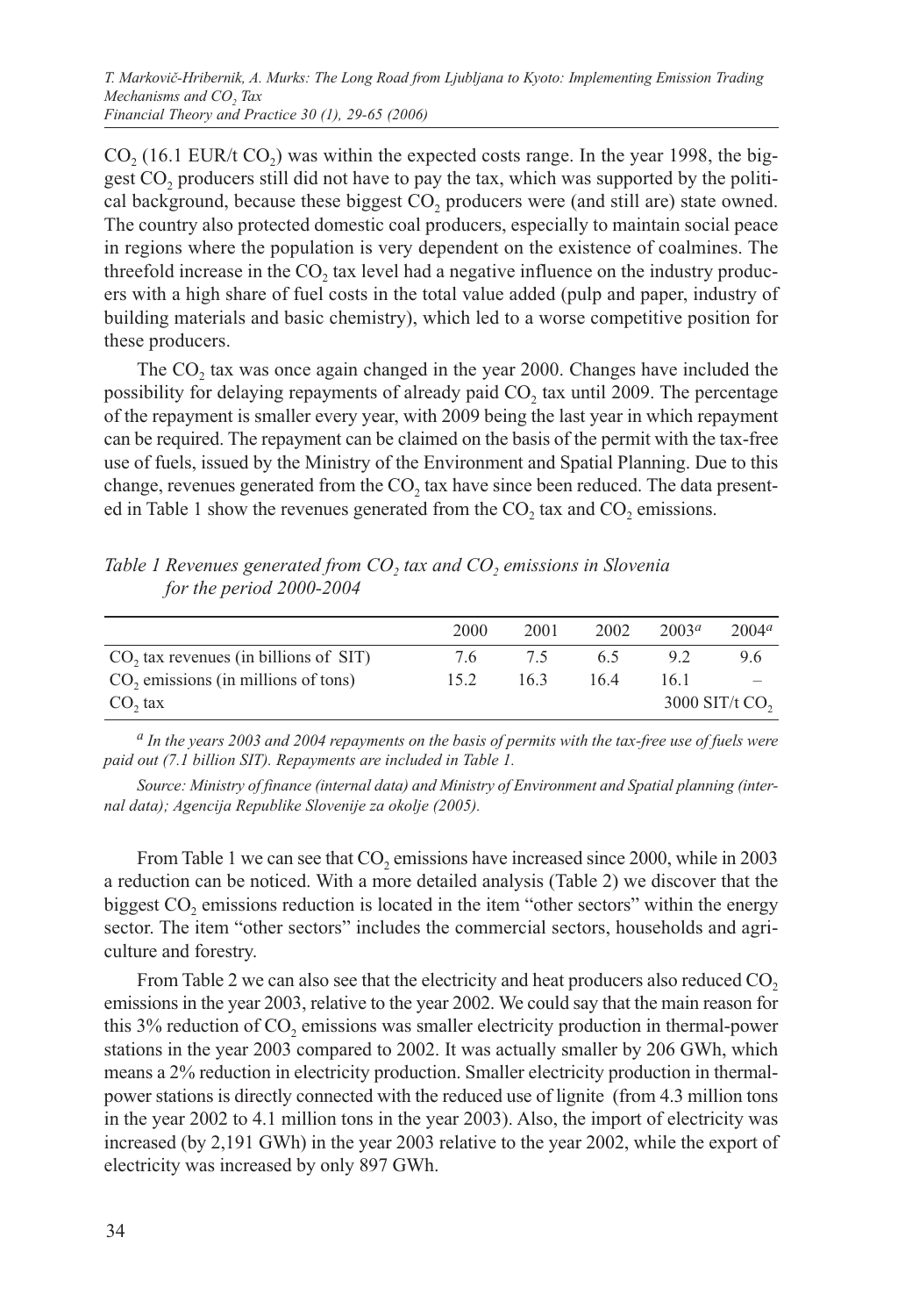|                                           | 2000   | 2001   | 2002   | 2003   |
|-------------------------------------------|--------|--------|--------|--------|
| Energy                                    | 14,362 | 15,409 | 15,474 | 15,141 |
| A. Fuel combustion                        | 14,325 | 15,349 | 15,416 | 15,072 |
| Energy industries                         | 5,487  | 6,233  | 6,402  | 6,222  |
| Manufacturing industries and construction | 2,300  | 2,358  | 2,384  | 2,367  |
| Transport                                 | 3,653  | 3,786  | 3,800  | 3,935  |
| Other sectors                             | 2,885  | 2,972  | 2,830  | 2,548  |
| B. Fugitive emissions from fuels          | 37     | 60     | 58     | 69     |
| Industrial processes                      | 840    | 880    | 871    | 934    |
| Solvent and other product use             | 36     | 37     | 37     | 37     |
| Total CO <sub>2</sub> emissions           | 15.239 | 16.325 | 16.382 | 16.113 |

Table 2 Movements of CO<sub>2</sub> emissions in Slovenia from 2000 to 2003 *(in thousand tons)*

*Source: UNFCCC (2005).*

On the basis of the above-mentioned facts, it is again very difficult to say how much the CO<sub>2</sub> tax has contributed to CO<sub>2</sub> emissions reduction in the year 2003, as compared to the year 2002. Also, the biggest defenders of this tax, did not expect that the tax would be a solution for substantial  $CO<sub>2</sub>$  emissions reduction in the short run or that the tax could play a crucial role in achieving the Kyoto target, but it can play an important role in changing the behavior of economic agents in the longer run.

To achieve higher  $CO<sub>2</sub>$  tax efficiency, a substantial change was made in the  $CO<sub>2</sub>$ tax legislation in the year 2003, when the tax was subject to major turn-over with acceptance of a new decree on the  $CO<sub>2</sub>$  emissions tax, and cancellation of all the old decrees concerning the CO<sub>2</sub> tax (UL RS 91/02). According to this change, a person that produces  $CO<sub>2</sub>$  emissions due to the consumption of fossil fuels must pay the tax. The CO<sub>2</sub> tax must be also paid by the operator of a boiler installation, industry furnace, or incineration installation, which produces  $CO<sub>2</sub>$  emissions by burning volatile organic compounds. Volatile organic compounds are not just fuels used in boilers or industry furnaces, but also organic wastes that are co-burned in boilers and furnaces, or burned in incinerators. This new decree was modified with two additional changes (UL RS 8/03 and 46/04).

The biggest change in the new decree was about the maximum quantity of  $CO$ , emissions allowed for installation operators. For example, a company that got a permit for the tax-free use of fuels for the years 2002, 2003 and 2004, has a right for tax repayment in the amount of 67%. This percentage changes for the year 2005 to 19% of the repayment. In subsequent years, the percentage of the repayment decreases by 8%, which means in the year 2006 the repayment is 11%, in 2007 it is only 3%, and in 2008 no repayment is possible. All other companies have a right for repayment until 2009, which is the last year a company can claim the repayment of the CO<sub>2</sub> tax. These percentages are also included in the new decree of the CO<sub>2</sub> tax connected with the emissions trading scheme, which was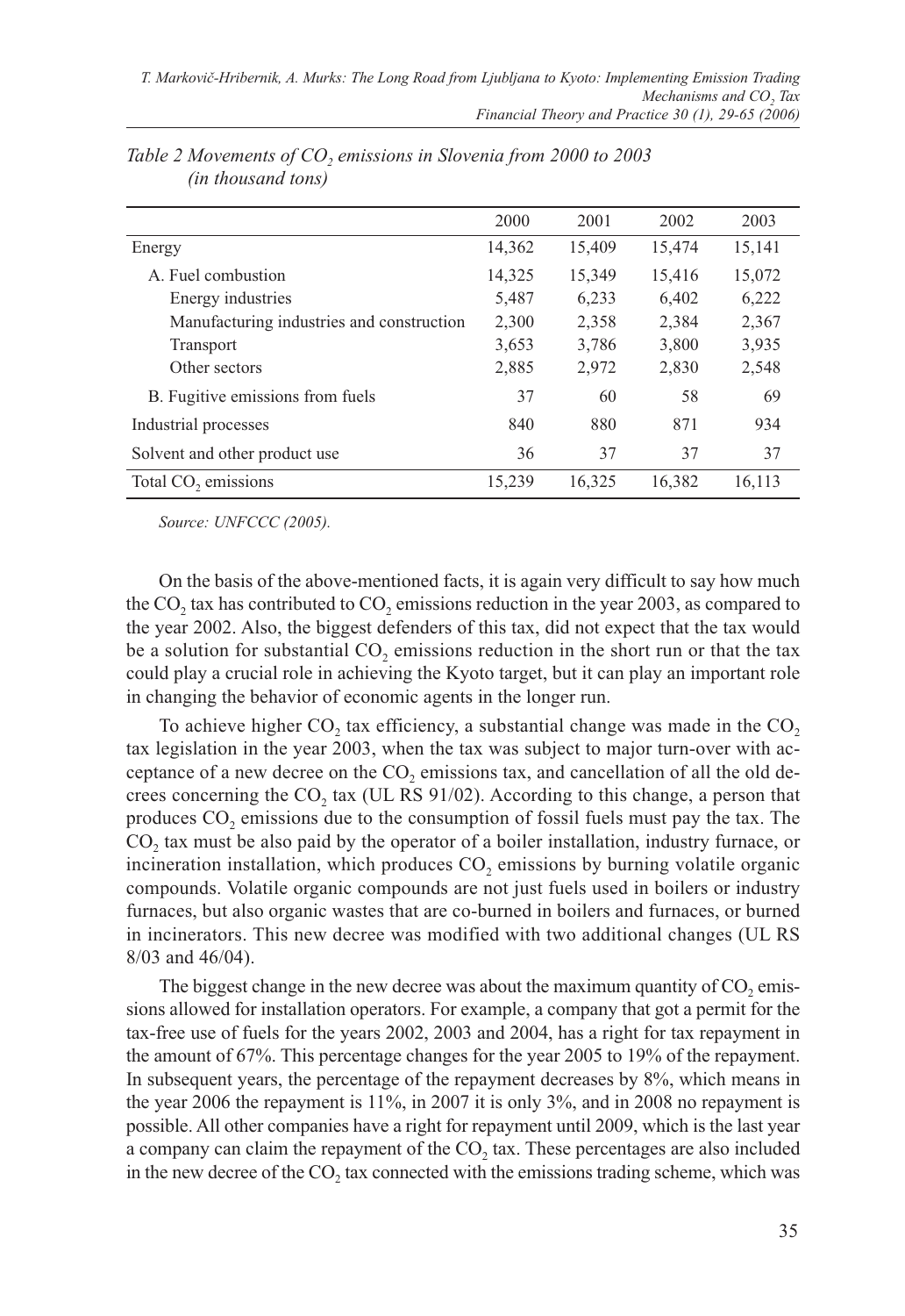*T. Markovič-Hribernik, A. Murks: The Long Road from Ljubljana to Kyoto: Implementing Emission Trading Mechanisms and CO<sub>2</sub> Tax Financial Theory and Practice 30 (1), 29-65 (2006)*

adopted by the Slovenian government on April 21, 2005 and published in UL RS 43/05. With the change in the  $CO<sub>2</sub>$  tax, the measures for air pollution have been harmonized with the policy of government grants.



*Figure 3 Revenues from environmentally related taxes in percentage of GDP for 2001*

*Source: OECD (2003); Agencija Republike Slovenije za okolje (2003).*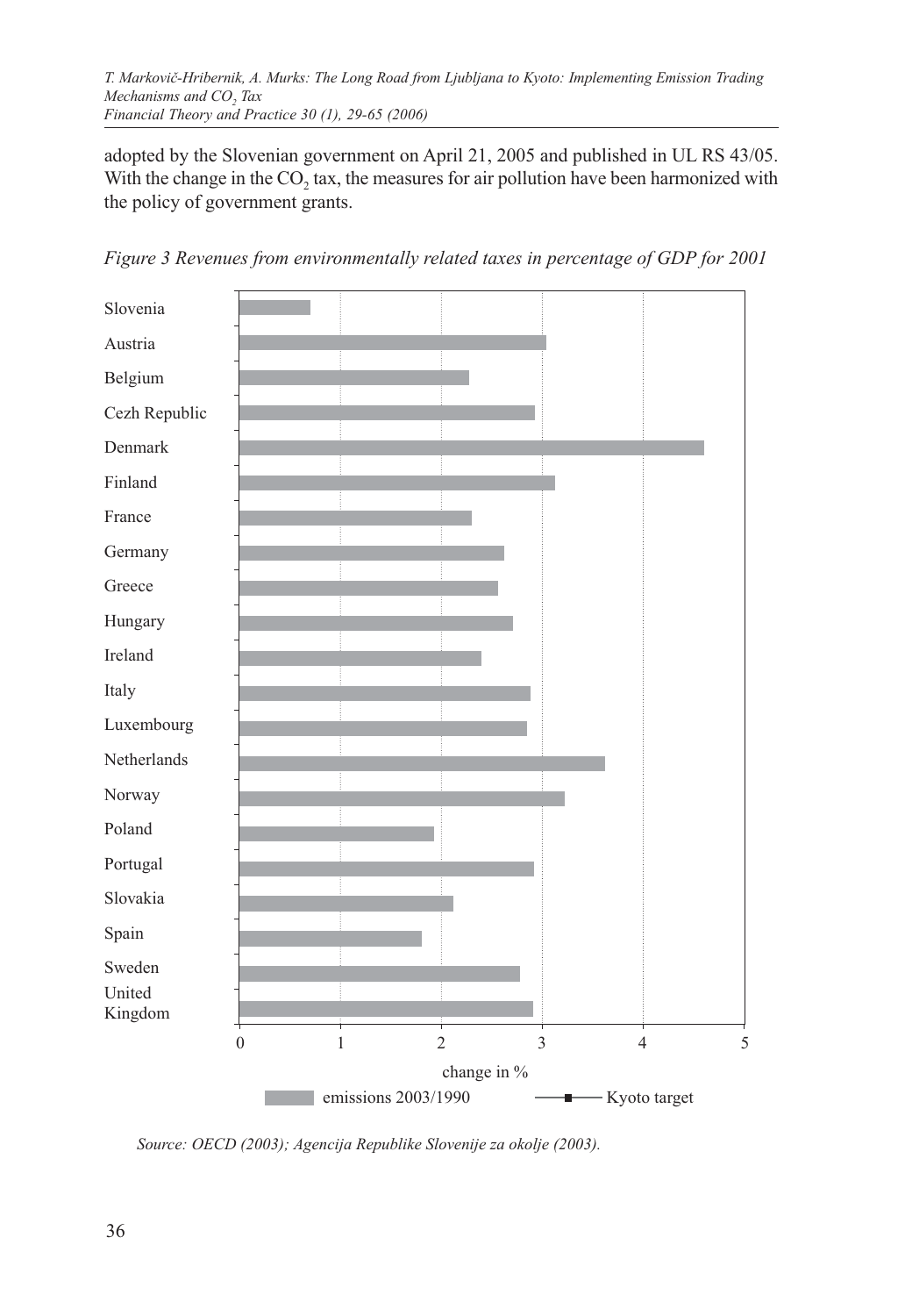The new decree of the  $CO<sub>2</sub>$  tax in Slovenia has been adopted due to a new instrument of emissions trading, which started in the EU and in Slovenia on January 1, 2005. Both mechanisms are instruments of the economic policy for reducing GHG emissions. In the year 2004, the Commission approved the Slovenian draft in this field. According to the new legislation, a company with an exempted fuel producer permit does not pay the CO<sub>2</sub> tax. Exempted fuel producer permits are issued by customs to the installation operator who has a permit for producing GHG emissions and is an energy intensive company. An energy intensive company is a company whose costs for the purchase of fuels and electricity exceed 3% of the product value. Product value means sales revenues which are increased or reduced by changes in the stock of both final and unfinished products, reduced for goods and services purchasing costs. Companies with the exempted fuel producer permit have also right to claim back already paid  $CO<sub>2</sub>$  tax for the period from January 1, 2005 until the acquisition of the permit. The new decree also enables the payback of the  $CO<sub>2</sub>$  tax for the combined heat and power producers and installation operators that have made a contract, with the Ministry of the environment, for reducing the CO<sub>2</sub> emissions within certain period (New Decree on the Tax on CO<sub>2</sub> Emissions, published in UL RS 43/05, April 29, 2005).

It can be concluded that current and previous measures for reducing GHG emissions in Slovenia were not enough to reach the Kyoto target. The quantity and forecast of GHG emissions deviates from the Kyoto target. Present projections show that Slovenia would need to reduce GHG emissions by 9% to reach the Kyoto target. Target GHG emissions according to the Kyoto Protocol are 19 million tons of CO<sub>2</sub> equivalent.3 Average GHG emissions 2008-2012 are estimated at 20.7 million tons of CO2 equivalent. GHG emissions in 2000 exceeded the base level emissions in the year 1986 (Burja et al, 2004). The data presented in Figure 3 show that Slovenia is a country with the lowest share of all environmental taxes in GDP, what can be also proved with the  $CO<sub>2</sub>$  tax level, which is among the lowest. Beside this, the biggest  $CO<sub>2</sub>$  emissions producers were exempted from the payment of the  $CO<sub>2</sub>$  tax. This included the thermal power stations Šoštanj and Trbovlje, which produced 5.1 million tons of  $CO_2$  in the year 2003, and comprise around 32% of the total  $CO_2$  emissions in Slovenia. The most important reason for this is the high expense of domestic coal and consequently, the low competitive position of the Slovenian thermal power stations using coal as a fuel.

# **4 Establishing the national allocation plan for emissions trading**

# *4.1 Guidelines for establishing national allocation plans*

The allocation of allowances in individual countries and all conditions for the undisturbed operation of the emissions trading scheme are defined by the national allocation

 $3$  CO<sub>2</sub> equivalent is a general unit for calculating the emissions impact of other GHG: 1 kg methane – CH<sub>4</sub> represents 21 and 1 kg  $C_2F_6$ , which is a PFC, represents 9.200 kg CO<sub>2</sub> equivalent. Every GHG represents a global warming danger: 1 ton CH<sub>4</sub> has a global warming potential, which is 21 times stronger than 1 t CO<sub>2</sub> in a period of 100 years. 1 t HFC has from 140 to 11.700 times and 1 t  $SF<sub>6</sub>$  has 23.900 times stronger global warming potential than 1 t CO<sub>2</sub> (EPA, 2002).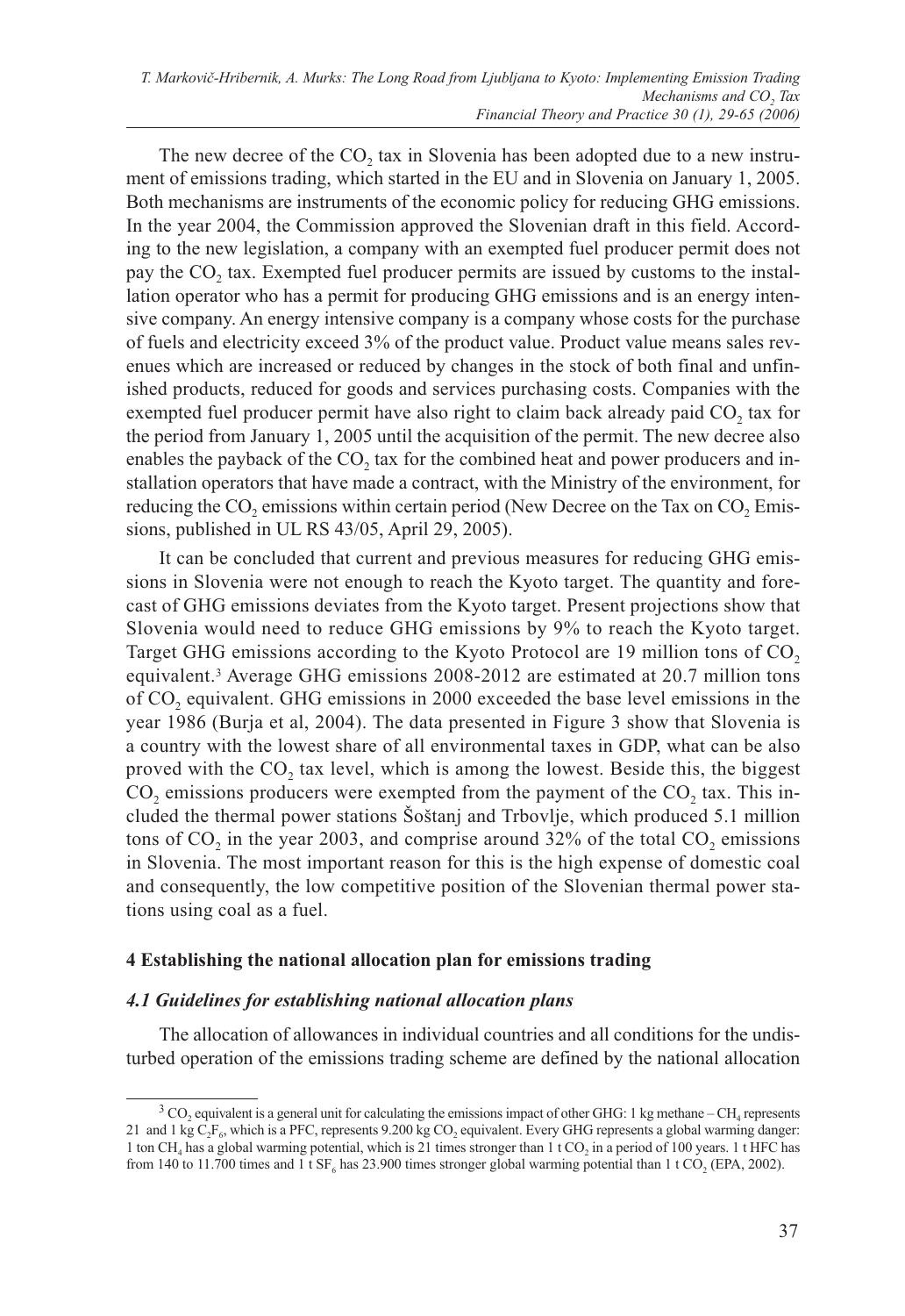plans (NAP). EU countries had to publish their plans and notify the European Commission by March 31, 2004 (for old members) or by May 1, 2004 (for new members). The Commission decided if it will accept or reject the NAP. In the first phase (2005-2007) only CO<sub>2</sub> emissions will be traded (DEFRA, 2004b). In the second phase, 2008-2012, emissions trading will be expanded to include other GHG and other activities. The NAP for this period must be submitted to the Commission by July 1, 2006. A final decision about the allowances allocation must be made no later than January 1, 2007. The installation<sup>4</sup> operator is required to report on emissions to the relevant authority at the end of each calendar year. A number of allowances equal to the total emissions from the installation shall be surrendered by April 30 of each year. If the operator does not surrender sufficient allowances by April 30 of each year to cover its emissions during the preceding year, an excess emissions penalty shall be paid. During the first phase 2005-2007, a lower excess penalty will be applied in the amount of 40 EUR/t CO<sub>2</sub>. In the second phase 2008-2012, a higher excess emissions penalty was adopted in the amount of  $100$  EUR/t CO, equivalent. Although the operator will pay the excess emissions penalty, the missing allowances shall be surrendered in next trading year.

National allocation plans (NAPs) in the individual member states are defined by the Directive 2003/87/EC together with the criteria for the establishment of NAPs. These criteria are stated in Directive COM(2003) 830 final. NAPs can vary among member states in the following elements: allocation method, choice of the base period or year, possibility of transferring the emissions allowances in the next trading period 2008-2012 and the percentage of the new entrants reserve. If we compare the Slovenian NAP with the NAPs of other member states, the following can be seen: as is the case with many other countries, Slovenia has used the combination of two allocation methods, this is grandfathering and benchmarking (ten EU countries have used the same combination as Slovenia, seven countries have used only grandfathering and other countries have used a combination of grandfathering, benchmarking, growth factors and early actions); by choosing the base year or period, Slovenia does not deviate from other countries; transferring the unused emissions allowances to the next period 2008-2012 is not allowed, as in almost all other member states (with the exception of France and Poland); solutions for the new entrants reserves are very different among countries.

#### *4.2 Possible methods for allocating allowances*

The agency responsible for controlling GHG emissions in an individual country defines the total quantity of allowed emissions by setting up the emissions trading scheme. The second step is to divide the total quantity of emissions into trading units, which are called allowances. After distribution, the allowances are allocated to individual participants that are taking part in the emissions trading scheme.

The main allocation methods are grandfathering, auctioning and benchmarking. Grandfathering can be done on the basis of historical emissions, input quantity, pro-

<sup>4</sup> Installation means combustion installation, which is defined as a stationary technical unit. This unit uses different kinds of fuel for the production of energy. Energy can be electricity, heat, or mechanical power. In the emissions trading scheme guidelines, combustion installations include electric boilers, generators, co-generation of heat and electrical energy, and gas turbines (including compressors) (DEFRA, 2004a).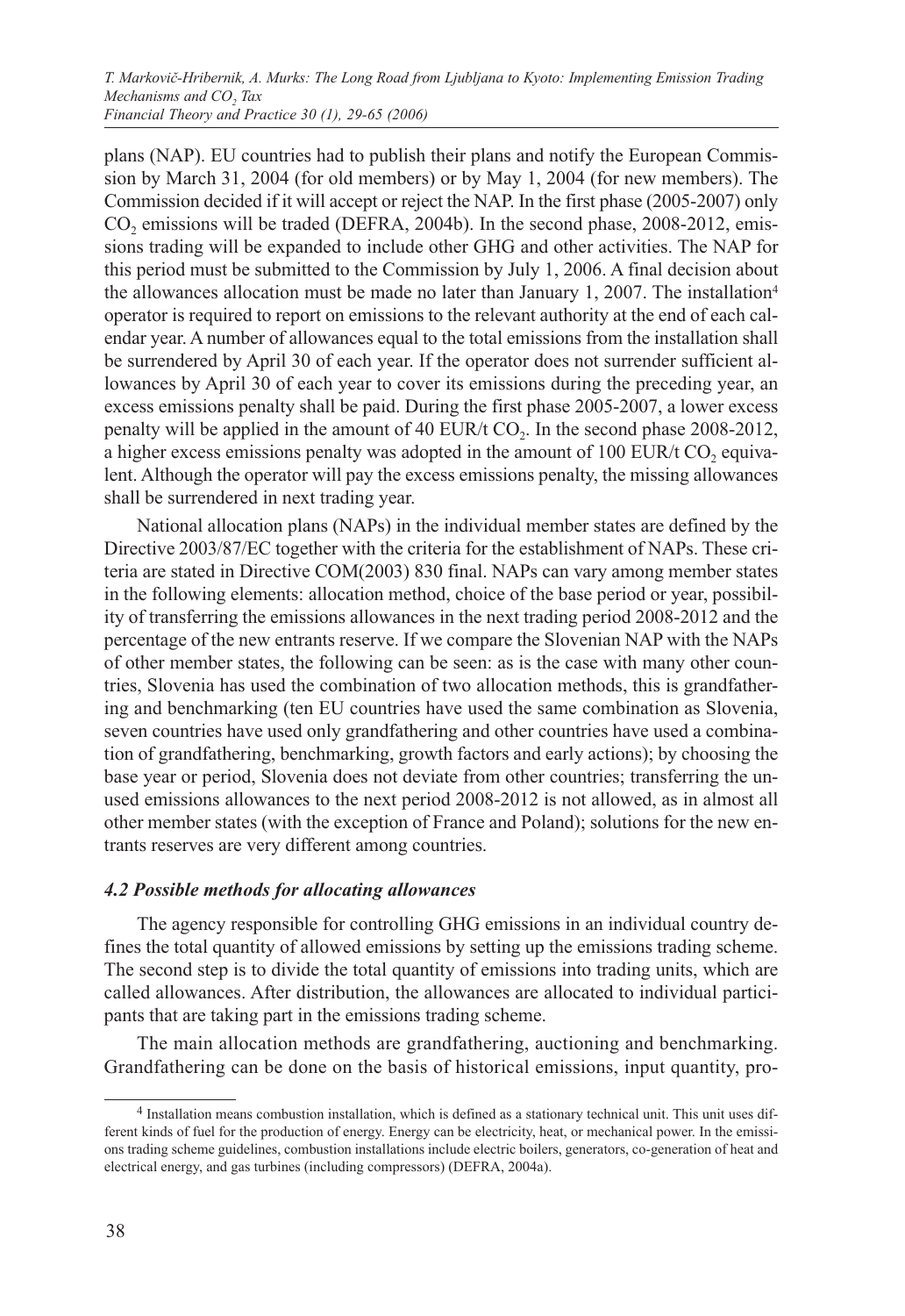duction, and indirect or direct emissions. The main difference between grandfathering and auctioning is that under grandfathering, existing sources have only to purchase any additional allowances they may need over and above the initial allocation. Under auctioning, all allowances need to be purchased, not just the missing allowances (Tietenberg, 1999).

The main criteria for assessing the cost efficiency of various allocation methods are compliance costs, administrative costs (borne by the government to operate the emissions trading scheme), transaction costs, product market distortions and tax distortions (Baron and Bygrave, 2002; Harrison and Radov, 2002). In Table 3 we present a comparison of the cost efficiency for the above-mentioned allocation methods.

| Efficiency criteria           | Grandfathering                                                                                            | Auctioning                                                                                    | Benchmarking                                                                    |
|-------------------------------|-----------------------------------------------------------------------------------------------------------|-----------------------------------------------------------------------------------------------|---------------------------------------------------------------------------------|
|                               |                                                                                                           |                                                                                               |                                                                                 |
| compliance costs              | minimized costs                                                                                           | minimized costs                                                                               | minimized costs                                                                 |
| administrative costs          | initial costs of data<br>collection and allocation<br>administration<br>- allocation of the<br>allowances | no data collection or<br>initial allocation costs,<br>auction design and<br>development costs | initial costs of data<br>collection (BAT<br>standards for each<br>installation) |
| transaction costs             | costs on the secondary<br>$market - trading after$<br>the initial allocation                              | costs on the primary<br>$market - initial$<br>allocation and on<br>secondary market           | costs on the<br>secondary market<br>– trading after the<br>initial allocation   |
| product market<br>distortions | indirect costs<br>$-$ influence of other<br>markets on the<br>emissions market                            | indirect costs<br>$-$ influence of other<br>markets on the<br>emissions market                | indirect costs<br>$-$ influence of other<br>markets on the<br>emissions market  |
| tax distortions               | limited influence on the<br>existing tax legislation                                                      | influence on the tax<br>legislation, due to<br>auction revenues                               | very limited<br>influence on<br>the existing tax<br>legislation                 |

*Table 3 Comparison of the cost efficiency of allocation methods – grandfathering, auctioning and benchmarking*

*Source: Vis (2003), PWC (2003), Harrison, Radov (2002: 163-168) and UNCTAD (2001:126).*

Most countries defend the efficiency of grandfathering with the fact that they cannot use auctioning without having a negative influence on the industry. The industry must pay for every additional unit of emissions produced, which in turn affects prices, production, and technology (Bohm, 2002). Recently the benchmarking method has become more and more popular. This method is especially appropriate when comparing the energy efficiency of the participating installations. Many countries (including Slovenia) use a combination of at least two methods, most commonly grandfathering and benchmarking. Some countries have also used auctioning.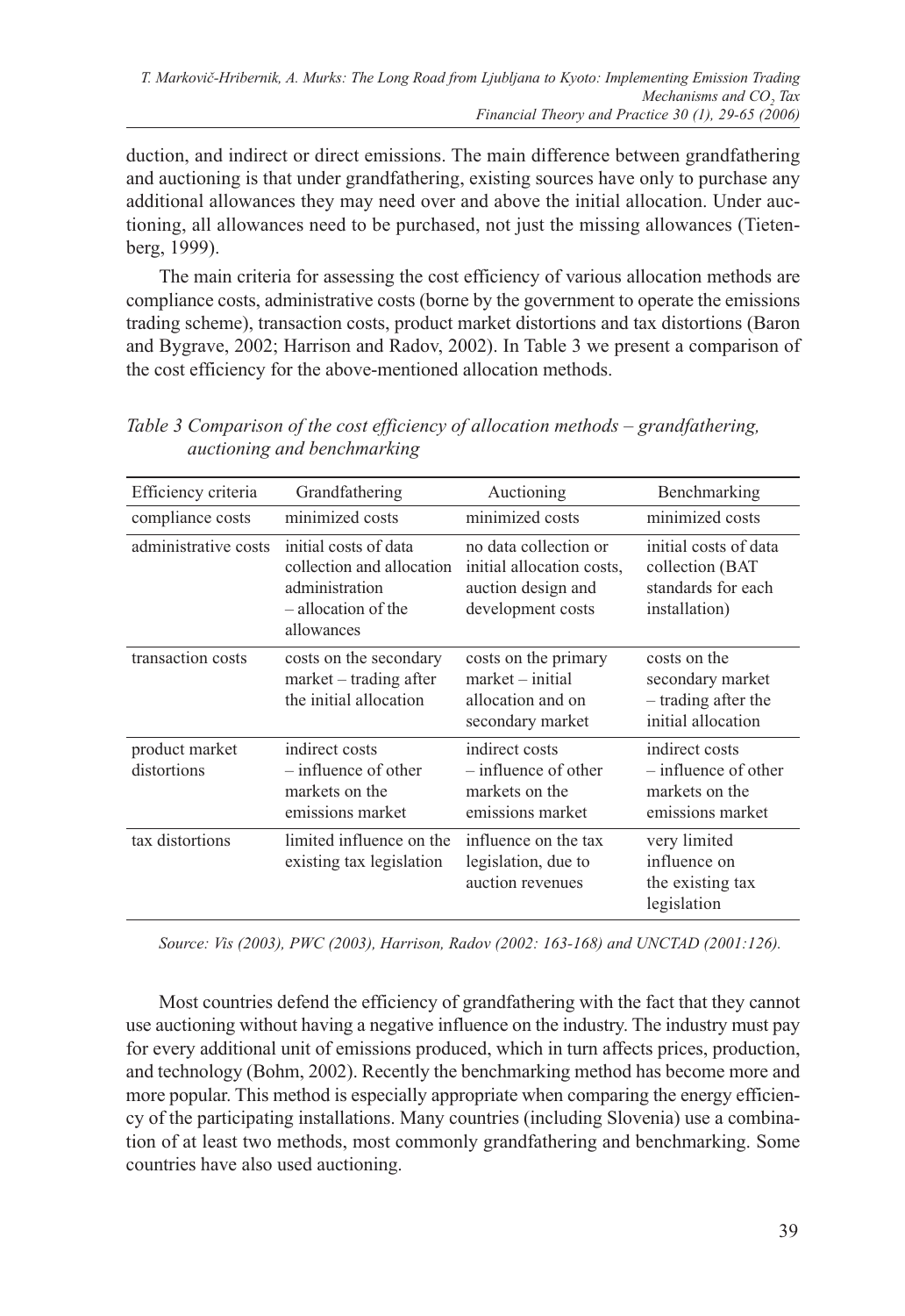## *4.3 Preparations for establishing a national allocation plan in Slovenia*

Directive 2003/87/EC for the greenhouse gas emissions allowance trading scheme sets the groundwork for establishing the national allocation plan (NAP) in Slovenia and other EU member states. Besides the Directive, the Guidance of the European Commission to assist member states in the implementation of Directive COM(2003)830 final is also very important for establishing the NAPs. This document contains the following 11 criteria relating to the NAP (Directive COM(2003) 830 final):

- 1 fulfilling the Kyoto Protocol commitments;
- 2 assessments of current and future emissions development;
- 3 potential to reduce emissions;
- 4 consistency with other legislative frameworks;
- 5 non-discrimination between companies, installation operators, and sectors;
- 6 new entrants (operators or installations);
- 7 early actions;
- 8 clean technology, including energy efficient technologies;
- 9 involvement of the public;
- 10 list of installations;
- 11 competition from outside the EU.

Of the above criteria, numbers 2, 5, 9 and 10 are mandatory, while numbers 6, 7, 8 and 11 are optional. Numbers 1, 3, and 4 are partly mandatory and partly optional. Slovenia has included all of the criteria in its NAP except 7, the criterion of early actions.

The procedure for establishing the NAP in Slovenia has started with the collecting of data on CO<sub>2</sub> emissions (consumption of fuels, number of installations, type of installation, and installations' accordance with BAT5 technology). The following were included in the procedure following installation: production of electricity and heat; production and processing of ferrous metals, cement, glass, lime, ceramic, and kiln production; pulp and paper production; and other industry engaged in energy activities that exceed 20 MW or 15 MW6 of rated thermal input. Installation operators had to assure accurate data on the quantity of production (output) and the emissions per separate installation for the period 1999-2002. They also had to provide information about activating new installations in 2005-2007, and about expected output and  $CO<sub>2</sub>$  emissions for 2005-2007. Allowances allocation was based on the highest annual  $CO<sub>2</sub>$  emissions in the period 1999-2002. By establishing the NAP, Slovenia has taken into consideration first the top-down or macro allocation, where the target on the state level is considered; and second the bottom-up or micro allocation, where the target on the operator level is considered (Figure 4). The allocation of allowances was first made on the sector level. Two sectors were included: power generation and industry. Further allocation was made on the installation level within these

<sup>5</sup> Best available techniques.

<sup>6</sup> Installations exceeding 20 MW are automatically included in the NAP according to Directive 2003/87/EC Annex I. Installations exceeding 15 MW are included in the NAP on a voluntary basis.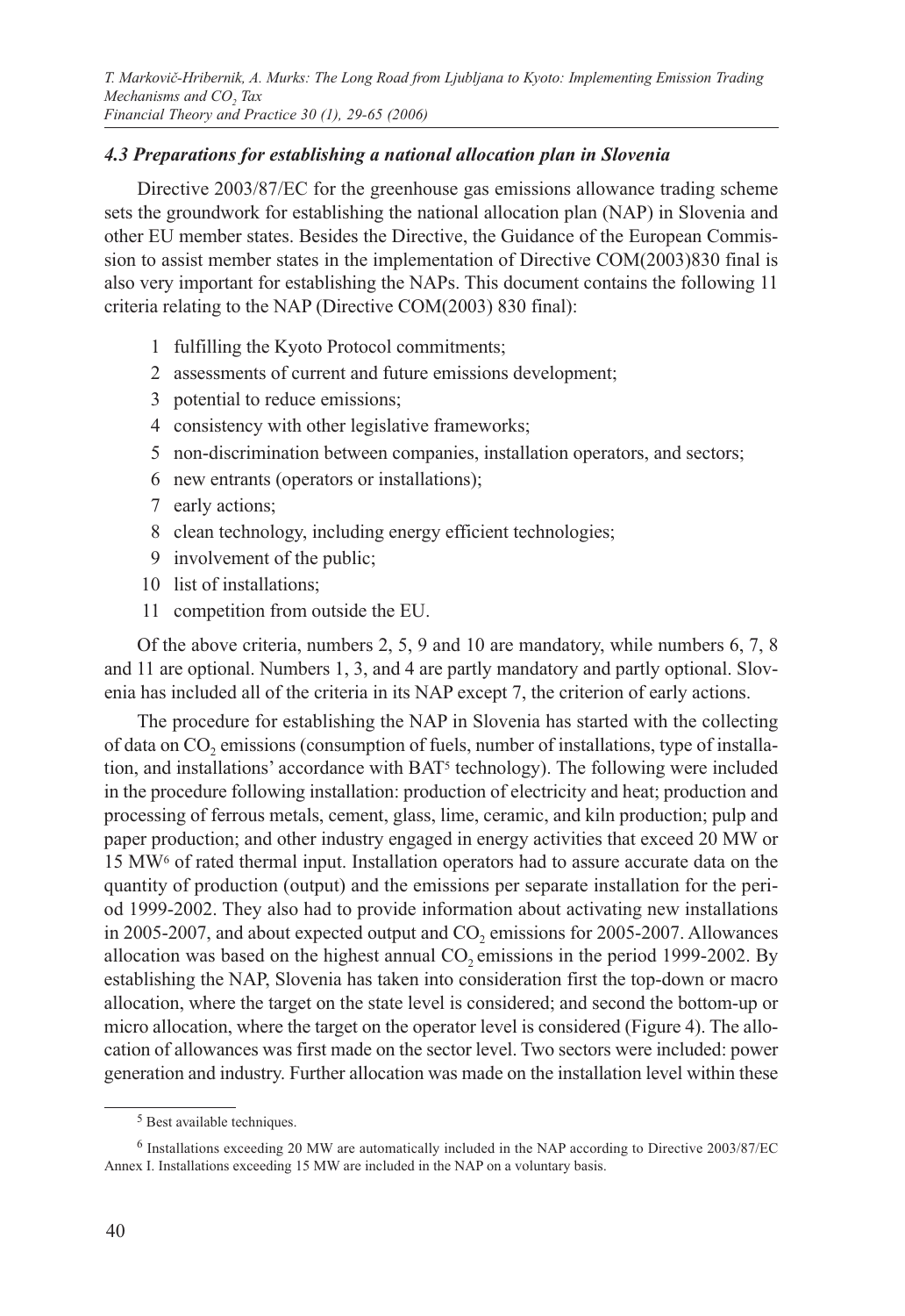two sectors. The allocation of allowances was based on the highest annual emissions in the period 1999-2002. The government's goal was not to sell the allowances on auction, but to allocate them for free, i.e. the grandfathering method. The plan also incorporates the new entrants reserve (NER) in the amount of 200 thousand tons of CO<sub>2</sub>, which represents around 0.8% of total allocated allowances. If some of this reserve remains unused at the end of 2005-2007, this quantity will be sold on auction. By establishing the NAP, Slovenia has taken into consideration the criteria stated by the EU, except for early actions on the installation level. Only emissions reductions after the year 1999 have been included and they bring a reward to installation operators in the form of additional allowances. On the other side, reductions before the year 1999 do not bring such a reward (which would mean an early action on the installation level).



*Figure 4 Allocation method of establishing the NAP in Slovenia*

The government sent the first version of the Slovenian national allocation plan for 2005-2007 to the European Commission (EC) on April 29, 2004. In this version the allocated quantity of allowances was calculated at 26.3 million for 2005-2007 (where 1 allowance equals 1 ton of  $CO<sub>2</sub>$ ). At that time 98 installations were included (MOPE, 2004).

The EC had some remarks on this first version, of which the most important were (Tavzes, 2004):

- projections of GHG emissions up to 2012;
- forecasted emissions reduction in other sectors (transportation, households, and the commercial sector);

*Source: MOPE (2004)*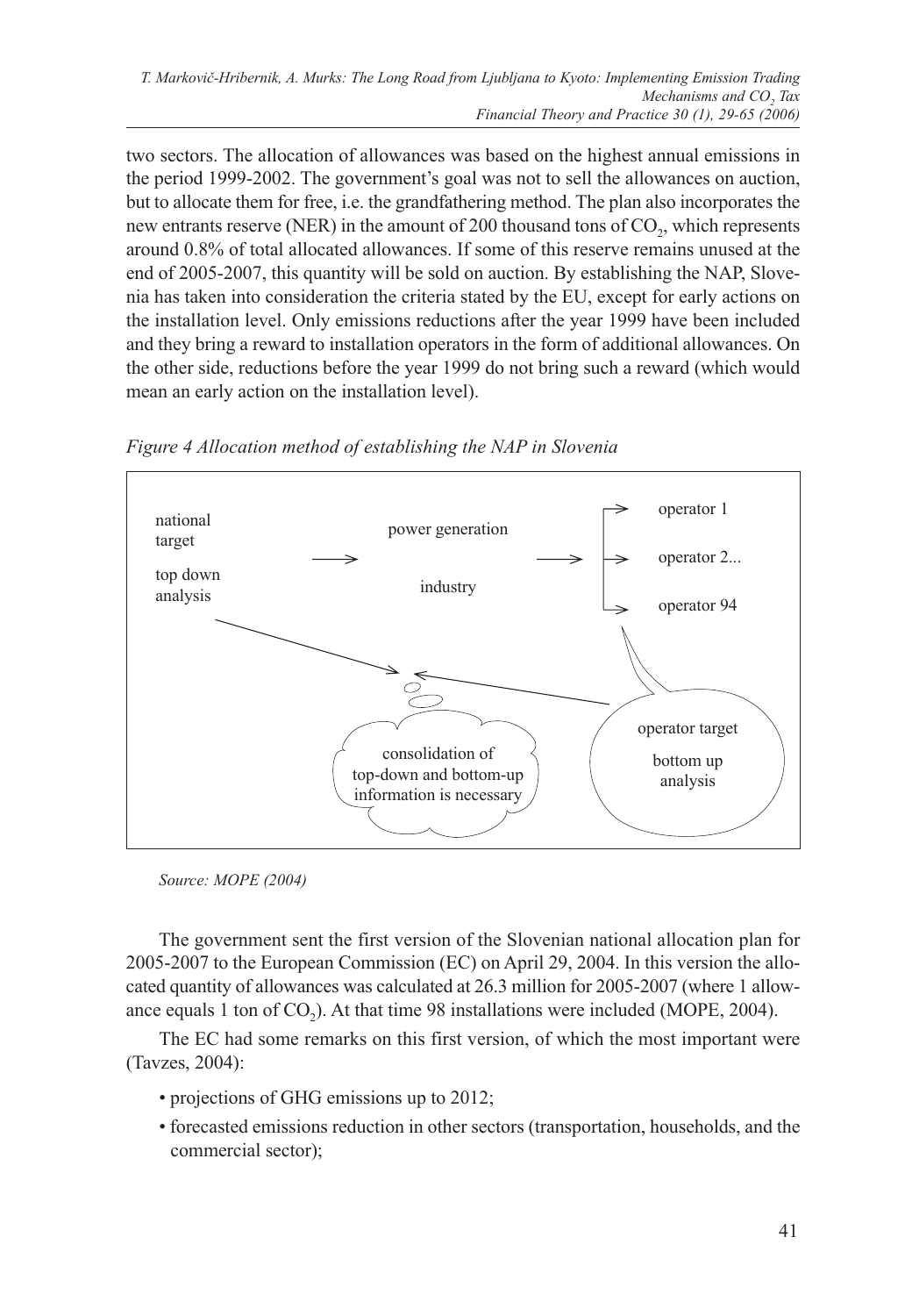- expected economic growth and emissions intensity, which is calculated by the coefficient of  $CO<sub>2</sub>$  emissions per unit of GDP (in euros);
- coordination with other legislation;
- new entrants: it pertains to how the allowances from the closed installation can be transferred to the new (substitutive) installation. Allowances can be transferred only if we are dealing with the same new installation, or if the new installation is directly included into the production process at the same installation operator's location;
- allowances allocation to new installations (Slovenia has decided that new installations will not be entitled to 100% allocation of allowances from the new entrants' reserve, but only to 80% - factor 0.8. The reason for this decision on the state level is that as many new installation operators as possible could get allowances from the NER's);
- NER's (the reserve was initially estimated in the amount of 300 thousand tons of  $CO<sub>2</sub>$ , but in the final version this number was changed to 200,000 tons of  $CO<sub>2</sub>$  or 0.76% of the total quantity of sector allowances. In most cases only the repairs etc. were considered, which does not require allowances from the NER).

Slovenia considered all remarks from the European Commission and from installation operators when it established the NAP. According to the latest data, 94 installation operators will participate in the emissions trading scheme for the period 2005-2007. The total quantity of allocated allowances is 26.3 million (1 allowance  $= 1 \text{ CO}$ , ton, including the NER in the amount of  $200$  thousand  $CO<sub>2</sub>$ , tons).

|                                                | 1999 | 2000 | 2001 | 2002 | 2003 | 2008 |
|------------------------------------------------|------|------|------|------|------|------|
| CO <sub>2</sub> emissions (in million of tons) | 15.1 | 15.2 | 16.3 | 16.4 | 16.1 |      |
| GDP (in billion of euros)                      | 19.8 | 20.7 | 21.9 | 23.5 | 24.6 |      |
| Emissions intensity                            | 0.76 | 0.73 | 0.74 | 0.70 | 0.66 | 0.57 |

*Table 4 Emissions intensity in Slovenia (in CO<sub>2</sub> kg per 1 euro of GDP)* 

*Source: Bank of Slovenia (2003; 2005); MOPE (2004); AMOPE-EIONET (2004); Agencija Republike Slovenije za okolje (2005); Kranjčevič (2004); Own calculations.*

Remarks from the European Commission took into consideration so-called emissions intensity. The emissions intensity coefficient, which measures  $CO<sub>2</sub>$  emissions per GDP (in euro), is expected to be smaller in the coming years. The emissions coefficient should be lowered especially because of CO<sub>2</sub> emissions reduction after the year 2008, due to fulfilling the Kyoto protocol commitments (see Table 4).

At this point, a comparison of the Slovenian emissions intensity with that of other selected countries is very interesting. We have chosen those countries for which we could find all necessary data for calculating the emissions intensity. The comparison is presented in Table 5.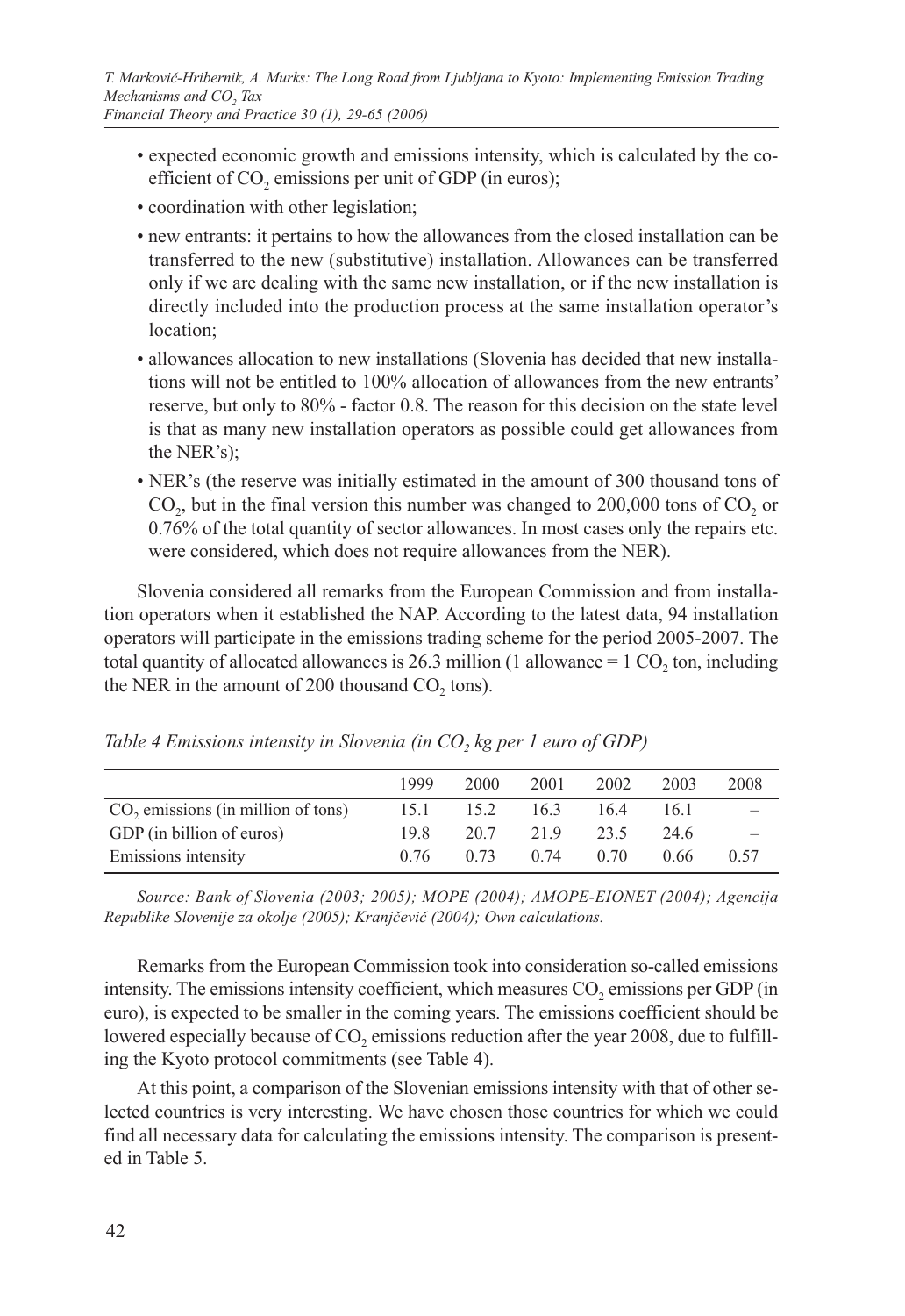|                | 1997 | 1998 | 1999 | 2000 | 2001 | 2002 |
|----------------|------|------|------|------|------|------|
| Slovenia       | 0.94 | 0.86 | 0.76 | 0.73 | 0.74 | 0.70 |
| Austria        | 0.36 | 0.35 | 0.33 | 0.31 | 0.33 | 0.32 |
| Belgium        | 0.57 | 0.58 | 0.53 | 0.51 | 0.49 | 0.49 |
| Czech Republic | 3.15 | 2.77 | 2.66 | 2.12 | 1.88 | 1.57 |
| Denmark        | 0.44 | 0.39 | 0.35 | 0.30 | 0.30 | 0.29 |
| Estonia        | 4.70 | 3.66 | 3.23 | 2.86 | 2.55 | 2.31 |
| Finland        | 0.62 | 0.56 | 0.53 | 0.47 | 0.50 | 0.50 |
| France         | 0.32 | 0.33 | 0.30 | 0.29 | 0.28 | 0.27 |
| Greece         | 0.87 | 0.90 | 0.83 | 0.84 | 0.81 | 0.75 |
| Ireland        | 0.54 | 0.52 | 0.47 | 0.43 | 0.41 | 0.35 |
| Italy          | 0.43 | 0.43 | 0.42 | 0.40 | 0.39 | 0.37 |
| Latvia         | 1.61 | 1.38 | 1.10 | 0.83 | 0.81 | 0.75 |
| Hungary        | 1.46 | 1.37 | 1.33 | 1.16 | 1.02 | 0.83 |
| Germany        | 0.48 | 0.46 | 0.43 | 0.42 | 0.42 | 0.41 |
| Netherlands    | 0.50 | 0.49 | 0.45 | 0.42 | 0.41 | 0.40 |
| Poland         | 2.66 | 2.24 | 2.14 | 1.74 | 1.53 | 1.52 |
| Portugal       | 0.57 | 0.58 | 0.60 | 0.55 | 0.52 | 0.52 |
| Slovakia       | 2.41 | 2.22 | 2.25 | 1.85 | 1.85 | 1.65 |
| Spain          | 0.52 | 0.51 | 0.52 | 0.50 | 0.47 | 0.47 |
| Sweden         | 0.27 | 0.27 | 0.24 | 0.21 | 0.23 | 0.21 |
| United Kingdom | 0.46 | 0.43 | 0.39 | 0.35 | 0.35 | 0.32 |
| Norway         | 0.29 | 0.31 | 0.28 | 0.23 | 0.22 | 0.20 |
| Switzerland    | 0.19 | 0.19 | 0.18 | 0.17 | 0.16 | 0.15 |
| Canada         | 0.93 | 0.97 | 0.89 | 0.74 | 0.72 | 0.74 |
| Japan          | 0.33 | 0.34 | 0.29 | 0.24 | 0.26 | 0.29 |
| <b>USA</b>     | 0.76 | 0.72 | 0.65 | 0.55 | 0.51 | 0.52 |

*Table 5 Emissions intensity in selected countries (in kg CO<sub>2</sub> per 1 euro of GDP)* 

*Source: Bank of Slovenia (2003; 2004; 2005), EUROSTAT (2002; 2003; 2004); MOPE-EIONET (2004), UNFCCC (2004; 2005); UNFCCC (2005) and EEA (2004a); Own calculations.*

It is possible to see movements in the emissions intensity coefficient in each country from 1997 to 2002, and at the same time to compare the emissions intensity coefficients between countries. Higher or lower emissions intensity is not only a consequence of changes in the quantity of emissions, but also due to changes in GDP. Data for CO<sub>2</sub> emissions in 2002 show that  $CO<sub>2</sub>$  emissions have increased in Slovenia, Austria, Belgium, Estonia, Finland, Portugal, Spain, Sweden, Canada, Japan and the US in comparison to 2001. In the remaining 15 selected countries, CO<sub>2</sub> emissions have been reduced. Data for GDP show a bit different picture. In 2002, GDP has been nominally reduced in only three countries – Canada, Japan and the US – in comparison to 2001. GDP data for Poland in 2002 were not available. Although CO<sub>2</sub> emissions have increased in most countries, the emissions intensity coefficient has fallen in all countries except Canada, Japan, and the US (the co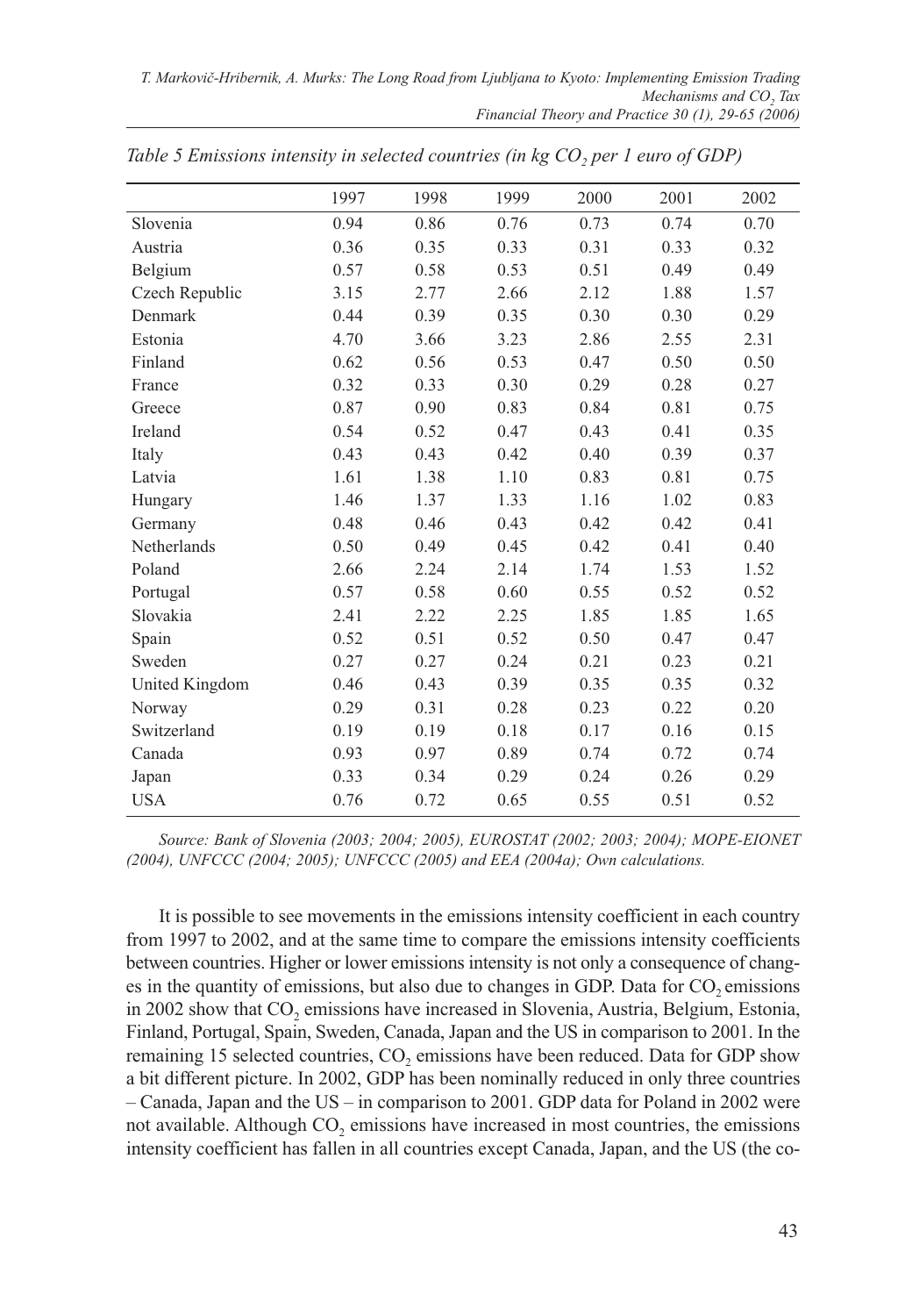efficient has fallen due mainly to reduced GDP, and partly to increased  $CO<sub>2</sub>$  emissions). In the remaining eight countries, where emissions have increased in 2002 in comparison with 2001, emissions intensity has fallen because of sufficiently high increases in GDP.

In Table 5 we can also notice countries whose emissions intensity has fallen throughout the 1997-2002 period. These countries are Slovenia, Czech Republic, Denmark, Estonia, Ireland, Italy, Latvia, Hungary, Germany, Netherlands, Poland, UK and Switzerland. It can also be noted that the emissions intensity for 2002 is substantially higher in Czech Republic, Estonia and Slovakia (the highest was reached in Estonia at  $2.31 \text{ kg CO}$ , per euro of GDP). Very low emissions intensities can be seen in Austria, Denmark, France, Sweden, UK, Norway, Switzerland and Japan (the lowest is Switzerland at 0.15 kg CO<sub>2</sub> per euro of GDP). Slovenia, with an emissions intensity coefficient of  $0.70 \text{ kg CO}$ , per euro of GDP, is in the middle. It is very interesting to compare Slovenian emissions intensity with the emissions intensity of other transitional countries. Slovenia has the lowest emissions intensity of them all, although other countries managed to achieve a greater drop in the emissions intensity of the observed period.

#### *4.4 Allocation plan for emissions allowances*

#### *4.4.1 Determination of the total quantity of allowances*

Due to ratification of the Kyoto protocol, Slovenia is required to reduce GHG emissions to an average of 8% below base year 1986 emissions in the period 2008-2012. Base year emissions were  $20,601$  thousand tons  $CO$ , equivalent. Emissions in the period 2008-2012 must therefore be limited to 19 million tons  $CO<sub>2</sub>$  equivalent, including sinks<sup>7</sup> (Burja et al, 2004). According to data on GHG emissions for the year 2002, they are exceeding target emissions (which are  $19$  million tons  $CO$ , equivalent) by  $7.5\%$ (UNFCCC, 2004). Target emissions in Slovenia shall be achieved with the following additional measures: GHG emissions trading scheme, trading with gas and electricity, changing the  $CO<sub>2</sub>$  tax, encouraging combined heat and power production, encouraging the production of electricity from renewables and increasing their usage, reducing emissions of F-gases, informing consumers about CO<sub>2</sub> emissions from motor vehicles, and reducing waste (Burja et al, 2004). Expected GHG emissions reduction to 2008 is presented in Table 6.

The estimated contribution (according to the national "OPGHG")8 from Slovenian EU ETS participants by the year 2008 is emissions reduction of 4.2% for the industry sector and 10.6% for the power generation sector. Emissions from participants in 2002 represent approximately  $60\%$  of total national  $CO<sub>2</sub>$  emissions.

Slovenia has allocated 99.24% of the total quantity of allowances to existing installations on a free basis, and the remaining 0.76% will form a reserve for new entrants. If there are any surplus allowances in the NER after allocation to the relevant installation, these will be auctioned at the end of the 2005-2007 trading period.

<sup>7</sup> Sinks in the Kyoto Protocol can be any process, activity or mechanism that takes GHG from the atmosphere. This commonly refers to vegetation (such as forests) which takes  $CO<sub>2</sub>$  from the atmosphere.

<sup>8</sup> Operational Plan for GHG Emissions Reduction.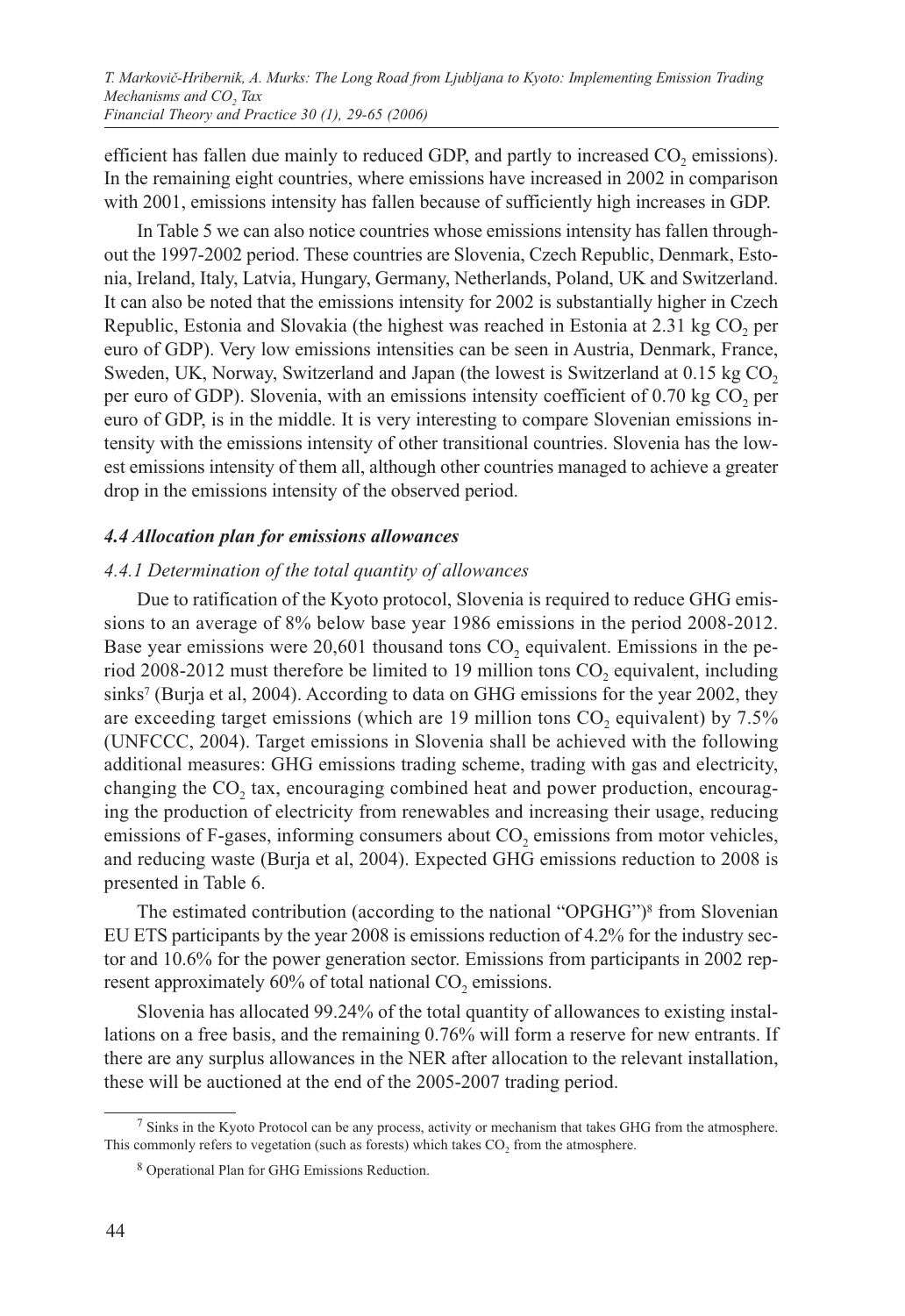|                                                | 1986     | 2002     | 2003     | 2008     |
|------------------------------------------------|----------|----------|----------|----------|
| Energy                                         | 15,603   | 16,080   | 15,796   | 15,651   |
| Industrial processes                           | 1,309    | 1,083    | 1,164    | 1,138    |
| Solvent and other product use                  | 128      | 73       | 70       | 37       |
| Agriculture                                    | 2,564    | 2,050    | 1,967    | 2,146    |
| Waste                                          | 997      | 916      | 898      | 904      |
| <b>TOTAL</b> emissions                         | 20,601   | 20,202   | 19,895   | 19,875   |
| Total sinks                                    | $-2,950$ | $-5,561$ | $-5,561$ | $-3,754$ |
| allowed sinks                                  |          |          |          | $-1,708$ |
| estimated used sinks <sup><math>a</math></sup> |          |          |          | $-840$   |
| $\text{TOTAL emissions} + \text{sinks}$        | 20,601   | 20,202   | 19,895   | 19,035   |
| Distance from target emissions                 | 1,648    | 1,249    | 942      | 82       |
| Target emissions 2008-2012 (-8 %)              | 18,953   |          |          |          |

*Table 6 GHG emissions in Slovenia in the years 1986, 2002, 2003 and 2008 by including additional measures (in thousands of tons CO<sub>2</sub> equivalent)* 

*<sup>a</sup> Due to the fact that sinks must be caused directly by human activity, a conservative estimate*  has been used. According to this, only a half of the allowed sinks can be used: 840.000 tons CO, *equivalent in the period 2008-2012.*

*Source: Burja et al (2004), UNFCCC (2004, 2005).*

#### *4.4.2 Determination of the quantity of allowances at the sector level*

Slovenia has decided to use a two-stage approach for allocating allowances. First, the total number of allowances has been allocated to two sectors (power generation and industry). Second, allowances within each sector have been calculated for each installation (UL RS 112/04).

The total quantity of allowances (EK) was calculated as follows:

$$
EK = EK_{\text{Energy}} + EK_{\text{Ind}} + NV \tag{1}
$$

*EKEnerg: allocation for the power generation sector; EK<sub>Ind</sub>: allocation for the industry sector; NV: new entrants reserve allocation.*

For each installation, an historical baseline is calculated as the highest annual emissions in the period 1999-2002. By summing up all baseline emissions for each installation, the baseline allocation at sector level was calculated. The sector allocation for industry also includes process emissions, which are not based on fuel usage.

The sector allocation for 2007, based on fuel usage in the relevant period, is calculated taking into account the "sector emissions reduction factor" (SFZ). SFZ is based on each sector's Kyoto emissions reduction target according to the national "OPGHG." The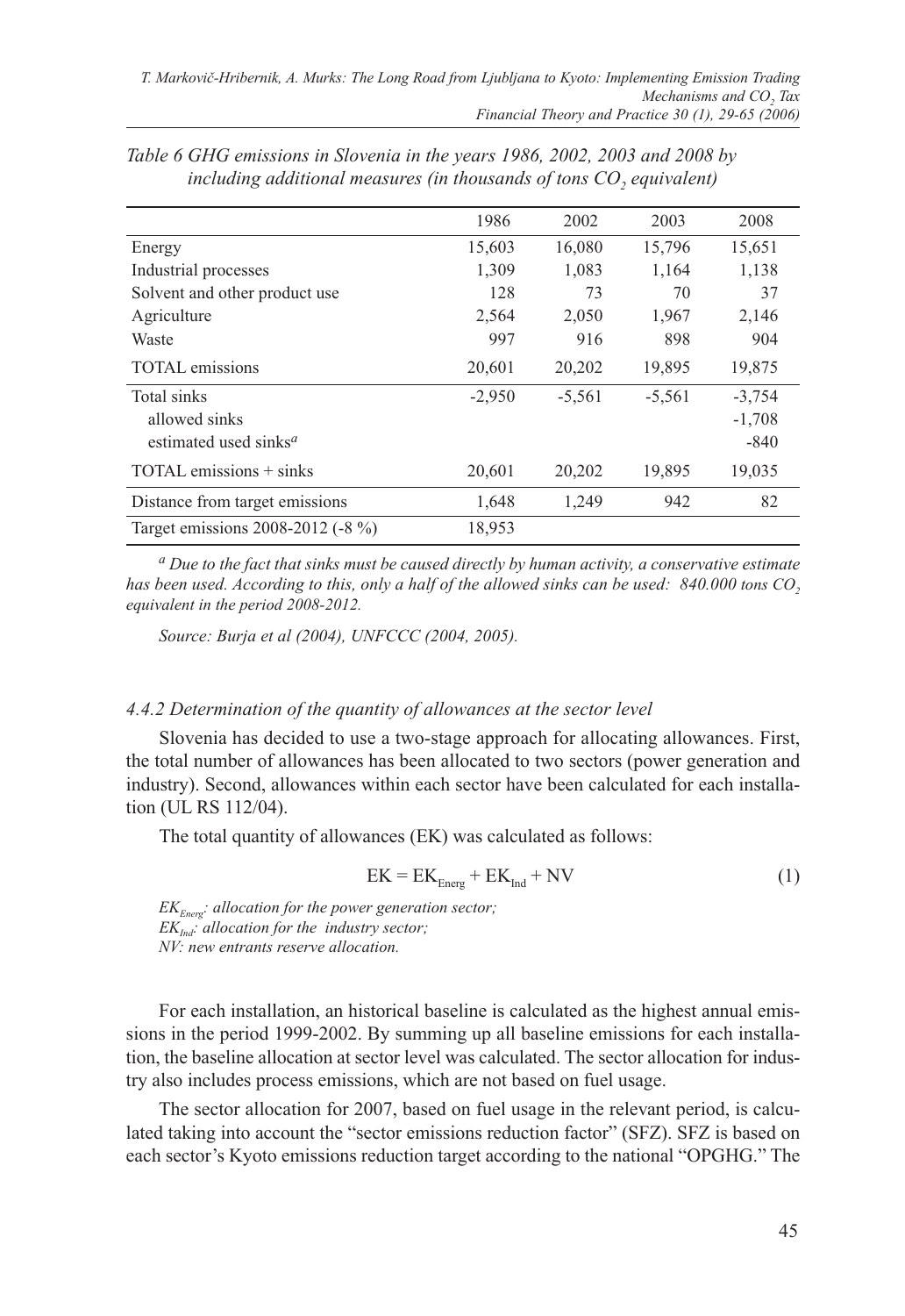SFZ for the power generation sector amounts to 0.894 (or 10.6% reduction), and for the industry sector amounts to 0.958 (or 4.2% reduction by 2008).

*Allocation of allowances for the power generation sector*  $(EK_{Enerv})$ *:* 

$$
EKEnerg = \sum EKEnerg, god = EKEnerg, 2005 + EKEnerg, 2006 + EKEnerg, 2007
$$
 (2)

$$
EK_{\text{Energy}, 2005} = \sum IEN
$$
 (2.1)

$$
EKEnerg, 2007 = (\sum IEN) x SETEnerg = (\sum IEN) x 0,894
$$
 (2.2)

$$
EK_{\text{Energy, 2006}} = (EK_{\text{Energy, 2005}} + EK_{\text{Energy, 2007}})/2
$$
 (2.3)

*Allocation of allowances for the industry sector*  $(EK_{Ind})$ *:* 

$$
EK_{Ind} = (\sum EK_{Ind, \text{ god}}) + EK_{Ind, \text{ proc}} = EK_{Ind, 2005} + EK_{Ind, 2006} + EK_{Ind, 2007} + EK_{Ind, \text{ proc}} \tag{3}
$$

$$
EK_{\text{Ind, }2005} = \sum IEN
$$
 (3.1)

$$
EKInd, 2007 = SEInd, 1999 x SETInd = SEInd, 1999 x 0,958
$$
 (3.2)

$$
EK_{\text{Ind, }2006} = (EK_{\text{Ind, }2005} + EK_{\text{Ind, }2007})/2
$$
\n(3.3)

$$
EKInd, proc = 3x \sum IENInd, proc
$$
 (3.4)

*IEN: baseline installation emissions from fuel usage (highest annual emission in 1999-2002); SFZ: sector emissions reduction factor (0.894 for power generation and 0.958 for industry); SEInd,1999: emissions in the industry sector in 1999 from fuel usage; EKInd,proc: sector allocation for process emissions.*

#### *4.4.3 Determination of the quantity of allowances at the installation level*

Slovenia has determined two different allocation methods for each sector. However, the allocation method within each sector is the same for all installations within the sector (UL RS 112/04).

*Allocation of allowances at the installation level within the power generation sector*  $(H_{\text{Energy}}):$ 

For allocation at the installation level within the power generation sector, a method based on forecasted emissions according to the national "OPGHG" has been used.

$$
IA_{\text{Energy}} = \sum PE_{\text{Energy, year}} = PE_{\text{Energy, 2005}} + PE_{\text{Energy, 2006}} + PE_{\text{Energy, 2007}}
$$
(4)

*IA<sub>Energ</sub>: allocation at the installation level for the power generation sector;* 

*PEEnerg,year: forecasted emissions at the installation level consistent with the national "OPGHG" for the years 2005, 2006 and 2007.*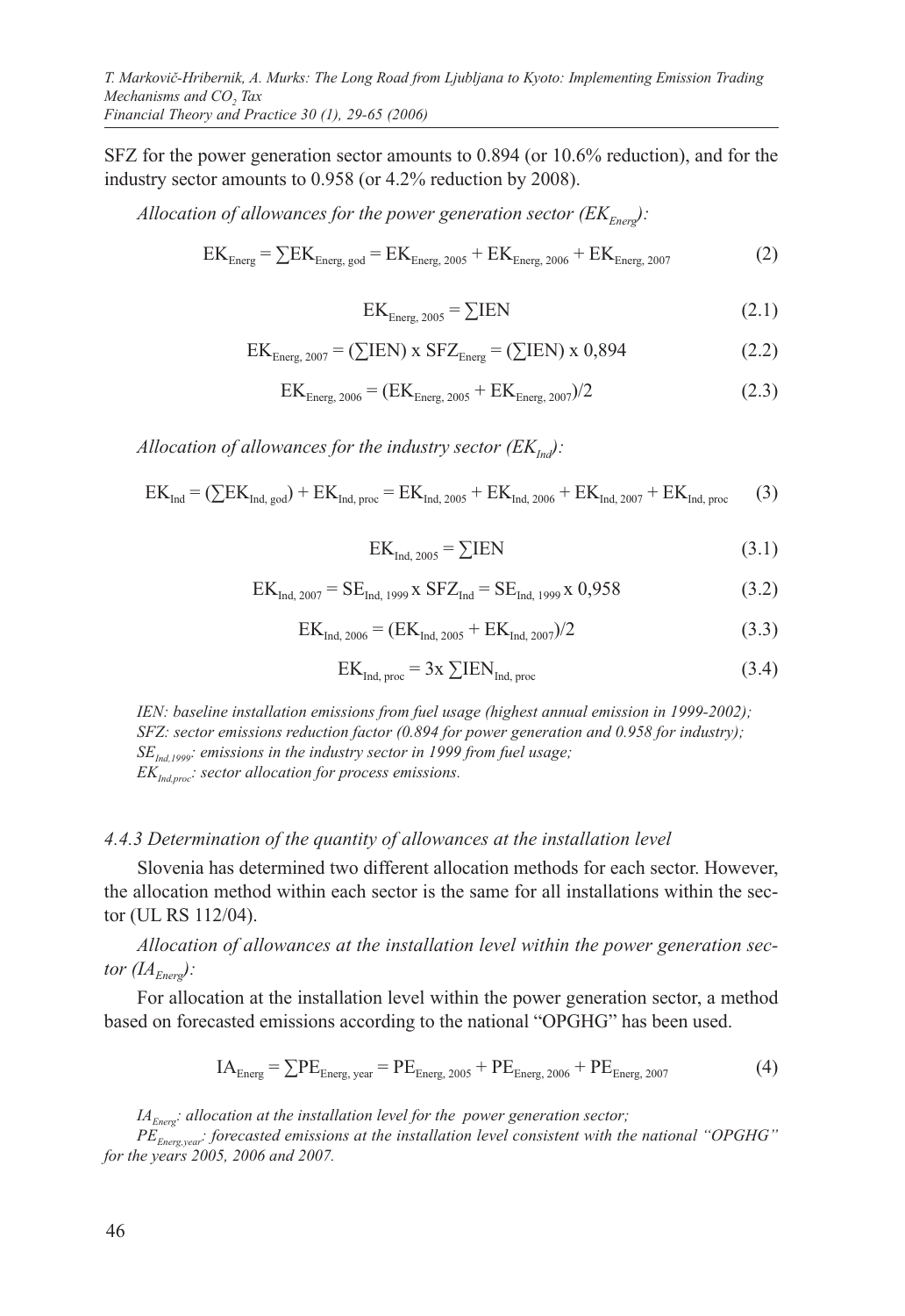*Allocation of allowances at the installation level within the industry sector*  $(EK_{Ind})$ *:* 

For allocation at the installation level within the industry sector, a combination of grandfathering and the BAT-benchmarking method was used.

$$
IA_{\text{Ind}} = \sum IA_{\text{Ind, year}} = IA_{\text{Ind, }2005} + IA_{\text{Ind, }2006} + IA_{\text{Ind, }2007} + IA_{\text{Ind, proc}} \tag{5}
$$

Allocation at the installation level (not for combined heat and power production) based on baseline emissions from fuel usage was:

$$
IAInd, year = IEN x A x KInd, year
$$
 (6)

*IA<sub>Ind</sub>: allocation at the installation level for the industry sector; IEN: baseline installation emissions from fuel usage (highest annual emission in 1999-2002); A: the allocation factor is determined by the installation's BAT compliance (0.90 means BAT compliant installation, and 0.85 means BAT non-compliant installation);*

*Kind,year: correction or balancing factor for the industry sector for each year.*

The correction or balancing factor for the industry sector  $(K<sub>Ind</sub>)$  has been calculated as follows:

$$
K_{\text{Ind, year}} = (SE_{\text{year}}) / (\sum IEN \times A)
$$
 (7)

*SEyear: emissions for the industry sector for each trading year (2005-2007).*

High efficiency CHP (combined heat and power) installations are considered in different ways. First, the contribution from the electricity and heat production side must be determined:

$$
IAElectricity = EEF \times EP
$$
 (8)

$$
IA_{\text{Heat}} = A \times (IEN - IA_{\text{Electricity}}) \tag{9}
$$

$$
IA_{\text{year}} = (IA_{\text{Electricity}} + IA_{\text{Heat}}) \times K_{\text{ind,year}} \tag{10}
$$

*IA*<sub>Electricity</sub>: allocation at the installation level for the industry sector for electricity production; *EEF: emissions factor for electricity production (0.44 kgCO<sub>/</sub>kWh);* 

*EP: electricity production in CHP in kWh for the baseline year in the period 1999-2002;*

*IA<sub>Heat</sub>: allocation at the installation level for the industry sector for heat production;* 

*A: the allocation factor is determined by the installation's BAT compliance (0.90 means BAT compliant installation, and 0.85 means BAT non-compliant installation);*

*IEN: baseline installation emissions from fuel usage (highest annual emission in 1999-2002);*

*Kind,year: correction or balancing factor for the industry sector for each year.*

Emissions allowances for the production of electricity by high efficiency CHP in industry will be granted at a BAT norm of  $0.44 \text{ kg CO}_{2}/\text{kWh}$  for production of the same quan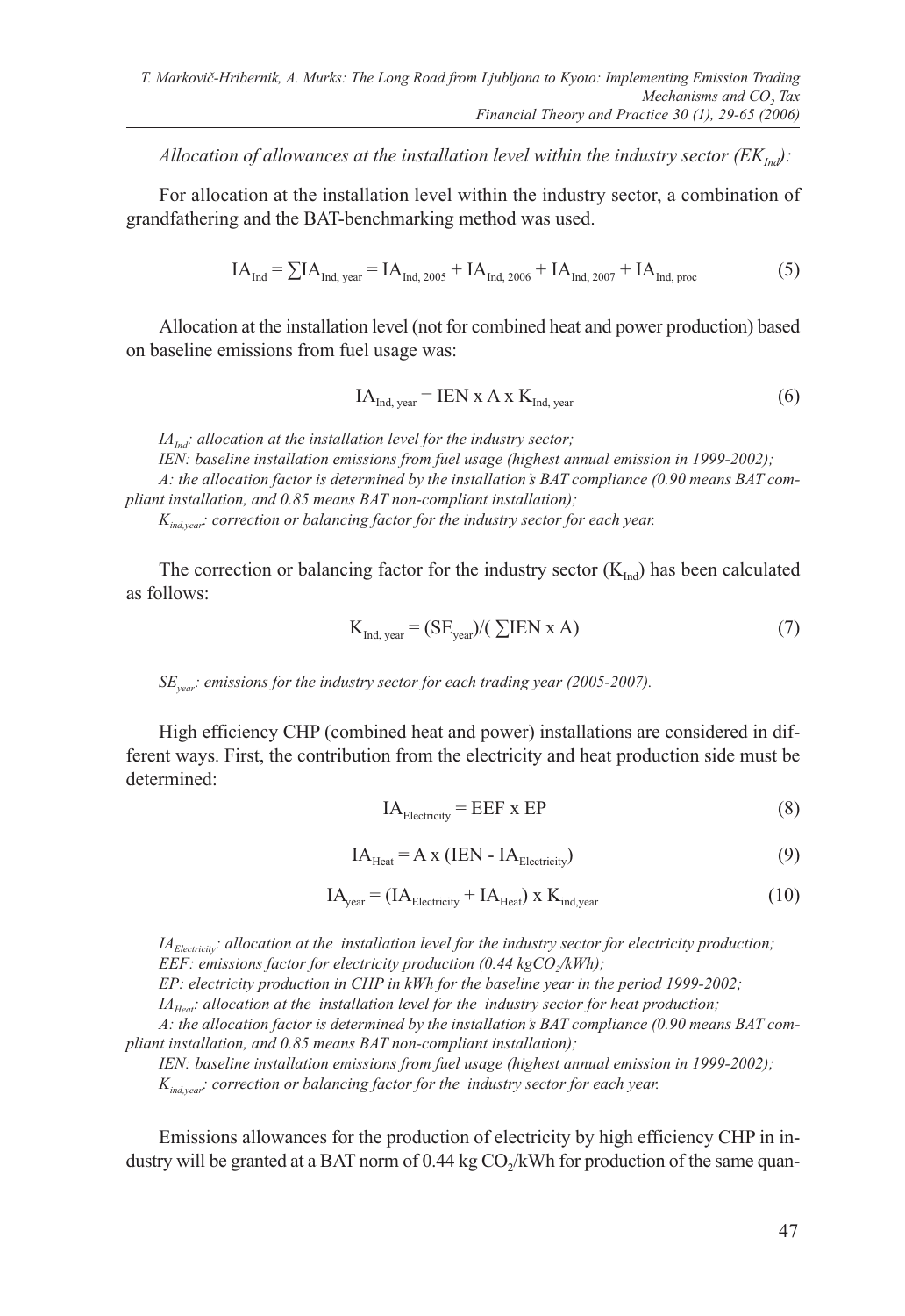tity of electricity as during the relevant year of the reference period 1999-2002. Emissions allowances for electricity is now dependent only on the correction factor  $(K_{ind\,varphi})$ .

Allocation at the installation level within the industry sector for emissions from processes (non-combustion activities) was calculated as follows:

$$
IA_{Ind, proc} = 3 \times IEN_{Ind, proc}
$$
 (11)

*IA<sub>Ind,proc</sub>: allocation at the installation level within the industry sector for process emissions; IEN<sub>Ind,proc</sub>: highest annual emissions from processes at the installation level in the period 1999-2003.* 

The main reasons why Slovenia has decided to use a different allocation method for each sector are following (MOPE, 2004):

- forecasted emissions in accordance with the national "OPGHG" at the installation level are controllable because they include only six installation sites and operators (the public companies Energetika Ljubljana and Toplotna Oskrba Maribor; Termoelektrarna Brestanica, Šoštanj, and Trbovlje; and Termoelektrarna-Toplarna Ljubljana);
- forecasted emissions at the industry sector level were done only at the sector level, but not at the installation level. This is why the allocation from the first paragraph cannot be used;
- production data for energy activities in the industry sector are reliable, whereas heat production data are not. A method needing both power and heat production data cannot be applied uniformly for this sector;
- the industrial sector is very heterogeneous. The IPPC9 directive with its BAT standards is not suitable for all industry activities. Thus two methods were used. Due to differences between individual activities, a combination of grandfathering (based upon historical emissions) and the benchmarking method (based upon fulfilling BAT standards) was used.

The Slovenian NAP shall also consider termination of installations. If an installation is permanently put out of service during the year 2005 and 2007, the operator may retain and freely dispatch the allowances allocated for the calendar year in which the installation is terminated. Allowances allocated to the installation for the remaining years of the trading period will not be given to the operator, but will be transferred to the new entrants' reserve. All unused allowances (after February 28, 2007) will be sold at auction.

# *4.4.4 Allowances reserves for new entrants*

Slovenia was also required to adopt the decision on the new entrants' reserve (NER). The Slovenian NER for the period  $2005-2007$  is estimated at 200 thousand tons CO<sub>2</sub> or 0.76% of the total allowances allocated to the installations. The largest amount of the allowances, allocated to the operator for new installation, is limited by 1/15 of the total new entrants' reserve; this is  $13.3$  thousand tons  $CO<sub>2</sub>$  per year.

<sup>9</sup> Integrated Pollution Prevention and Control.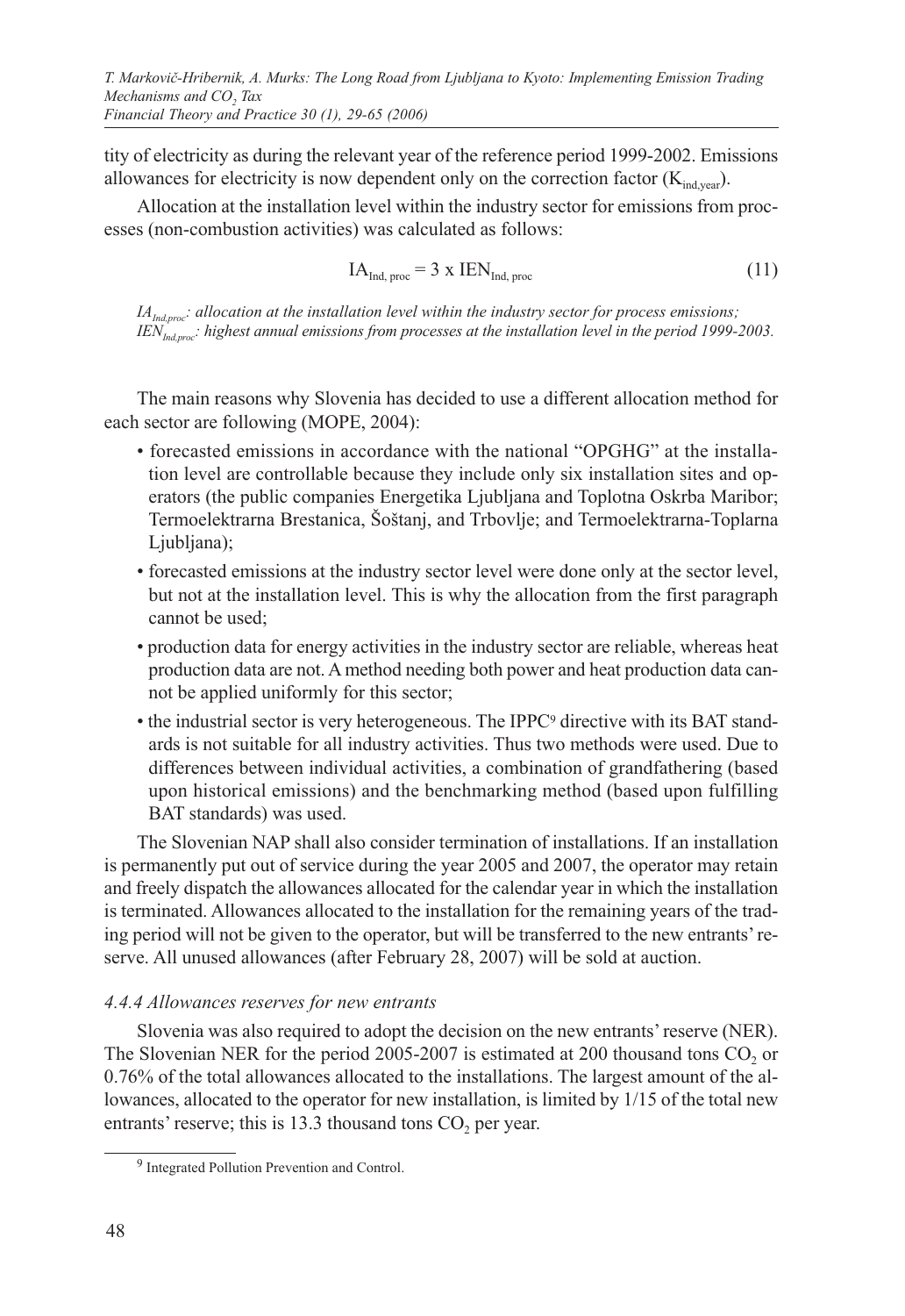There are three different approaches for determining the new entrants: a) a new installation; b) replacement of an existing installation with a new one; c) extension (reconstruction) of an existing installation.

The allocation formula for allowances arising from new entrants is as follows (UL RS 112/04):

a) 
$$
IA_{New\text{ entry}} = 0.8 \times APE
$$
 (12)

 $IA<sub>New entry</sub> - allowances allocation on the new installation level;$ *APE – forecasted emissions in accordance with BAT standards.* 

The factor 0.8 is used for two reasons. First, a 20% lower allocation shall act as an additional stimulus for operators in future emissions reduction. Second, the new entrants' reserve shall be accessible to a larger number of operators. This is important especially due to the fact that the reserve is smaller than the expected demand. The current situation shows that actual CO<sub>2</sub> emissions from new installations are going to be around 300,000 tons, but the ministry must also include the state target (-8%), therefore is not possible to include this quantity.

- b) The operator retains all allowances from the replaced installation(s). The surplus of allowances can be considered a reward for emissions reduction.
- c) The formula presented under approach a) can be used only for the extended (reconstructed) part of the installation(s).

The allowances from the new entrants' reserve will be allocated only to those installations that are fully in accordance with the BAT standards. When this is possible, the values from the BREF documents10 are mandatory to be considered. Operator, who wishes to get the allowances from the NER, must prove that he uses the newest (up-to-date) technology available on the EU market (UL RS 53/05).

All unused allowances will be sold at auction after February 28, 2007. The Slovenian Environmental Protection Act (UL RS 41/04, Article 126) states that in the first period 2005-2007 at most 5%, and in the Kyoto period 2008-2012 at most 10%, of the total allocated allowances can be sold at auction.

# *4.5 Some remarks on the Slovenian national allocation plan*

The accepted NAP has raised several questions about the suitability of the solutions that were emphasized during the establishment process by industry and energy representatives. The main questions are:

• The suitability of the chosen base year or period: companies had the possibility to choose between the years 1999 and 2002, by which the year with the highest emissions could be chosen. The primary question is why the possibility only extended until the year 2002. In the time when the NAP was established, data for the year 2003 would also have been available and a lot of companies had made many investments

<sup>10</sup> Reference Document on Best Available Techniques.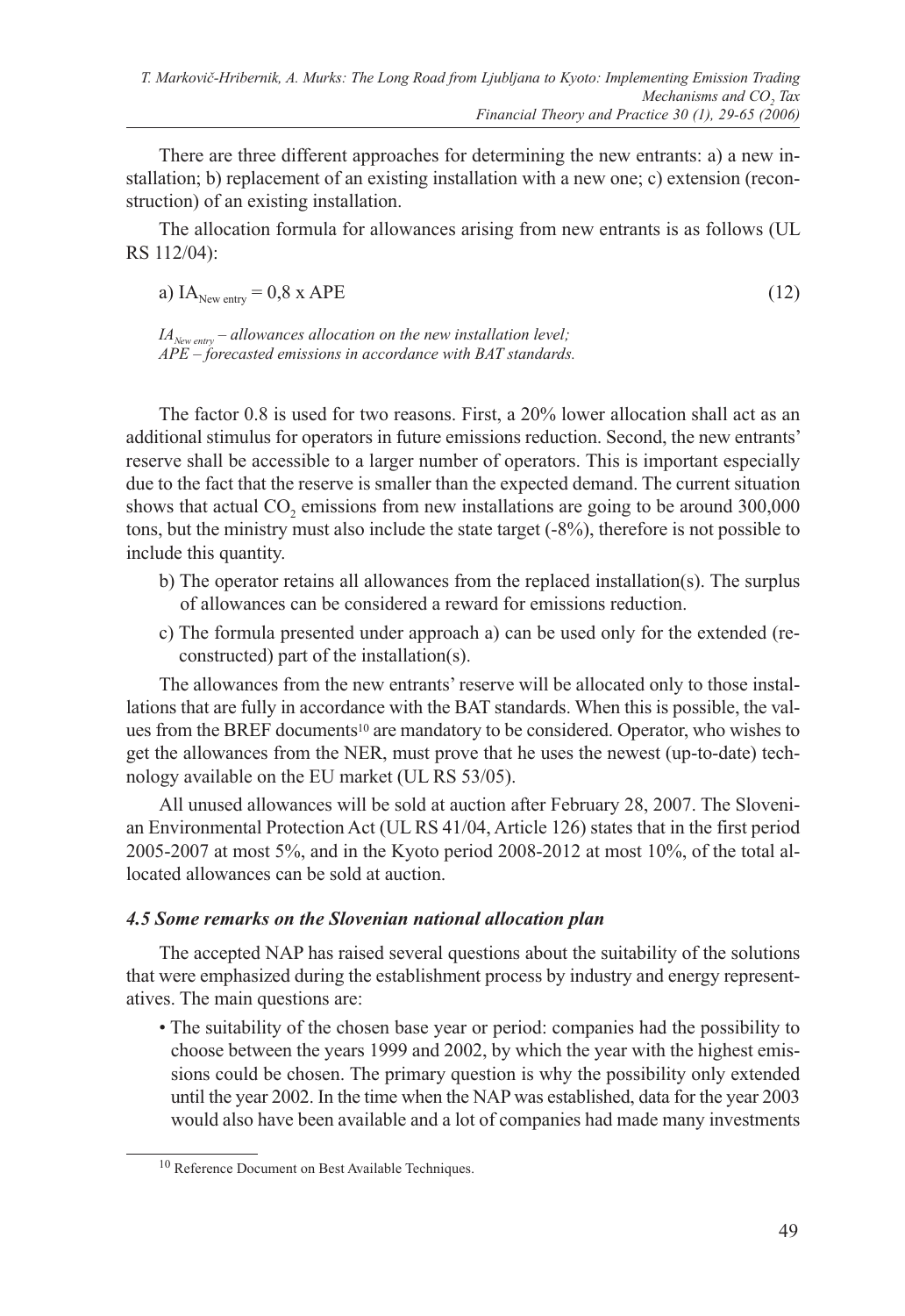(precisely in the discussed period), that increased production and at the same time CO<sub>2</sub> emissions as well. Let us take one such example – TALUM ltd., Kidričevo which deals with aluminum production. TALUM activated a lot of installations in 2003, which were the result of one of the biggest investments in the field of industry in Slovenia. All of these new installations utilize the latest technology, which has been proven to fulfill very strict BAT standards. It can be said that a company with investment growth contributes to higher economic growth at the state level, but on the other hand, the company did not get a chance to use higher reference emissions in the year 2003. From the company's point of view, we are dealing with the question of a rightful choice for a base year or period;

• The possibility of transferring the unused emissions allowances in the next trading period 2008-2012: most of the member states (including Slovenia) have not allowed the possibility of transferring emissions allowances in the next period 2008-2012. This means that all unused allowances by the end of the year 2007 must be sold, either on the market or through an auction. If the quantity of unused allowances were to be too big, some companies could be in worse position, because they would not be able to sell their allowances at attractive prices. But, if we consider data on emissions in 2003 and suppose that this situation remains unchanged until the end of 2007, then the data shows the following: despite the expected sales of the emissions allowances, especially by new EU member states, there is going to be a shortage of allowances, due to the higher quantity of demand. In Table 7 we present the emissions situation in the year 2003 and target emissions for both old and new EU member states. Data shown in Table 7 indicate that the old member states ( EU-15) had higher emissions in the year 2003 compared to the target emissions for 2008-2012. These higher emissions are estimated at 272.59 million tons CO<sub>2</sub> equivalent. While the new member states ( EU-10) had lower emissions in the year 2003 compared to the target emissions - lower emissions are estimated at  $272.72$  million tons  $CO<sub>2</sub>$ equivalent. It can be concluded that the demand (with unchanged conditions in the field of GHG emissions) exceeds supply by  $136$  thousand tons  $CO$ , equivalent.

|             | Base GHG<br>emissions in<br>million | Target GHG<br>emissions           | 2003 GHG<br>emissions |
|-------------|-------------------------------------|-----------------------------------|-----------------------|
|             |                                     | $(in$ million of tons $CO$ , eq.) |                       |
| $EU-15$     | 4,253                               | 3,907                             | 4,180                 |
| $EU-10$     | 1,100                               | 1,018                             | 745                   |
| Total EU-25 | 5,352                               | 4.925                             | 4.925                 |

*Table 7 Greenhouse gas emissions in CO<sub>2</sub> equivalents and Kyoto Protocol targets for 2008-2012*

*Note: Cyprus and Malta do not have Kyoto targets*

*Source: Carbon Market Analyst (2005b) and EEA (2005)*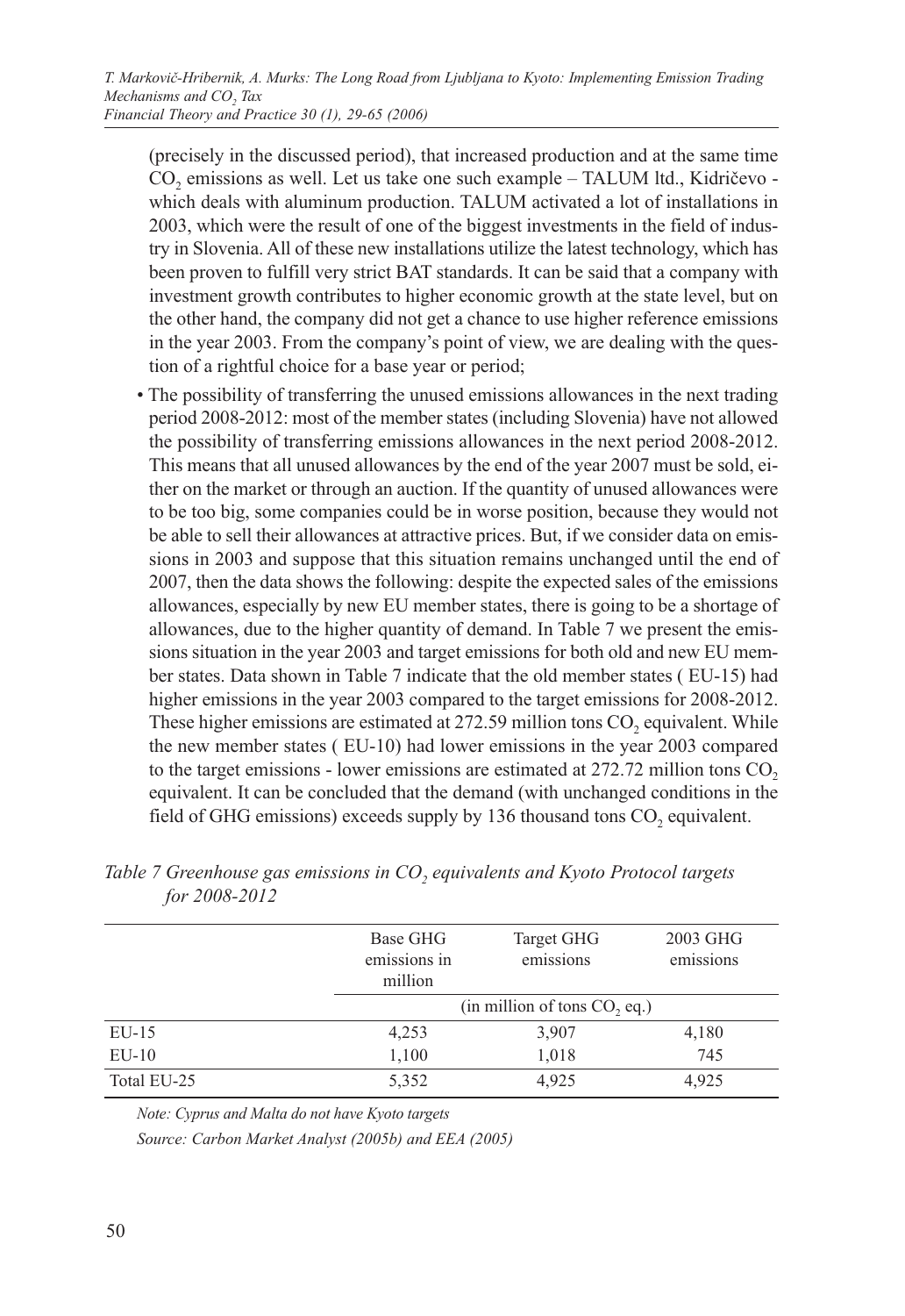- New entrants reserve: emissions allowances for covering CO<sub>2</sub> emissions due to activating new installations are included in the new entrants reserve. At first, the new entrants reserve in Slovenia was set at 300 thousand tons CO<sub>2</sub>. The foundation for this quantity of reserve was data collected by installation operators. They were obliged to supply data on how many new installations they intended to activate in the period from 2005-2007 and what the emissions produced by these new installations would be. The government later reduced this reserve to 200 thousand tons  $CO<sub>2</sub>$  and thereby "cut down" the companies by 100 thousand tons  $CO<sub>2</sub>$ . Reduction was necessary, in order to fulfill the state's target (-8%). The question that rises at this point is did the installation operators "over-blow" their own needs in the beginning.
- Allocation methods for emissions allowances: as we have already mentioned, Slovenia used a combination of two methods – grandfathering and benchmarking. The main reason for using these two methods was to ensure a correct as possible allocation of emissions allowances. Benchmarking is only used for the industry sector at the installation level, while it was not used for the energy sector. For this sector, only the projection of the emissions was considered (in accordance with the Operational Plan for GHG Emissions Reduction – UL RS 112/04). The consequence of such an unequal emissions allowances allocation is that the energy sector gained more emissions allowances than the industry sector, according to historical emissions. Representatives of the energy sector even negotiated with the government so that the initial emissions allowances allocation was increased by 739 thousand tons, while the industry did not reach any kind of increase in spite of the many complaints addressed to the Ministry of the Environment and Spatial Planning.

# **5 The Kyoto Protocol and its target costs**

In accordance with EU guidelines for establishing the national allocation plan, the total potential for reducing GHG emissions should also be considered. The total potential for reducing GHG emissions is estimated to be 4.5 million thousand tons  $CO$ , equivalent in the period 2008-2012.

It has been estimated that  $1.7$  million tons  $CO$ , equivalent could come from the first group of contributors (e.g. switching from coal to natural gas with the liberalization of the energy markets, emissions standards,  $CO<sub>2</sub>$  tax, purchase of more efficient motor vehicles, etc., where specific annual reduction costs for GHG emissions are under 5 EUR/t  $CO<sub>2</sub>$  equivalent). It has been estimated that 2.5 million tons  $CO<sub>2</sub>$  equivalent could come from the second group (e.g. emissions trading instrument, regular control over exhaust gases, use of economic instruments in the transportation sector, thermal insulation of buildings and heating systems, use of renewable energy, containing HC/PFC and reducing use of these substances as coolants etc., where the specific annual reduction costs are between 5 and 20 EUR/t  $CO<sub>2</sub>$  equivalent). It has been estimated that 302 thousand tons  $CO<sub>2</sub>$  equivalent could come from the last three groups (301 thousand tons  $CO<sub>2</sub>$  equivalent for specific annual reduction costs between 20 and 100 EUR/t  $CO<sub>2</sub>$  equivalent; and thousand tons  $CO$ , eq. for specific annual reduction costs over  $100$  EUR/t  $CO$ , equivalent).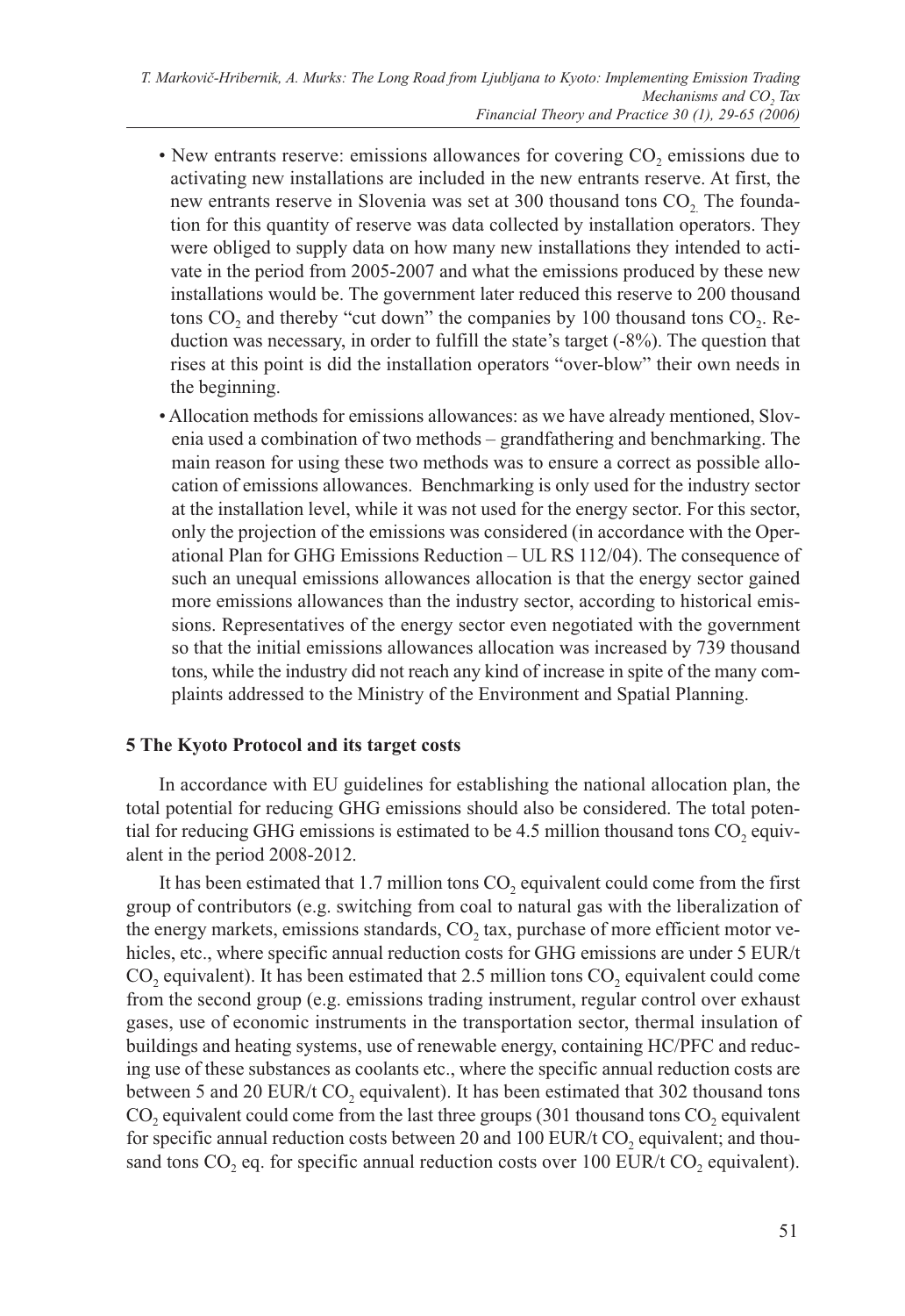At this point in the paper, we should emphasize the fact that with a different range of estimation an uncertainty of the actual individual costs of measures has been given, as well as the inaccurate choices of these measures or instruments. Not only will the cheapest measure be used, but the combination of different measures as well.

|                                              | Potential<br>(in thousand tons CO, eq.) |       |        |      | Annual GHG emissions reduction<br>costs (in EUR/t CO, equivalent) |          |
|----------------------------------------------|-----------------------------------------|-------|--------|------|-------------------------------------------------------------------|----------|
| Total potential                              | 4,506                                   | $<$ 5 | $5-20$ |      | $20-50$ 50-100 $>100$                                             |          |
| 1. Highest costs                             |                                         |       |        |      |                                                                   |          |
| used potential                               | 1,694                                   | 433   | 1,081  | 90   | 90                                                                | $\Omega$ |
| considered price in EUR/t CO, eq.            |                                         | 5     | 16     | 50   | 100                                                               | 150      |
| Average annual costs in millions<br>of euros | 33                                      | 2,17  | 17.30  | 4,50 | 9,00                                                              | 0,00     |
| 2. Lowest costs                              |                                         |       |        |      |                                                                   |          |
| used potential                               | 1,694                                   | 1.219 | 446    | 29   | $\theta$                                                          | $\Omega$ |
| considered price in EUR/t CO, eq.            |                                         | 5     | 16     | 50   | 100                                                               | 150      |
| Average annual costs in millions             |                                         |       |        |      |                                                                   |          |
| of euros                                     | 15                                      | 6.10  | 7.14   | 1.45 | $\theta$                                                          | $\Omega$ |

*Table 8 Movement of the Kyoto target emissions reduction costs*

*Source: Burja et al. (2004).*

From Table 8 we can see that total costs for achieving the Kyoto targets are expected to be in the best case around 15 million euros per year, and in the worst case around 33 million euros per year. By this we have considered the price of the reduction potential in the second group at 16 EUR/t CO<sub>2</sub> equivalent. If we assume that the price is not 16 but 20 EUR/t  $CO<sub>2</sub>$  equivalent, this change would increase the Kyoto Protocol compliance costs to 16.5 and 37.3 million euros per year. In fact, actual costs will depend on the actual achieved GHG emissions reductions and on the market price of the allowances.

We can say that Kyoto targets can be achieved with relatively acceptable costs, and emissions trading in this case is one of the important economic instruments for achieving these targets. The actual potential for reduction, which meets the Kyoto targets, amounts to 1.7 million tons  $CO<sub>2</sub>$  equivalent (this is the difference between the target emissions of 19 million tons  $CO<sub>2</sub>$  equivalent and the actual forecasted emissions of 20.6 million tons CO<sub>2</sub> equivalent). Thus the potential in the first two groups should be enough for achieving the Kyoto targets (Burja et al, 2004).

Actual GHG emissions reduction will, of course, depend on the efficient implementation of the planned measures. The most important anticipated measures for individual sectors according to the expected reduction potential of the GHG emissions are shown in Table 9. A reduction potential in GHG emissions assumes specific annual reduction costs from 5 to 20 EUR/t  $CO$ , equivalent.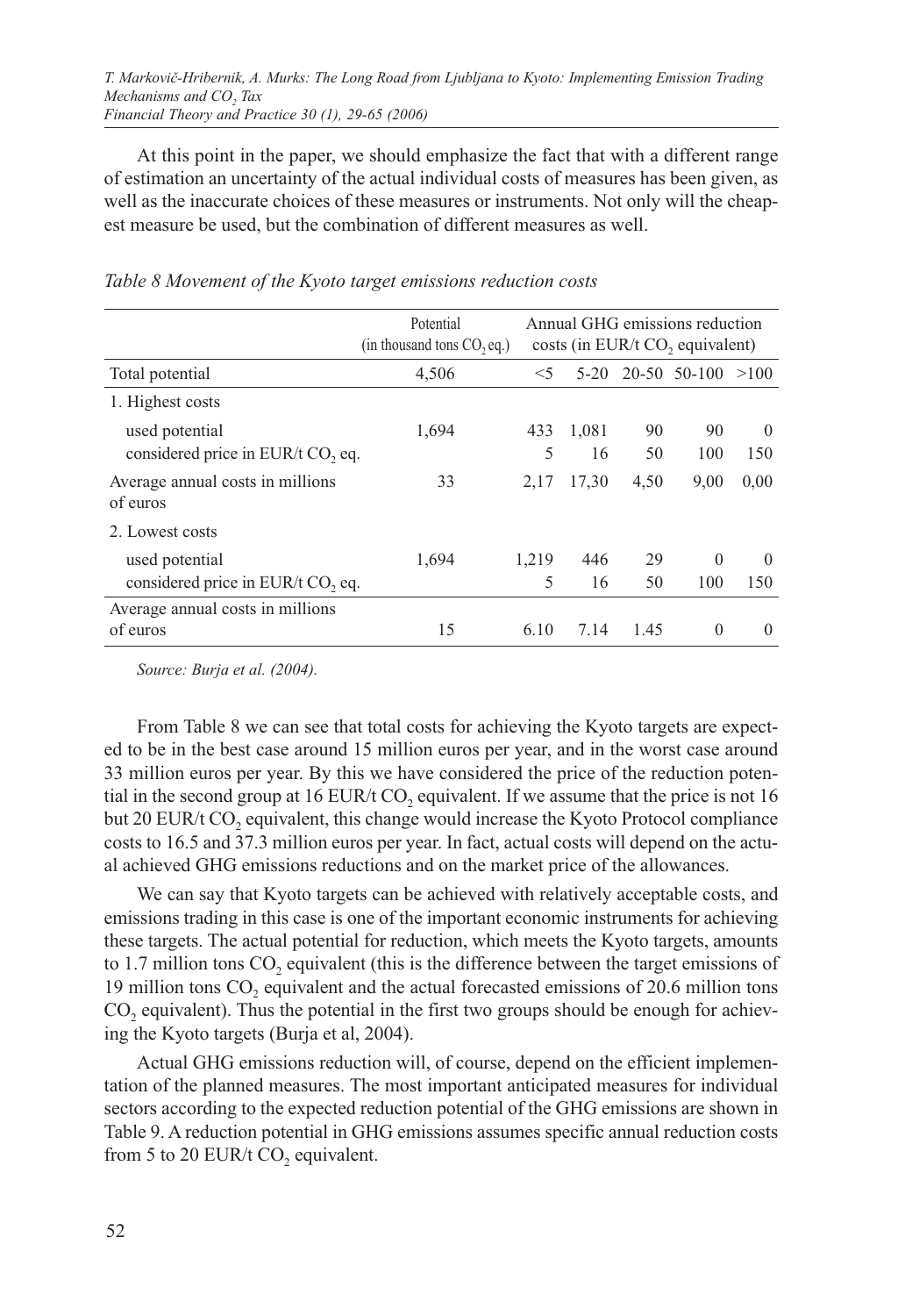| Sector                     | Measure                                                                                          | Reduction potential<br>(in thousand tons CO, eq.) |
|----------------------------|--------------------------------------------------------------------------------------------------|---------------------------------------------------|
| Energy                     | Switching from coal to natural gas, new<br>small hydro and wind power stations                   | 1,469                                             |
| Industry and construction  | Increasing the energy efficiency,<br>co-generation, switching fuels with low<br>carbon content   | 705                                               |
| Transport                  | Higher energy efficiency of vehicles,<br>higher importance of public transport                   | 475                                               |
| Other sectors (households) | Heat protection for buildings, efficient<br>heating systems                                      | 399                                               |
| Industrial processes       | Adopting the IPPC directive, reducing<br>the HFC/PFC as a cooling substance                      | 260                                               |
| Agriculture                | Increasing the intensity of breeding,<br>reduction of nitrogen fertilizers                       | 61                                                |
| Waste                      | Sanitation of existing, and building of<br>new, garbage dumps in accordance with<br>EU standards | 126                                               |
| TOTAL                      |                                                                                                  | 3,495                                             |

| Table 9 Most important measures for reaching the Kyoto target in Slovenia and their |  |  |
|-------------------------------------------------------------------------------------|--|--|
| reduction potential                                                                 |  |  |

*Source: MOPE (2003)*

The total potential for the reduction of GHG emissions, as seen in Table 9, amounts to 3.495 thousand tons CO<sub>2</sub> equivalent. This means that Slovenia could, with the realization of all the most important measures, exceed the required reduction of GHG emissions by 1.8 million tons  $CO<sub>2</sub>$  equivalent or 106%. Among the measures that would influence GHG emissions reduction on a small scale, are especially: the reduction of losses in the current system of distance heating (total reduction by  $70$  thousand tons  $CO$ , eq.), the use of renewable energy sources (wooden biomass – total reduction by 40 thousand tons CO<sub>2</sub> eq.), sustainable usage of space (total reduction by 65 thousand tons  $CO$ <sub>2</sub> eq.) and higher energy efficiency of installations in the commercial sector (total reduction by 99 thousand tons  $CO$ , eq.).

Two measures that are treated as the most expensive (their specific annual costs exceeds 20 EUR/t  $CO<sub>2</sub>$  equivalent) are: encouraging the construction of a Hydro power station chain on the river Sava (total reduction by 120 thousand tons  $CO<sub>2</sub>$  eq.) and the consumption of bio-fuels (total reduction by  $106$  thousand tons  $CO$ , eq.). We should not forget that the emissions trading instrument is only foreseen for the power sector, industry sector, and construction and industrial processes.

Among the instruments that Slovenia has already accepted or is in the process of accepting and that will help carry out the measures presented in Table 9, are the following: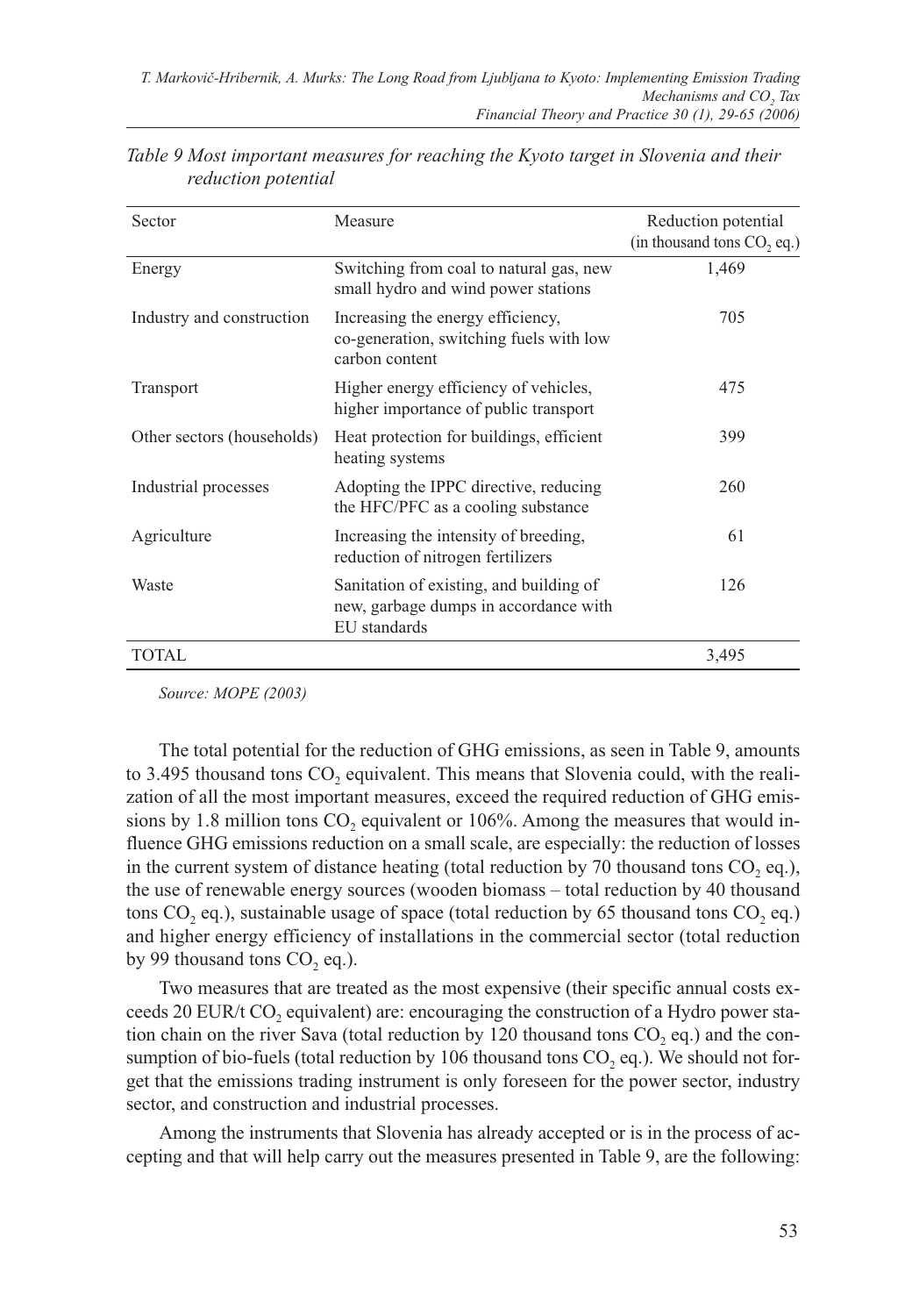an emissions trading instrument, liberalization of the natural gas and electricity market, a CO<sub>2</sub> tax, industry adoption of the ecological standards (e.g. IPPC directive until the year 2007), excises on fossil fuels and electricity, stimulations for combined heat and power production, stimulations for electricity production from renewable sources, the promotion of energy efficiency in the public sector, stimulations for consumers on the efficient use of energy, energy labeling of household appliances, energy certificates for buildings, informing consumers about motor vehicles' CO<sub>2</sub> emissions, stimulations for the consumption of bio-fuels, reduction of F-gases, specific agriculture policy measures and waste treatment. By analyzing the situation in the field of CO<sub>2</sub> emissions in Slovenia, we should not forget the importance of the transport sector, in which  $CO<sub>2</sub>$  emissions amount to  $24\%$ of total  $CO<sub>2</sub>$  emissions. At the moment, the instrument of emissions trading is not foreseen in this sector. Instead, three main measures are imagined: informing the consumers about a motor vehicle's CO<sub>2</sub> emissions, encouraging the use of bio fuels (direct payments from the government budget and exemption of the excise payment) and increasing public transport and expanding bicycle paths).

When we talk about the possible ways to reach the Kyoto target, we should also mention two other Kyoto mechanisms; this is the clean development mechanism (CDM) and joint implementation (JI). At the moment, Slovenia does not have the intention of using these two mechanisms, due to the government's opinion that they would cause too high of an administrative burden. Project mechanisms require very precise control and actual emissions reduction must be constantly proven, which on the other hand demands a longlasting and very expensive procedure. Besides this, Slovenia does not have the appropriate available technology for such cooperation.

#### **6 Trading with emissions allowances and determining their price**

One of the most important aspects of the emissions trading scheme will definitely be change in the prices of the allowance. Nowadays it is very difficult to predict very precisely what the price of the allowances will be in the future, but for sure we can say, that they are influenced by the prices of oil, coal and electricity.

The European market for  $CO<sub>2</sub>$  emissions is working, but has not fully come to life. Europe has been dealing with emissions trading since April 2003. The last quarter of 2004 registered about 7.1 million tons of  $CO<sub>2</sub>$  trades on the emissions market. In the entire year, approximately 88.2 million euros worth of coupons were traded with the average price of 8.82 EUR/t  $CO<sub>2</sub>$  (Carbon Market Daily, 2005).

The bear trend was present on the emissions market in January and February 2005, when the price fell to under  $7 \text{ EUR}/t \text{ CO}_2$ . The main reason for such a low price was the weather: a very mild winter resulted in reduced electrical energy and heat production, and in the end lower CO<sub>2</sub> emissions. A big turnover occurred in March 2005, when the price went mad and the bullish trend caused record allowance prices. The price of allowances increased in March 2005 by almost 50%, from 9.49 to 14.26 EUR/t  $CO<sub>2</sub>$ . According to actual data for the 1<sup>st</sup> Quarter 2005, almost 27 million tons of  $CO<sub>2</sub>$  were traded, with an average price of around 9 EUR/t CO<sub>2</sub>. In April 2005 the price exceeded the level of 17 EUR/ t CO<sub>2</sub> several times. According to actual data for the 2<sup>nd</sup> Quarter 2005, almost 50 million ton of  $CO$ , were traded, with an average price of around 18 EUR/t  $CO<sub>2</sub>$ .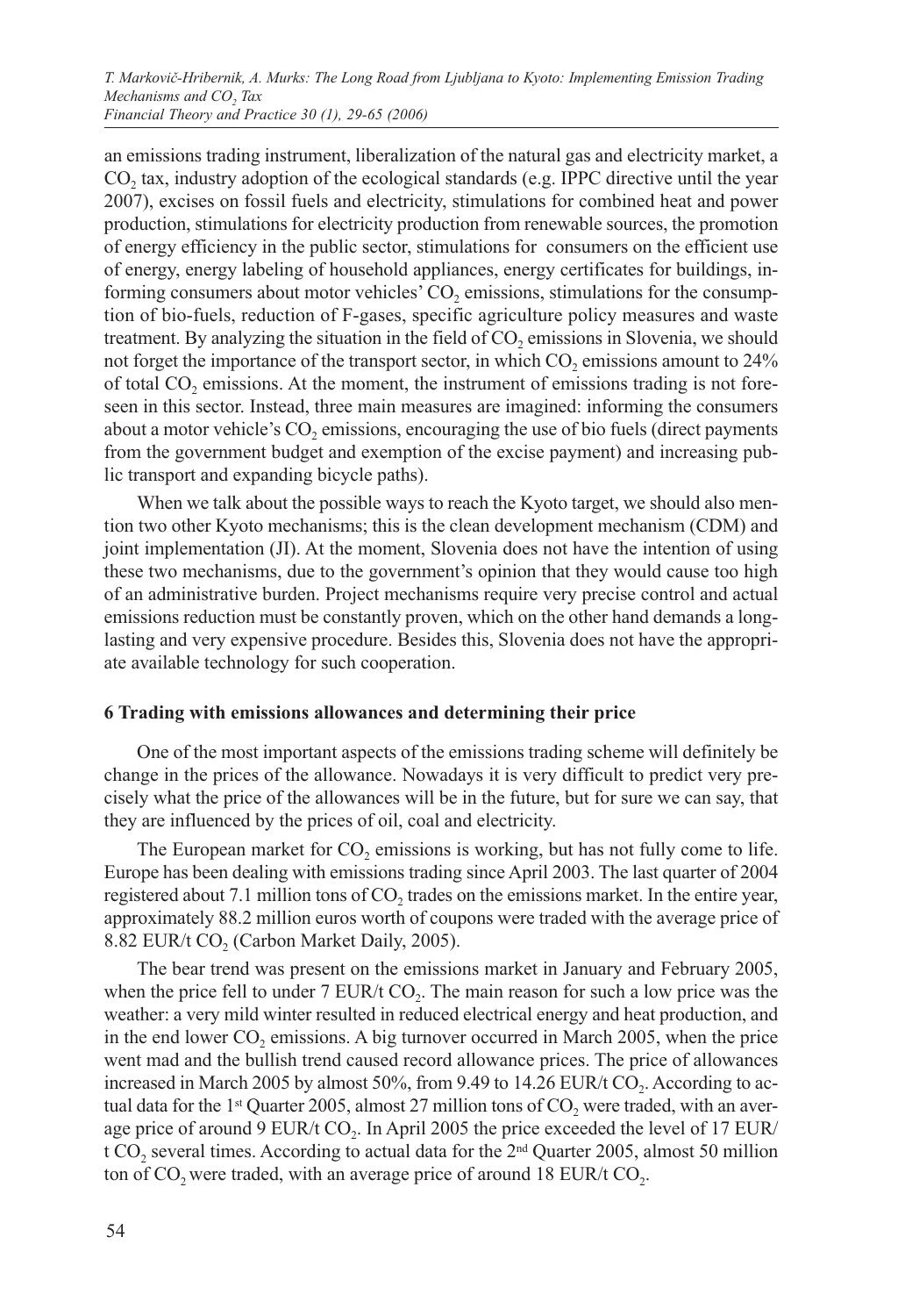

*Figure 5 Movements in the price of allowances for 2005 delivery* 

*Source: Carbon Market Daily (2005) and Point Carbon Daily (2003-2005)*

A surprised situation appeared on the market, when the magical level of 20 EUR/t  $CO<sub>2</sub>$ was exceeded and continued with daily rise on average of  $0.50$  EUR/t CO<sub>2</sub> until the middle of July. From the end of July and until the end of September the price did not move much, it has stayed almost at the same level, between 20 and 23 EUR/t  $CO<sub>2</sub>$ . More changes happened in the traded quantities, which have risen in the  $3<sup>rd</sup>$  Quarter 2005 to almost 100 million tons of  $CO<sub>2</sub>$  (4<sup>th</sup> Quarter exceeded this limit), mainly due to the quantities traded on the exchange markets and wider OTC market of the emissions allowances. An average price in the  $3<sup>rd</sup>$  Quarter 2005 was calculated at 23.21 EUR/t CO<sub>2</sub> and in the  $4<sup>th</sup>$  Quarter 2005 at 21.76 EUR/t CO<sub>2</sub>. Total average price for the year 2005 was calculated at 18.19 EUR/t  $CO<sub>2</sub>$ . The comparison of the average price between  $4<sup>th</sup>$  Quarter 2005 and whole year 2005 shows, that the latter is smaller due to low prices at the beginning of the year 2005.

It is very interesting to observe how emissions trading on European markets is gradually developing. We already mentioned that trading started in the year 2003, although with minimum quantities. In 2004 the quantities rose by about 32 times. Predictions for the year 2005 are for an increase of about 26 times of trading quantities (Table 10).

Movements in the price of allowances from 2003 to 2005 are illustrated in Figure 5. Key parameters or factors that have caused situation on the emissions market are: temperature changes, an allowances deficit on the agent side, and the Commission's decision about the Czech and Polish NAPs. The Commission decided that these two countries must reduce the allocation if they want their NAPs to be approved. On the other side, we have a bullish trend on the oil market, where the price of the Brent barrel exceeded 65 USD/barrel.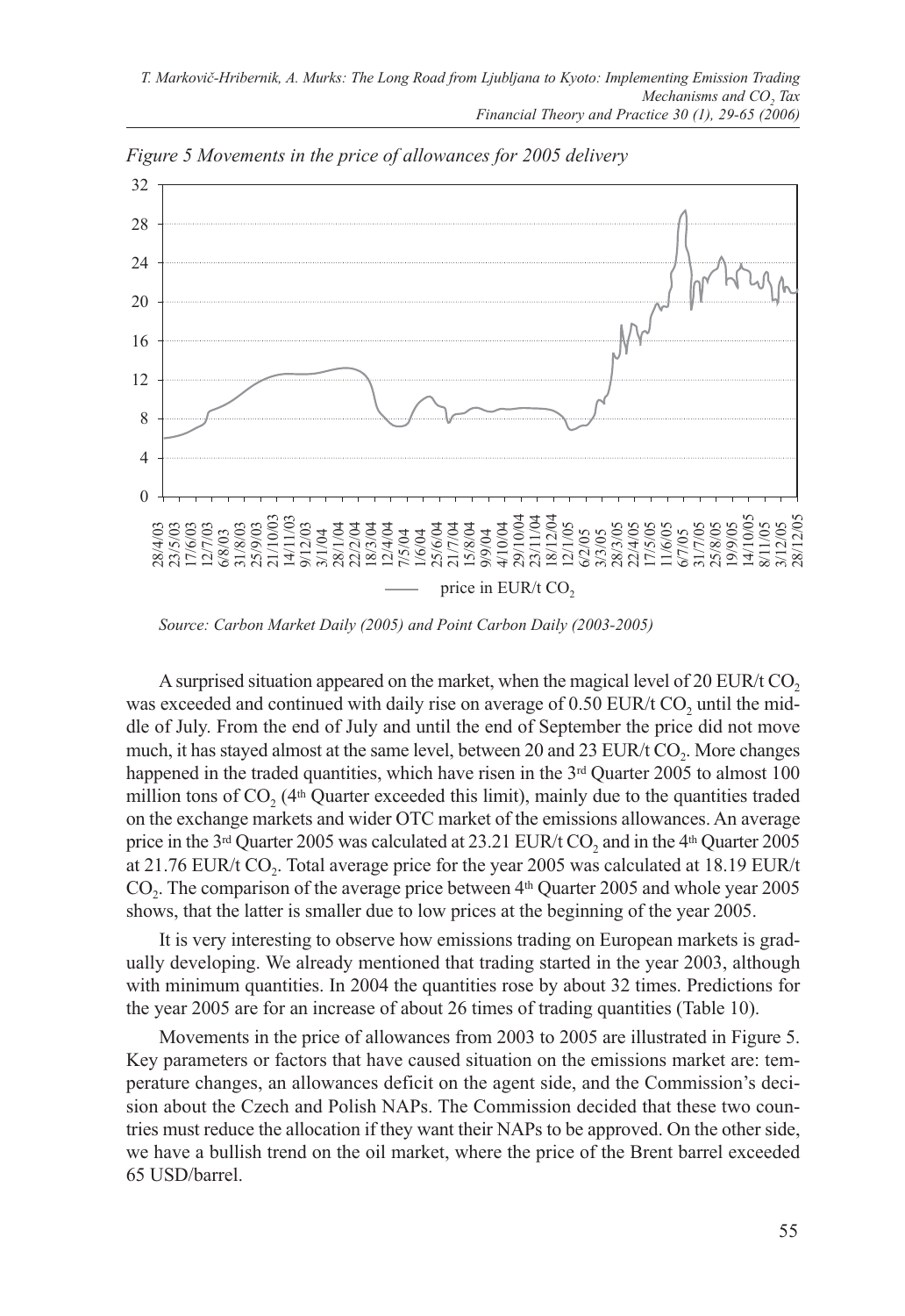| Year                | Quarter        | Quantity<br>(inthousand tons) | Index Qt/Qt-1 |
|---------------------|----------------|-------------------------------|---------------|
| Total 2003          | $Q2 - Q4$      | 302                           |               |
| 2004                | Q <sub>1</sub> | 181                           |               |
|                     | Q2             | 437                           | 241           |
|                     | Q <sub>3</sub> | 1,970                         | 451           |
|                     | Q4             | 7,065                         | 359           |
| Total 2004          |                | 9,653                         |               |
| Forecast 2005       | Q1             | 24,000                        | 340           |
|                     | Q2             | 52,500                        | 219           |
|                     | Q <sub>3</sub> | 72,000                        | 137           |
|                     | Q4             | 105,000                       | 146           |
| Total forecast 2005 |                | 253,500                       |               |
| Actual 2005         | Q1             | 26,646                        |               |
|                     | Q <sub>2</sub> | 49,154                        | 184           |
|                     | Q <sub>3</sub> | 98,141                        | 200           |
|                     | Q4             | 117,723                       | 112           |
| Total 2005          |                | 291,664                       | 115           |

| Table 10 Development of the EU emissions trading scheme |  |  |  |
|---------------------------------------------------------|--|--|--|
|---------------------------------------------------------|--|--|--|

*Source: Carbon Market Analyst (2005a; 2005b); Carbon Market Daily (2003-2005).*

Past experiences with price movements on the emissions market are very diverse. In the future the supply of allowances will be fixed, and restrictions are on the national allocation plans. Demand will depend on the production of  $CO<sub>2</sub>$  emissions on the companies' side. In general, the production of CO<sub>2</sub> emissions depends on weather conditions (temperatures, rain and wind speed), oil prices, fuel prices, carbon prices, and economic growth. Among the many factors, weather conditions have a double effect: first, low temperatures increase energy consumption and with this CO<sub>2</sub> emissions, through increased electricity and heat production. Second, rain and wind speed have an impact on electricity production from clean sources, and with this on the emissions level. Thus weather conditions are a very important element that will definitely influence the creation of the allowances price, and which was clearly illustrated on the emissions market in January 2005.

#### *6.1 Expected movements on the emissions allowance market in Slovenia*

The biggest CO<sub>2</sub> emissions producers in Slovenia are thermal power stations (in the year 2002, thermal power-stations and heating stations produced 6.4 million tons CO<sub>2</sub> equivalent of GHG emissions, which amounted to almost 40% of total GHG emissions produced in the power generating sector, and more than 30% of total GHG emissions. The number did not change in 2003 for the share in the power sector, but has risen to the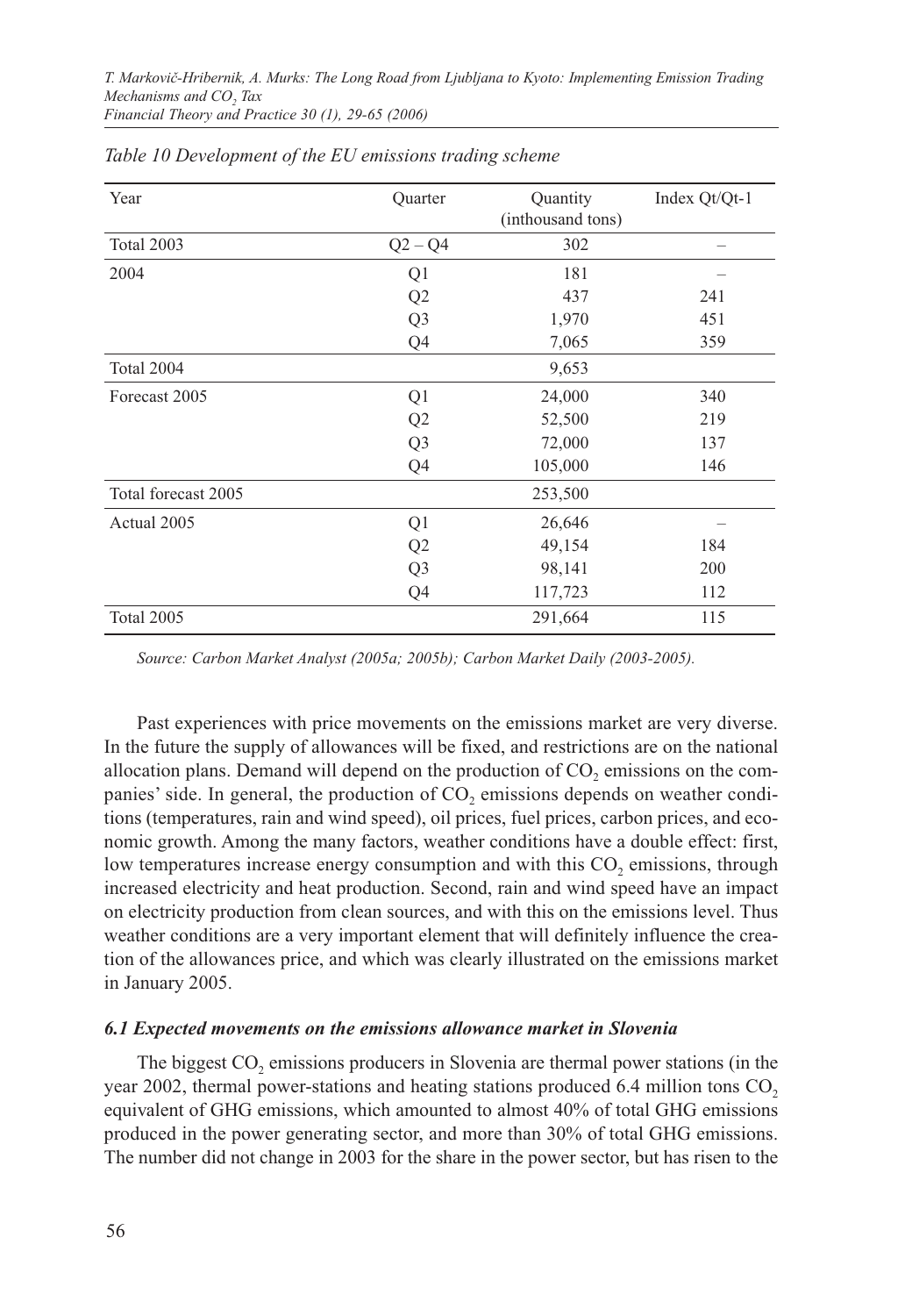31% of total GHG emissions). The situation described above is also reflected in the national allocation plan**.** 

From Table 11 we can conclude that only two power-stations – Šoštanj (the biggest Slovenian power station) and Trbovlje – will get  $59.13\%$  of the total allocated allowances for the period 2005-2007. The total allocation is 26.3 million allowances. Meanwhile, the share of the allocated allowances for the power-generating sector is 70%, and for the industry sector just 30%, of total allocations. Thus it can be concluded that Slovenian thermal power stations have the potential for GHG emissions reduction. How? With the investments into changing the fuel consumption from coal to gas. As we know we still have some stations or parts of them, that are using coal as a fuel and therefore this can be changed to gas.

Table 11 shows the allocation of allowances for some thermal power stations and some companies participating in the EU emissions trading scheme.

*Table 11 Number of allocated allowances of some selected Slovenian companies and thermal power stations in the period 2005-2007*

| Installation operator              | Sector   | 2005  | 2006  | 2007  | Total  |
|------------------------------------|----------|-------|-------|-------|--------|
|                                    |          |       |       |       |        |
| Termoelektrarna Šoštanj            | power    | 4,740 | 4,465 | 4,190 | 13,396 |
| TE-toplarna Ljubljana              | power    | 836   | 803   | 770   | 2,409  |
| TE Trbovlje                        | power    | 743   | 714   | 684   | 2,141  |
| Salonit Anhovo - cement            | industry | 487   | 479   | 470   | 1,436  |
| Lafrage cement                     | industry | 314   | 308   | 302   | 924    |
| Vipap Videm Krško                  | industry | 262   | 248   | 235   | 744    |
| Slovenske Železarne – Acroni       | industry | 87    | 84    | 80    | 251    |
| TE Brestanica                      | power    | 86    | 83    | 79    | 249    |
| Količevo Karton                    | industry | 74    | 70    | 66    | 210    |
| Nafta - Petrochem                  | industry | 66    | 63    | 59    | 189    |
| JP Energetika Ljubljana            | power    | 49    | 47    | 45    | 141    |
| JP Toplotna Oskrba Maribor         | power    | 33    | 32    | 31    | 96     |
| Total allowances in thuosand tons  |          | 7,778 | 7,395 | 7,012 | 22,185 |
| Share of total allowances, in $\%$ |          | 84.50 | 84.40 | 84.40 | 84.43  |

*Source: UL RS (112/04; 131/04).*

However, power stations are the ones that do not see a lot of possibilities for the reduction of GHG emissions in the coming years. The first problem is coal, which is used by thermal power plants. Coal is one of the biggest burdens for the environment, especially when it is used in old power plants. Slovenian coal, which is used by power plants, is of very low quality and low energy value. On the other hand, high-quality coal, which could be imported from abroad, is not suitable for use in old (out-of-date) boilers. If some technological movements will be made in the energy sector, the allocated quantity of allowances would also assure an adequate volume of production.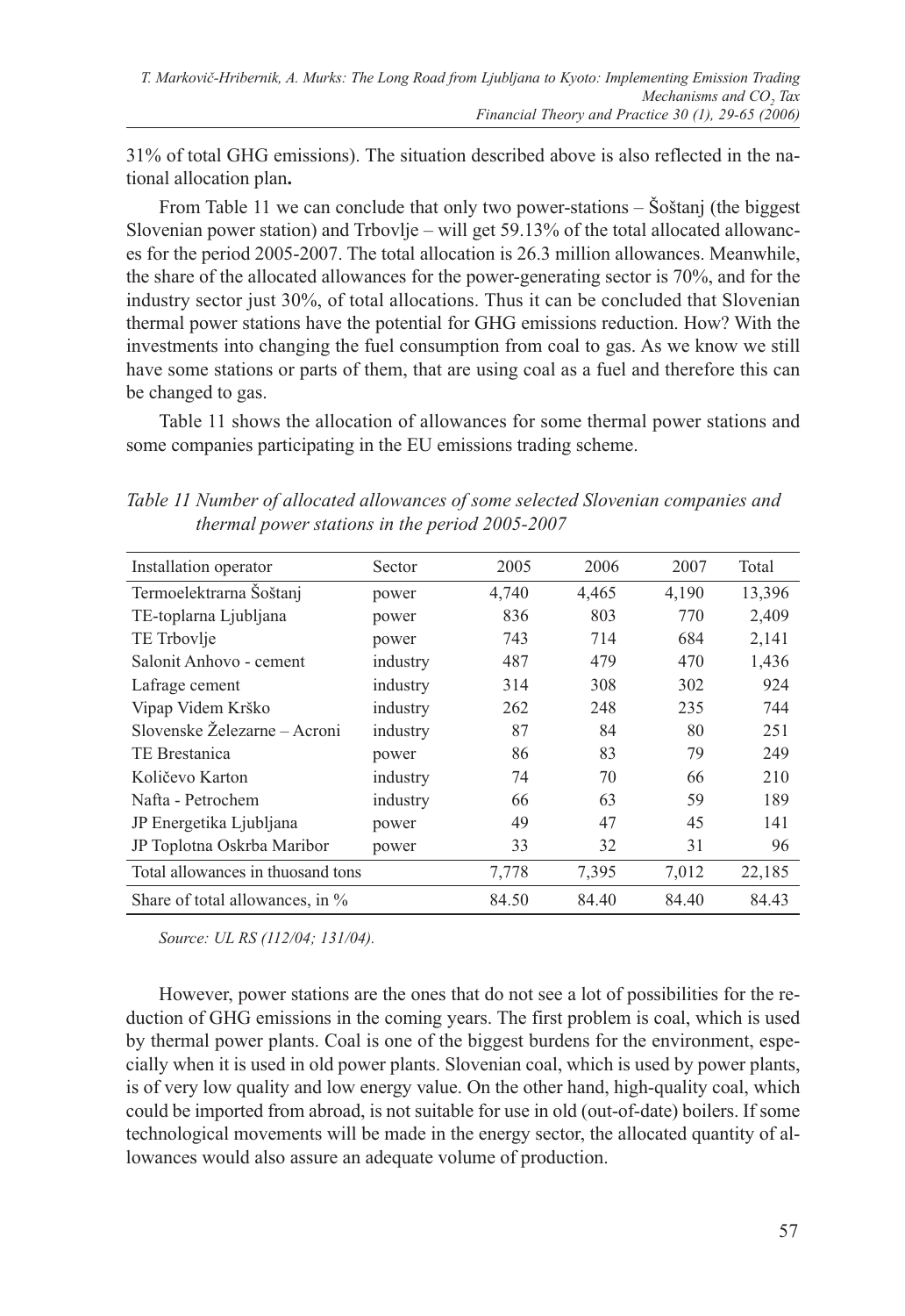In the present situation, we are dealing with the question of whether the purchase of missing allowances will still enable competitive electricity production in thermal power stations. The question is very convenient because the Slovenian electro-energy balance for the year 2005 anticipates from two to three percent growth in final energy consumption. This means higher production and consequently higher GHG emissions. Due to everything aforementioned, thermal power stations will not be sellers of allowances.

In comparison to power stations, industry has very limited and narrow room to move. In cement, pulp and paper, lime, and glass factories, emissions depend on the quantity of production. Coal has been nearly replaced in industry by other energy sources (e.g. gas), and some improvements have been made. Some industry has been destroyed due to the transition process. Revenue from selling allowances is not enough for investment in technical improvements, energy co-generation, or switching to renewable energy.

If we want to estimate how many missing emissions allowances the companies that are participating in the emissions trading scheme will have to buy, if they do not manage to reduce CO<sub>2</sub> emissions in another way, problems arise. OPGHG does not consider the impact of each individual instrument (e.g. precise GHG emissions reduction in tons), but it analyzes the total impacts of all possible instruments on the movement of GHG emissions. The impact of the emissions trading instrument is thus included among the impacts of other measures. Therefore, we will try to estimate the potential missing emissions allowances from the available and accessible data. Total CO<sub>2</sub> emissions for the period 2005-2007 are estimated at around 47.2 million tons  $CO<sub>2</sub>$ , this means around 15.7 million tons  $CO<sub>2</sub>$  per year. In comparison, the  $CO<sub>2</sub>$  emissions for the year 2003 were calculated at 16.1 million tons. The total quantity of the allocated emissions allowances for the period 2005-2007 amounts to 26.3 million, which represents a 56% share of planned emissions in the period 2005-2007 and a 54% share of total emissions in the year 2003. If we anticipate that the situation will remain the same and that the planned annual  $CO<sub>2</sub>$ emissions for the electricity and heat-production sector are estimated at 6.1 million thousand tons CO<sub>2</sub> and that the quantity of the allocated allowances for the year 2007 is 5.8 million, this would mean, that this sector is going to have a shortage of emissions allowances in the amount of 288.784 - and it should buy them in the future. But if we also include the shortage of emissions allowances in the industry sector, then the total annually missing allowances would be at around 500 thousand tons  $CO<sub>2</sub>$ , as is likewise foreseen in OPGHG.

In the year 2005 and 2006, the energy sector will probably not be a net buyer of allowances, while the situation is different in the industry sector. According to available information, which originates from industry representatives, the industry will face a shortage of allowances already in the year 2005. But it is very difficult to estimate to what extent the industry is going to be a net buyer of allowances, because no publicly accessible data is available. Partly, the results from the questionnaire executed in July 2005 could be of great assistance. Sixty-four percent of all participating companies in the emissions trading scheme have responded to the previously mentioned questionnaire. The most important results of the survey are as follows (Murks, 2005):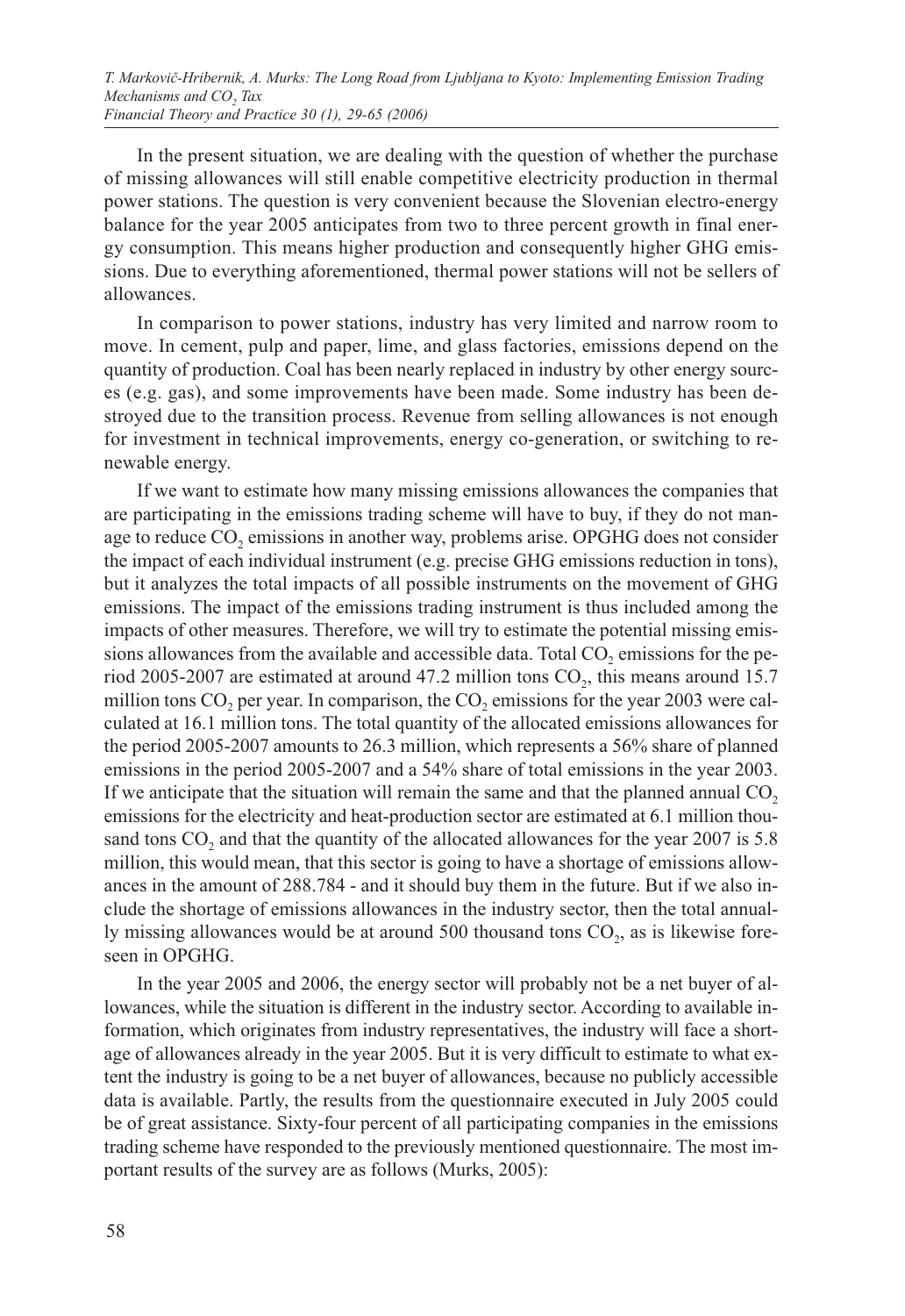- 78% of inquired companies will actively participate in the emissions allowances market;
- 42% of inquired companies will be forced to buy emissions allowances, according to production volume;
- 39% of inquired companies will participate in the emissions allowances market already in the year 2005, 32% will be active in the following years;
- 64% of inquired companies are satisfied with the emissions allowances allocation procedure, 28% are not satisfied (it should be mentioned, that a lot of representatives from the energy sector took part and that they have achieved very favorable allowance allocations for the years 2005 and 2006);
- opinions regarding the usefulness, efficiency and effectiveness of the emissions trading scheme are very diverse: 1/3 had a positive opinion, 1/3 had a negative opinion and 1/3 had no opinion..

In the future, the Slovenian market for emissions allowances will share the movements of the European emissions allowances market, because its share is 0.4% of the total allocated allowances in all the member states of the EU25. Such a small market cannot operate successfully and efficiently, which means, that it should be a part of the larger market. It is estimated that Slovenian companies will mostly trade with companies from the Czech Republic, Slovakia, Hungary and Poland. As we have already mentioned, the traded quantity of the emissions allowances in Slovenia will be between 300 thousand and 500 thousand tons CO<sub>2</sub> per year, depending on the measures that will be used by individual companies within the OPGHG. According to this, the final costs of reaching the Kyoto target will depend on the effectiveness of the chosen measures and movements on the emissions allowances market.

# **7 Conclusion**

Protection and awareness of a cleaner environment is becoming one of the most important considerations, especially in developed countries. In light of protecting the environment, the Kyoto Protocol represents a special turning point. Slovenia ratified the Kyoto Protocol in the year 2002 and agreed to reduce GHG emissions by 8% in the period 2008- 2012 relative to the base year 1986. Slovenia already started with the implementation of the economic instrument for reducing GHG emissions in the year 1997, when the  $CO<sub>2</sub>$ tax was established and it became the first of the transition countries to implement this instrument. Although this tax was not implemented for reducing  $CO<sub>2</sub>$  emissions in the first place (very low prices and payment exemptions for many main polluters), but rather for additionally supplementing the state budget because of a reduction in other budgetary revenues (lower social insurance contribution, which are paid for by employers). The CO<sub>2</sub> tax went through several changes, the last one was in the year 2005, when the emissions trading instrument was adopted in Slovenia. There was a threefold increase in the  $CO<sub>2</sub>$  tax and this new level could have had much more influence on polluters' behavior and  $CO<sub>2</sub>$  emissions reduction, if the country did not introduce a permit for the tax-free use of fuels. The main reason for this was pressure from industrial producers with a high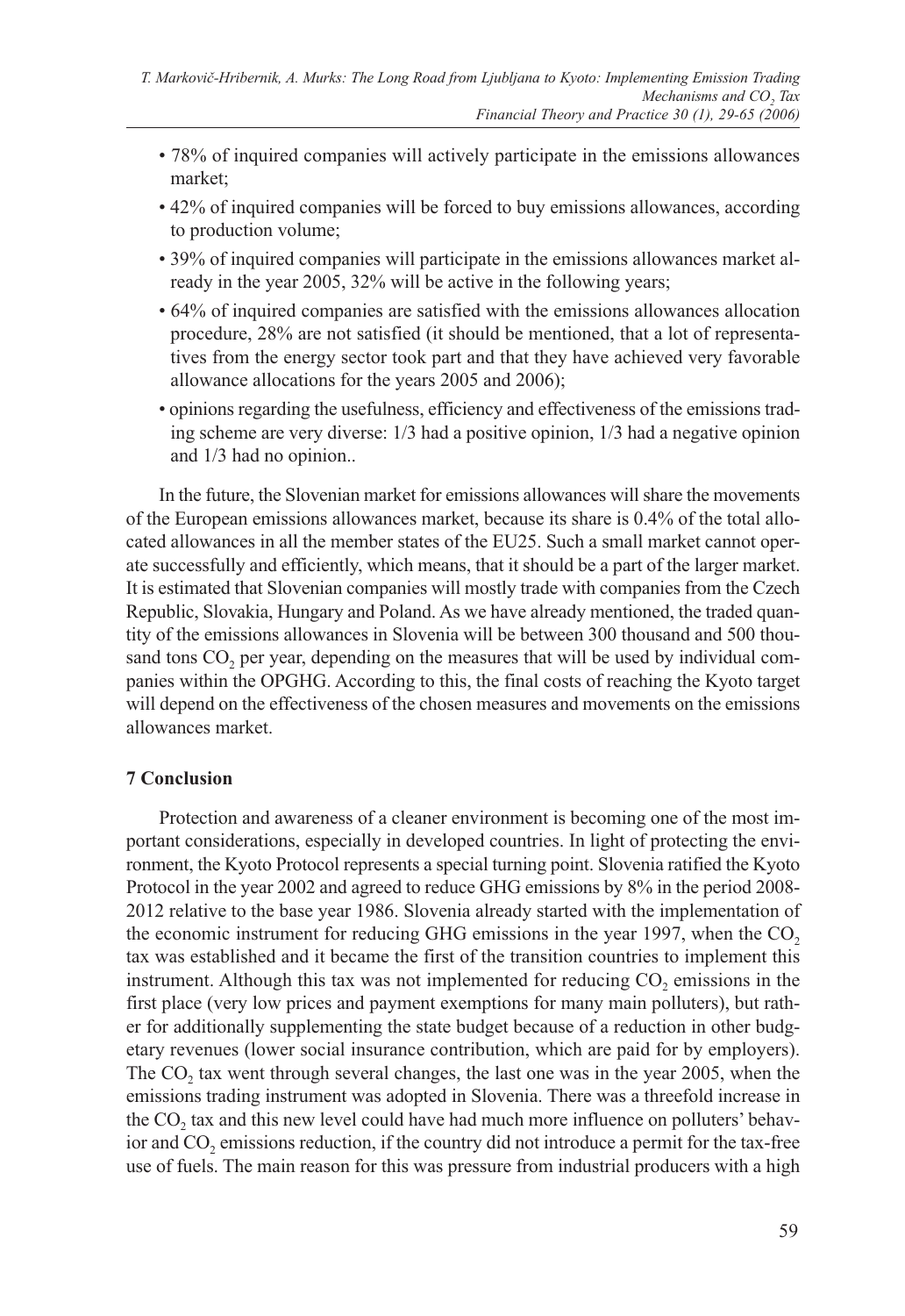share of fuel costs in total value added. A threefold increase of the  $CO$ , tax, without the introduction of special permits, could also contribute to higher budgetary revenues from a tax source. But, on the contrary,  $CO<sub>2</sub>$  tax revenues have been lower from the year 2000 onward. The CO<sub>2</sub> tax can be also blamed for the fact that tax revenues have not been used for  $CO<sub>2</sub>$  emissions reduction projects.

In the year 2005, Slovenia has, as other EU member states, implemented another economic instrument for reducing GHG emissions: the emissions trading scheme. In accordance with the EU emissions trading scheme, Slovenia established a national allocation plan (NAP). Slovenia has used two different methods for the allocation of allowances, separated between two sectors – the power generation sector and the industry sector. Allocation at the sector level is calculated taking into account the sector emission reduction factor, which is based on each sector's Kyoto emissions reduction target. The factor for the power generation sector is 0.894 (or 10.6% reduction), and for the industry sector 0.958 (or 4.2% reduction). Besides the grandfathering method (the highest emissions between 1999-2002), the benchmarking method was also used. Benchmarking was based on the BAT values for the power generation sector and the industry sector. BAT values were included according to the installation's efficiency. More efficient installations received a higher quantity of allowances, while less efficient installations received fewer allowances.

A comparison of the Slovenian NAP with the NAPs of other EU member states shows the following: Slovenia has used a similar combination of two methods as most other EU member states, this is grandfathering and benchmarking; by choosing the base allocation year or period, Slovenia does not deviate from other countries; transferring the emissions allowances to the next trading period 2008-2012 is not allowed in most EU countries, also in Slovenia; new entrants reserves show a different picture, because their percentages are very different among individual countries.

Naturally, a question that arises is: are Slovenian solutions optimal, especially from the Kyoto target compliance costs and rightful allocation point of view and so on? Some remarks were given from the industry and energy side. These remarks were connected with the choice of the base year or period (companies had the possibility to choose between 1999 and 2002, although at that time, when the NAP was being prepared, emissions for the year 2003 were already known). If emissions in the year 2003 were also included, this would have meant a better position for some of the participants. The government also reduced the initially set new entrant reserve from  $300$  to  $200$  thousand tons  $CO<sub>2</sub>$  (this data was collected directly from the installation operators, according to the activation of new installations and their planned emissions) and therefore the operators fell short by 100 thousand tons CO<sub>2</sub>. Although the country wanted the most correct emissions allowances allocation, some deviations from the principle can be seen. This deviation is present between the industry sector and the power generation sector. Benchmarking has been used only for the industry sector, while for the power sector only emissions projections in accordance with the OPGHG were used. Representatives of the power generation sectors have been successful in their negotiations with the government, meanwhile the industry has not been successful in any claim.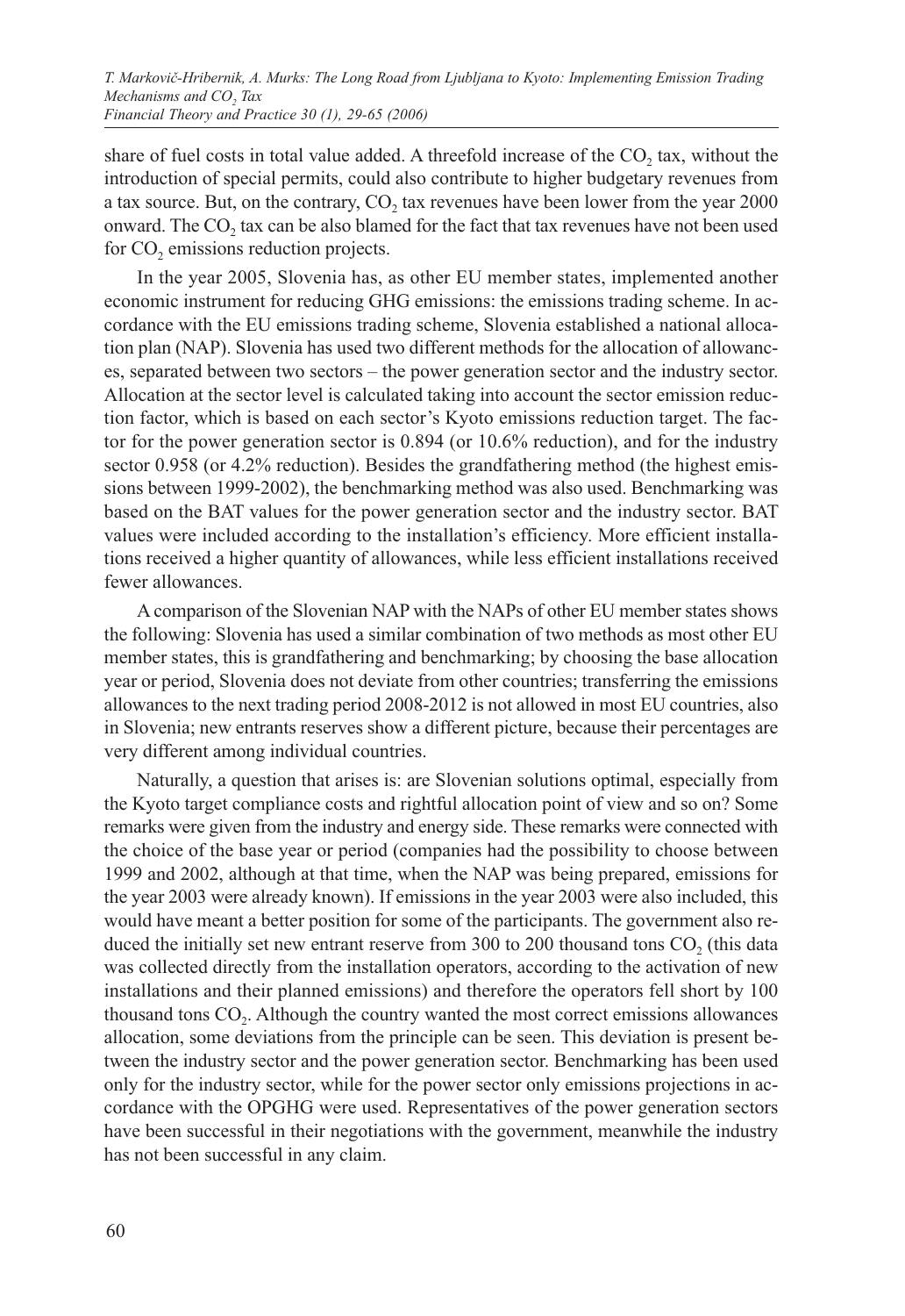Slovenia has decided not to use two other flexible mechanisms; that is Joint Implementation and the Clean Development Mechanism. The main reason, given by the government, was the high administrative burden, beside this Slovenia did not have the appropriate available technology. Besides the emissions trading instrument and  $CO<sub>2</sub>$ tax, Slovenia is going to use (or is already using) other instruments (measures) that will more or less reduce GHG emissions. A special problem in all of this is the transportation sector, which has a  $24\%$  share in total CO<sub>2</sub> emissions. At the moment, transport is not included in the emissions trading scheme, but increasing the energy efficiency of vehicles and giving a major role to public transport could reduce emissions in this sector.

What the Kyoto Protocol compliance costs will be in Slovenia at the end will depend on the efficiency of the already implemented and planned measures or instruments for reducing the emissions, as well as on the emissions allowances price. Present price is around 23.50 EUR/t CO<sub>2</sub>, mainly because of the exceeded demand, while it was in January and February around  $7 \text{ EUR/t CO}_2$ . Such extreme movement means high uncertainty for the potential buyers of the emissions allowances and higher risk on the emissions market. To what degree the participating companies will need to buy the missing emissions allowance, if they do not manage to reduce the required  $CO<sub>2</sub>$  emissions, is very difficult to predict. The estimated quantity is around 500 thousand tons  $CO<sub>2</sub>$  per year.

The Kyoto Protocol compliance costs in Slovenia were estimated between 15 million euros per year (in the best case) and 33 million euros per year (in the worst case). Actual movements can also mean a deviation from the included presumptions; therefore the final outcome could be less favorable than the expected one. A change in the price of the reduction potential in the second group (annual GHG emissions reduction costs are between 5 and 20 EUR/t CO<sub>2</sub> eq.) from 16 to 20 EUR/t CO<sub>2</sub> equivalent (see Table 8) would increase the Kyoto Protocol compliance costs to 16.47 and 37.29 million euros per year.

The fact is that the process of reducing GHG emissions will demand a different approach from the approaches used to solve other environmental problems. GHG emissions are connected with much more dispersed sources of direct and indirect emissions, therefore their future reduction will depend on a wide range of decisions of economic agents. The government could affect those decisions through a wide spectrum of available instruments: economic instruments (taxes, price regulations, financial incentives, tax exemptions, emissions allowances), decisions about managing public property and performing public services (e.g. decisions about energy activities, energy-efficient consumption in public buildings and so forth), legal regulations (technical and ecological standards, operation conditions, legal and institutional framework for efficient markets, etc.), indirect stimulating activities (promotional projects, information campaigns, advise services etc.), R&D and other instruments. We must say that we are dealing with a very complex task, but we cannot just take into account the costs criteria, but also the following criteria: enabling international competitiveness of the economy, adjustments to financial possibilities, enabling reliable energy, food and other strategic goods supply, social justice and acceptability, increasing employment, adaptability and the longrun sustainability of accepted decisions. Only time will show what price we will have to pay for the accepted targets.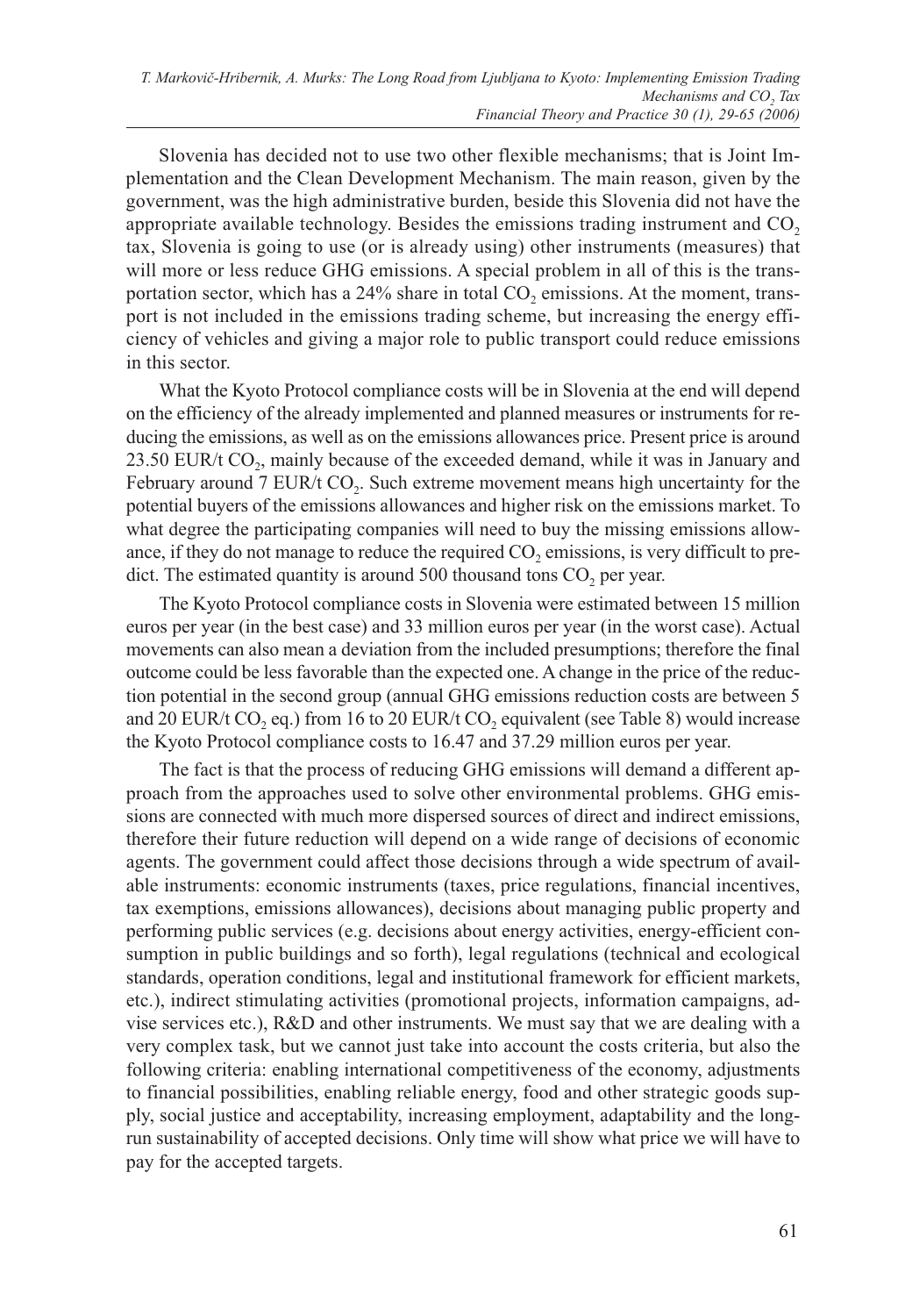*T. Markovič-Hribernik, A. Murks: The Long Road from Ljubljana to Kyoto: Implementing Emission Trading Mechanisms and CO<sub>2</sub> Tax Financial Theory and Practice 30 (1), 29-65 (2006)*

### **LITERATURE**

**Agencija Republike Slovenije za okolje, 2003.** *Kazalci okolja 2003 – Instrumenti okoljskih politik* [online]. Available from: [http://eionet-si.arso.gov.si].

Agencija Republike Slovenije za okolje, 2005. Podatki za emisije CO<sub>2</sub> (Central *Data Repository – Greenhouse gas emissions inventory)* [online]. Available from: [http:// cdr.eionet.eu.int/si/eu].

**Atkins, J., 2005. "**Impacts on prices, volatility and liquidity in EU ETS" in *Proceedings of the Carbon Market Insights*. Amsterdam: March.

**Bank of Slovenia, 2003.** *Letno poročilo* [online]. Available from: [http://www.bsi.si].

**Bank of Slovenia, 2004.** *Bilten Banke Slovenije,* 13 (2) [online]. Available from: [http://www.bsi.si].

**Bank of Slovenia, 2005.** *Bilten Banke Slovenije,* 14 (2) [online]. Available from: [http://www.bsi.si].

**Baron, R. and Bygrave, S., 2002.** *Towards International Emissions Trading: Design Implications for Linkages* [online]. Available from: [http://www.oecd.org].

**Bohm, P., 2002.** *Comparing Permit Allocation Options: The Main points* [online]. Available from: [http://www.ne.su.se/ paper/wpo2\_11.pdf].

**Burja, A. [et al.], 2004.** *Operativni program zmanjševanja emisij toplogrednih plinov*  [online]. Ljubljana: Ministry of Enivronment and Spatial Planning. Available from: [http:// www.gov.si/mop].

**Carbon Market Analyst, 2005a.** *Outlook for 2005?* [online]. Available from: [http:// www.pointcarbon.com].

**Carbon Market Analyst, 2005b.** *Kyoto progress report: Will countries meet their targets?* [online]. Available from: [http://www.pointcarbon.com].

**Carbon Market Daily, 2005.** http://www.pointcarbon.com.

**Carbon Market Europe, 2005.** http://www.pointcarbon.com.

**Carbon Market Monitor, 2005.** http://www.pointcarbon.com.

**CDR – Central Data Repository, 2005.** http://cdr.eionet.eu.int.

**DEFRA – Department for Environment, Food and Rural Affairs, 2004a.** *EU Emissions Trading Scheme – Guidance Note 1* [online]. Available from: [http://www. defra.gov.uk].

**DEFRA – Department for Environment, Food and Rural Affairs, 2004b.** *EU Emissions Trading Scheme – Explanatory Note 3 – Timetable to Final Allocation Decision* [online]. Available from: [http://www.defra.gov.uk].

**Directive 2003/87/EC** of the European Parliament and of the Council of 13 October 2003 establishing a ssceme for greenhouse gas emission allowance trading within the Community and amending Council Directive 96/61/EC.

**Directive COM(2003) 830 final** *- Guidance to assist Member States in the implementation of the criteria listed in Annex III to Directive 2003/87/EC establishing a scheme for*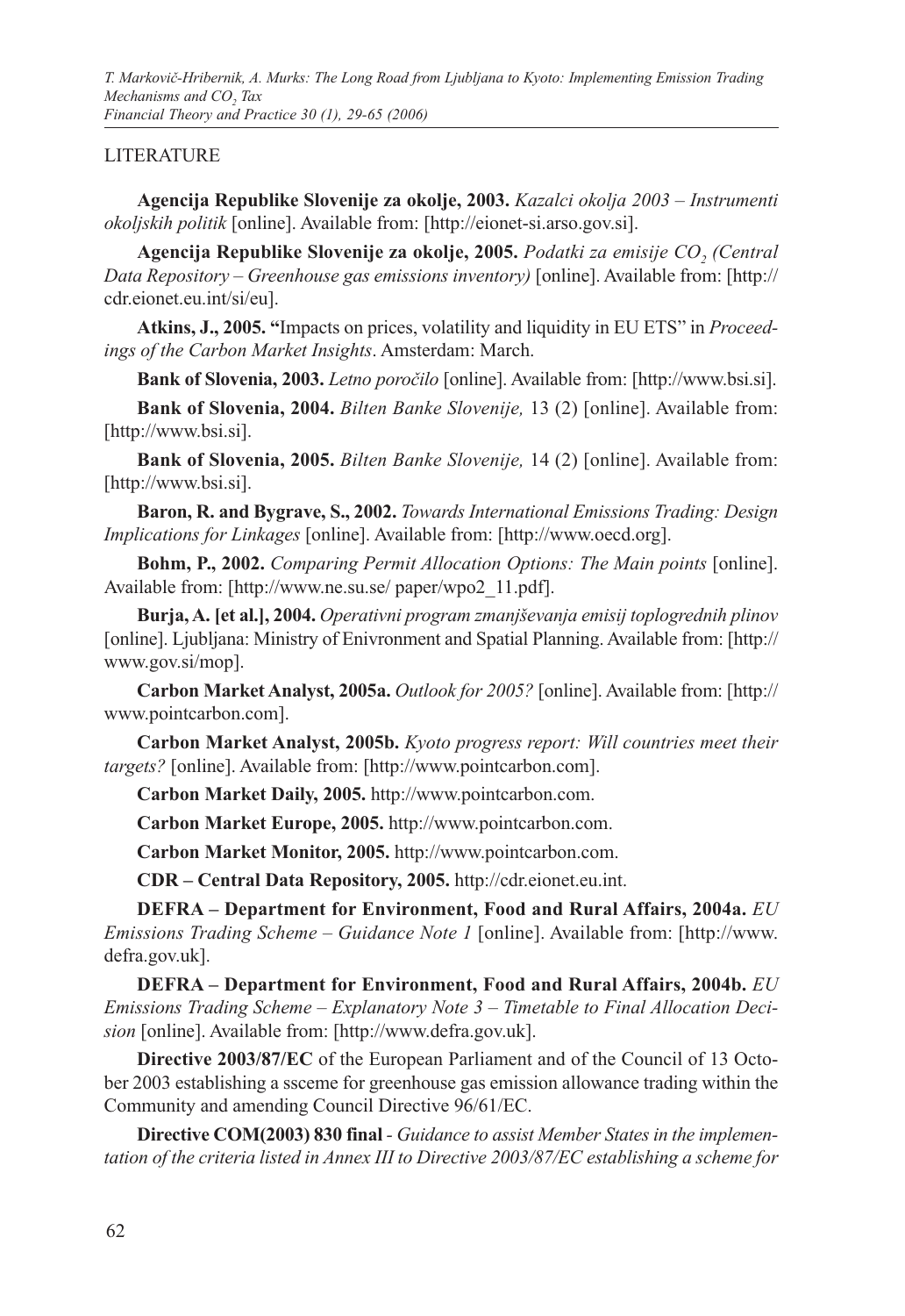*greenhouse gas emission allowance trading within the Community and amending Council Directive 96/61/EC, and on the circumstances under which force majeure is demonstrated*  [online]. Available from: [http://europa.eu.int/comm/environment/climat].

**EEA – European Environment Agency, 2004a.** "Annual European Community greenhouse gas inventory 1990-2002 and inventory report 2004" [online]*. Submission to the UNFCCC Secretariat. EEA Technical report*, No. 2. Available from: [http://www. eea.eu.intl].

**EEA – European Environment Agency, 2004b. "**Analysis of greenhouse gas emission trends and projections in Europe 2004" [online]. *EEA Technical report,* No. 7. Available from: [http://www.eea.eu.intl].

**EEA – European Environment Agency, 2005.** "Annual European Community greenhouse gas inventory 1990-2003 and inventory report 2005" [online]. *Submission to the UNFCCC Secretariat. EEA Technical report,* No. 4. Available from: [http://www.eea. eu.intl].

**EPA – Environmental Protection Agency, 2002.** *U.S. Climate Action Report – 2002. Third National Communication of the United States of America under the United Nations Framework Convention on Climate Change* [online]. Washington D.C.: EPA. Available from: [http://www.epa.gov/globalwarming/publications/car/index.html].

**EUROSTAT, 2002**. *Statistics in focus – economy and finance. Theme 2 – 56/2003. Gross Domestic Product 2002* [online]. Available from: [http://www.eudatashop.gov.uk/ statistics-in-focus].

**EUROSTAT, 2003.** *Eurostat yearbook 2003 – Economy and ecology* [online]. Available from: [http://europa.eu.int/comm/eurostat].

**EUROSTAT, 2004***. EC economic data pocket book, quarterly, 2/2004* [online]. Available from: [http:// europa.eu.int/comm/eurostat].

**Gee, D., 1996.** *Environmental Taxes. Implementation and Environmental Effectiveness*. Copenhagen: European Environment Agency.

**Geres, R., 2004.** "Die "Linking Directive" – eine wichtige Erweiterung des europäischen Emissionshandelssystems" [online]. *TradeNews Emissions*, Freitag, 24 September 2004, No. 6 DowJones VWD News, 10-12. Available from: [ww.dowjones.com].

**Harrison, D. and Radov, D. B., 2002.** *Evaluation of alternative initial allocation mechanisms in a European Union greenhouse gas emissions allowance trading scheme* [online]. Available from: [http://europa.eu.int/comm/environment/climat/pdf/ allocation.pdf].

**Kolar, S., 2004.** "Accession Countries Impact on EU Emissions Trading" in: *Proccedings of the Carbon Market Insights.* Amsterdam, April.

**Kranjčevič, E., 2004.** Emisijsko trgovanje – državni načrt razdelitve pravic do emisije toplogrednih plinov. Ljubljana: Institut Jožef Štefan. Presentation at Chamber of commerce and industry of Slovenia – GZS, September 3.

**Markovič Hribernik, T. and Schlegelmilch, K., 1999.** "Green Budget Reform in Slovenia; Case study." in K. Schlegelmilch, ed. *Green Budget Reform in Europe; Countries at the Forefront*. Berlin-Heidelberg: Springer Verlag , 293-443.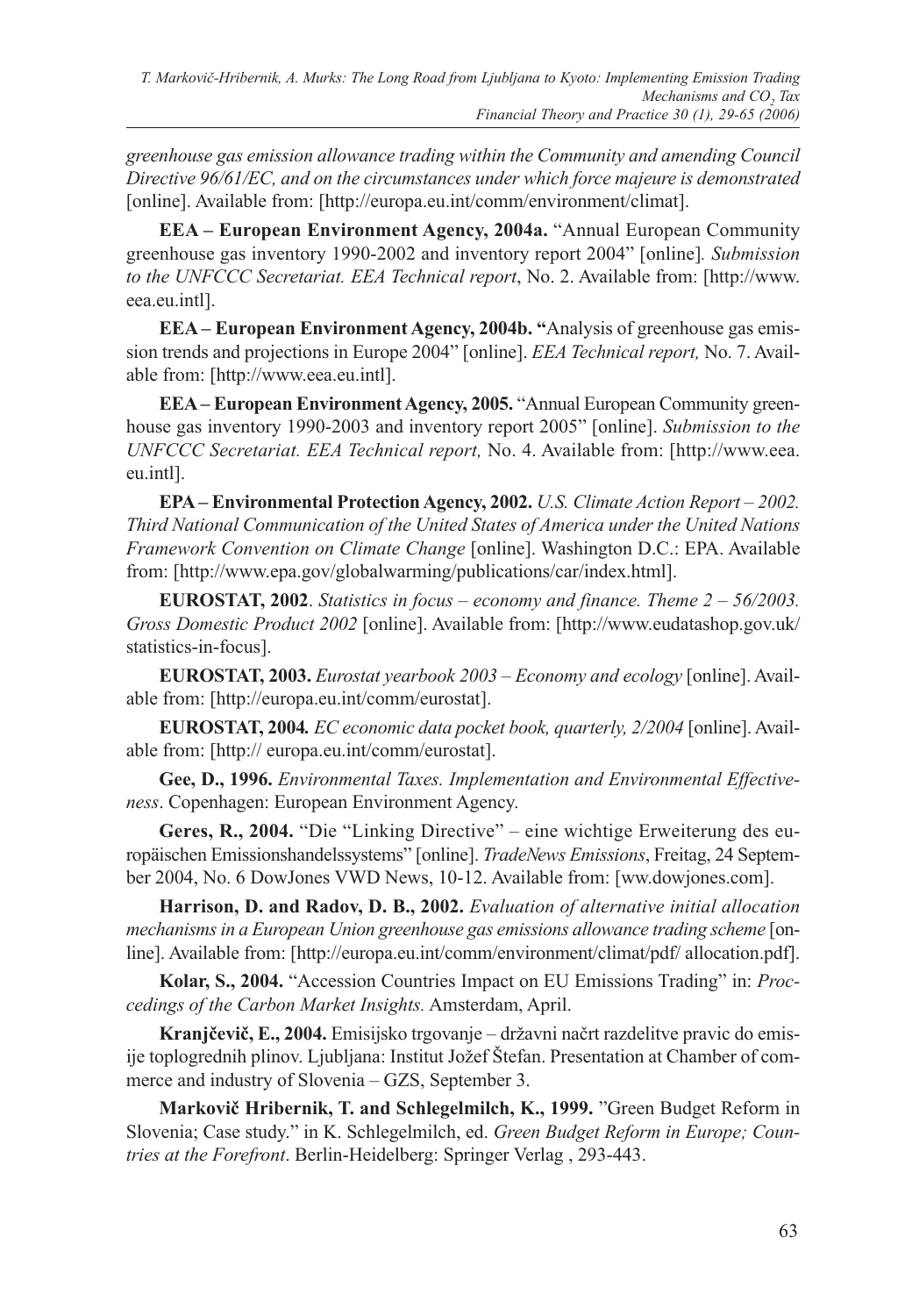**MOPE - EIONET - European Environment Information and Observation Network, 2004.** *Emissions CO*<sub>2</sub> [online]. Available from: [http://www.gov.si/mop].

**MOPE – Ministrstvo za okolje, prostor in energijo, 2003.** *Operativni program zmanjševanja emisij toplogrednih plinov, povzetek: summray* [online]. Ljubljana: August 8, 2003. Available from: [http://www.gov.si/mop.

**MOPE - Ministrstvo za okolje, prostor in energijo, 2004.** *Državni načrt Republike Slovenije o razdelitvi pravic do emisije toplogrednih plinov za obdobje 2005-2007* [online]. Available from: [http://www.gov.si/mop].

**Murks, A., 2005.** *Slovenska podjetja in trgovanje z emisijami TGP.* Kidričevo.

**Odlok** o državnem načrtu razdelitve emisijskih kuponov za obdobje 2005 do 2007, UL RS 112/04. Ljubljana: Uradni list Republike Slovenije.

**Odlok** o spremembah Odloka o državnem načrtu razdelitve emisijskih kuponov za obdobje 2005 do *2007,* UL RS 131/04. Ljubljana: Uradni list Republike Slovenije.

**Odlok** o spremembah Odloka o državnem načrtu razdelitve emisijskih kuponov za obdobje 2005 do 2007, UL RS 53/05. Ljubljana: Uradni list Republike Slovenije.

**OECD, 2003.** *Environmentally Related Taxes database* [online]. Available from: [http:// www.oecd.org].

**Point Carbon Daily, 2003-2005**. http://www.pointcarbon.com.

**PWC – PriceWaterhouseCoopers, 2003.** *Allowance allocation within the Community-wide emissions allowance trading scheme* [online]. Available from: [http:// europa. eu.int/comm/environment/climat/pdf/allowance-allocation.pdf].

**Schlegelmilch, K. and Markovič Hribernik, T., 2002.** "Green Budget Reform: Case study of Slovenia" in J. P. Clinch [et al.]. *Greening the Budget: Budgetary Policies for Environmental Improvement*. Cheltenham: Edward Elgar Publishing Limited, 62-83.

**Tavzes, R., 2004.** *Javna predstavitev državnega načrta RS o razdelitvi pravic emitirati toplogredne pline.* Ljubljana: Gospodarska zbornica Slovenije.

**Tietenberg, T., 1999.** *The Tradable Permits Approach to Protecting the Commons: What Have We Learned?* [online]. Waterville: Colby College. Available from: [http://www. colby.edu/ personal/thtieten].

**UNCTAD – United Nations Conference on trade and development, 2001.** *Greenhouse Gas Market Perspectives: Trade and Investment Implications of the Climate Change Regime – Recent Research of Institutional and Economic Aspects of Carbon Trading*  [online]*.* New York ; Geneva: United Nations Foundation. Available from: [http://www. unctad.org].

**UNFCCC – United Nations framework for climate change convention, 2004.** *Annex I party GHG program – Inventory submissions* [online]. Available from: [http:// www.unfccc.int].

**UNFCCC – United Nations framework for climate change convention, 2005.** *Annex I party GHG program – Inventory submissions* [online]. Available from: [http:// www.unfccc.int].